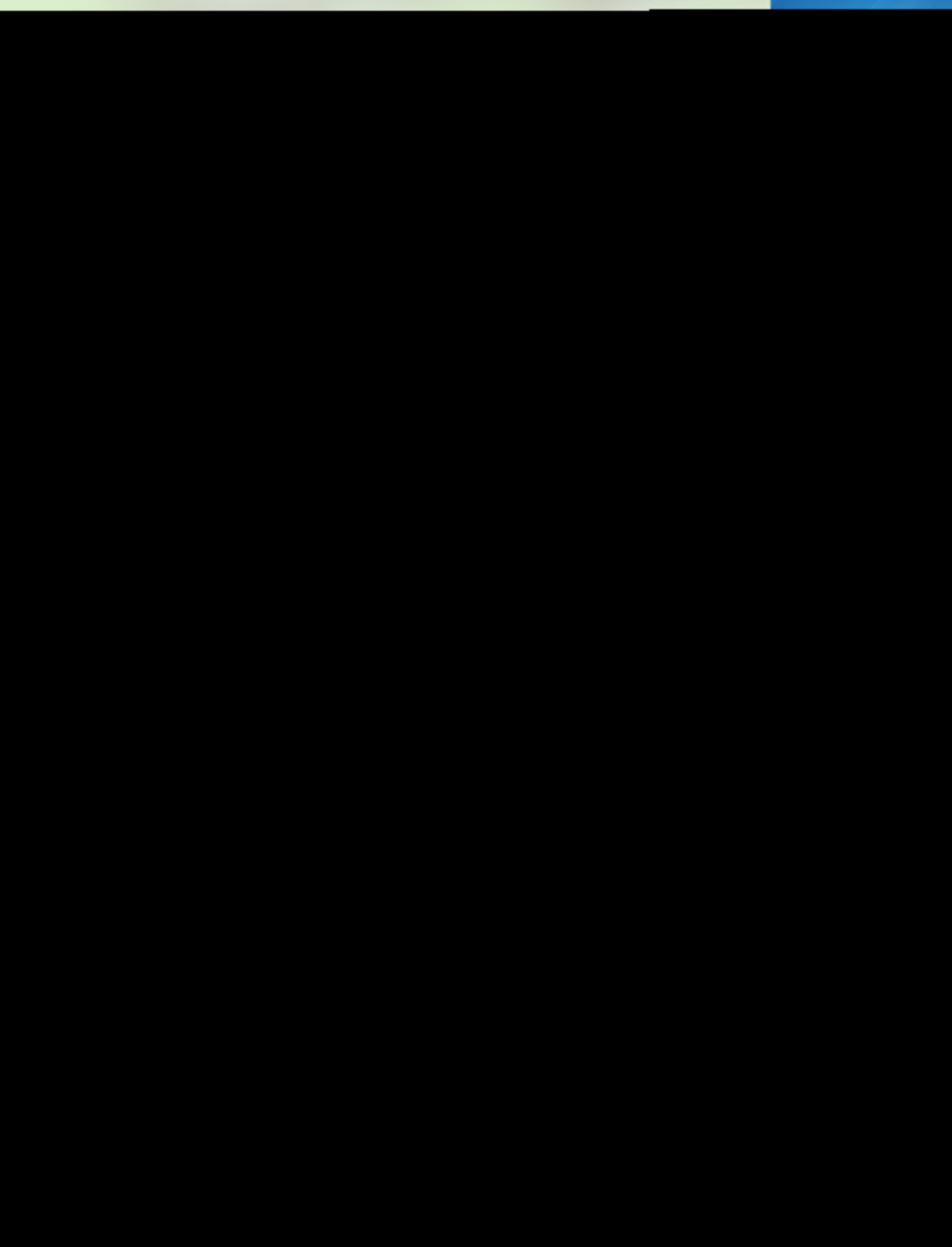**National Seminar on** 

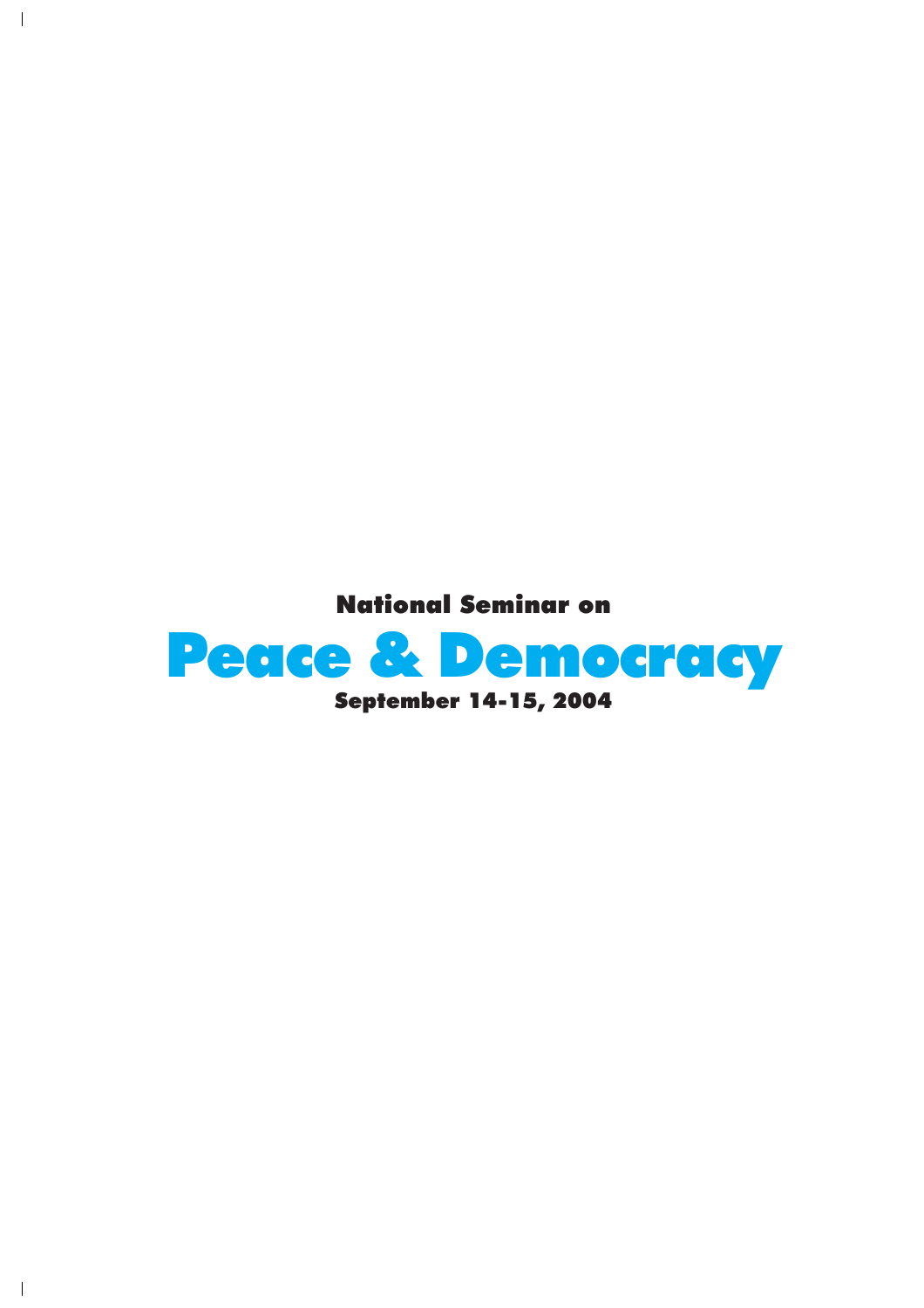## **National Seminar on Peace & Democracy**

**September 14-15, 2004** 

#### **Edited by**

Bishnu Rimal Umesh Upadhyaya **Binda Pandey** 

## **Translated by**

Mukunda Kattel Bal Krishna Kattel

**Assisted by** Kabindra Sekhar Rimal

#### **Cover, Lay-out/Design** & Printing Management

M'sMouse, 4265944 e-mail: msmouse@wlink.com.np

#### **Published by**

General Federation of Nepalese Trade Unions (GEFONT) P.O.Box 10652, Manmohan Labour Building Gefont Plaza, Putalisadak, Kathmandu Tel: 4248072 Fax: 4248073 e-mail: info@gefont.org Website: www.gefont.org

#### **Gefont Publication No. 82**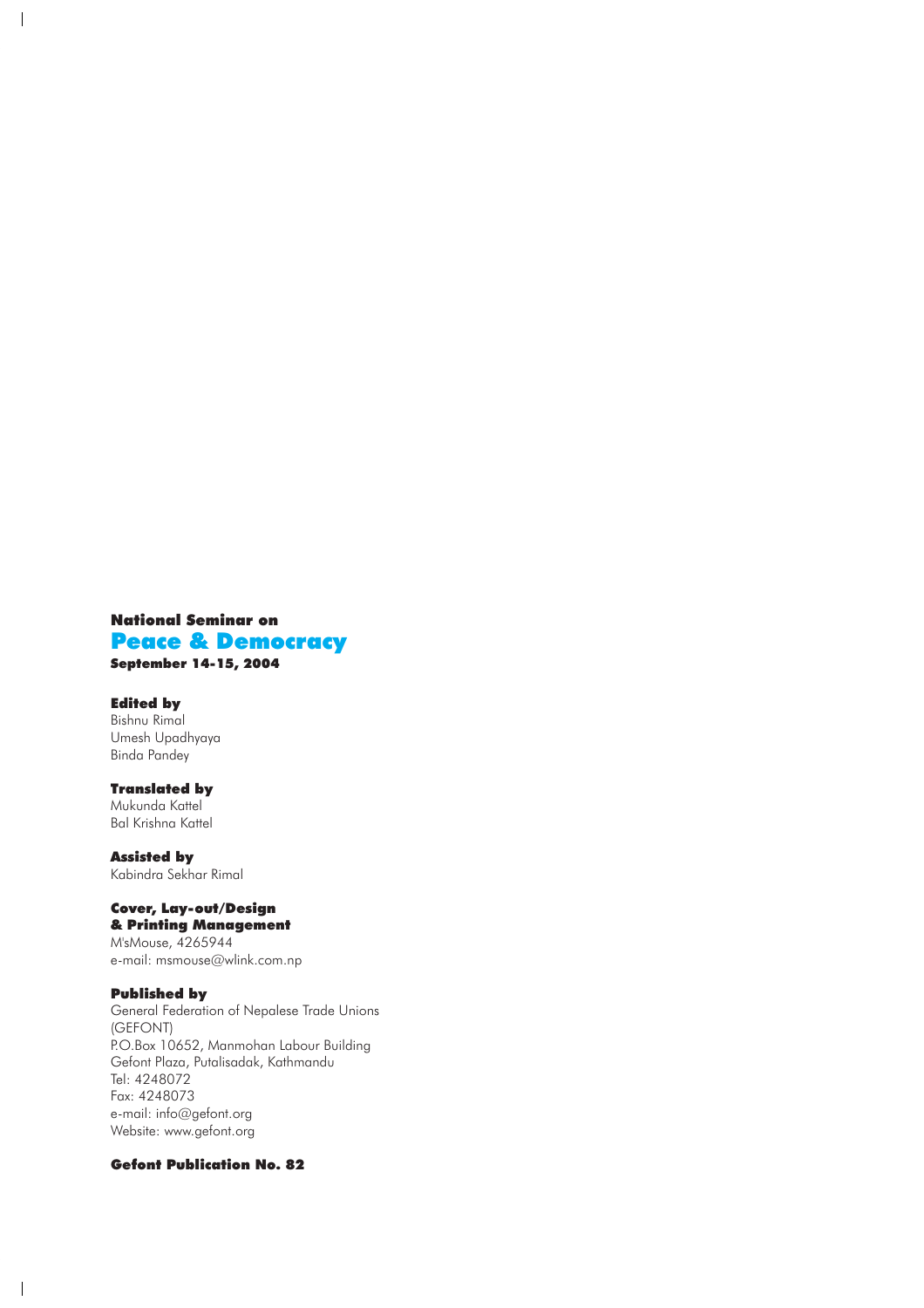# **CONTENTS**

#### **GEFONT organises National Seminar Summary report of the programme**

| part one   | <b>Solidarity speech in inauguration</b><br>• Com. Madhav Kumar Nepal, General Secretary- CPN (UML)<br>• Com. Henriette Westhrin, Vice President, Socialist Left Party of Norway<br>• Com. Tora Breitholtz, General Secretary, Young Left of Sweden<br>· Mr. Laxman Bahadur Basnet, Chairperson, NTUC<br>. Mr. Khilanath Dahal, General Secretary, DECONT<br>• Mr. Rohini Thapaliya, Vice-Chairperson of FNCCI<br>• Concluding Remark of Com. Mukunda Neupane, Chairperson of GEFONT | 5<br>9<br>10<br>12<br>12<br>13<br>14 |
|------------|--------------------------------------------------------------------------------------------------------------------------------------------------------------------------------------------------------------------------------------------------------------------------------------------------------------------------------------------------------------------------------------------------------------------------------------------------------------------------------------|--------------------------------------|
| part two   | <b>Violent Conflict in Nepal:</b><br><b>Way-out for Social Transformation and Progressive Change</b><br>. Discussion Paper Presented by Com. JN Khanal, Standing Committee Member- CPN (UML)<br>• Comments: Com. Sahana Pradhan, Standing Committee member- CPN (UML)<br>• Discussion Note<br>• Concluding Speech of Session Chair com Kalle Larson, CCM, Swedish Left Party                                                                                                         | 15<br>18<br>19<br>20                 |
| part three | <b>Multi Party Democracy and</b><br><b>Constitutional Monarchy: A European Experience</b><br>· Discussion Paper Presented by Com. Monika Andersen,<br>International Secretary, Socialist Left Party of Norway<br>• Comments by Com. Moda Nath Prasrit, The Standing Committee member- CPN (UML)<br>• Discussion Note<br>• Concluding remarks by Session Chair-Bidhya Devi Bhandari,<br>Chairperson ANWA & CCM -CPN (UML)                                                             | 21<br>24<br>25<br>26                 |
| part four  | Women struggle over the years and what we have attained<br>· Discussion Paper presented by Com. Ulla Andersson,<br>CCM/National board member Left Party, Sweden<br>• Comments by Gauri Pradhan, President, Alliance-Nepal<br>• Discussion Note<br>• Concluding Remark by Session Chair- Astha Laxmi Shakya,<br>Minister for Women, Children & social Welfare & CCM CPN (UML)                                                                                                         | 27<br>31<br>33<br>34                 |
| part five  | <b>Concluding Session</b><br>• Remarks by Com. Monica Anderson, International Secretary of Socialist Left Party of Norway<br>• Remarks by Com. Kalle Larsson, CCM, Left Party of Sweden<br>• Remarks by Com. Bhim Rawal, CCM of CPN-UML<br>• Concluding remarks by Session Chair- Com. Bishnu Rimal,<br>Vice Chair- GEFONT & CCM CPN (UML)                                                                                                                                           | 35<br>36<br>37<br>38                 |
| part six   | <b>Annexes</b><br>• Annex 1: Programme Schedule<br>• Annex 2: List of the Delegates                                                                                                                                                                                                                                                                                                                                                                                                  | 41<br>42                             |

 $\mathbf{1}$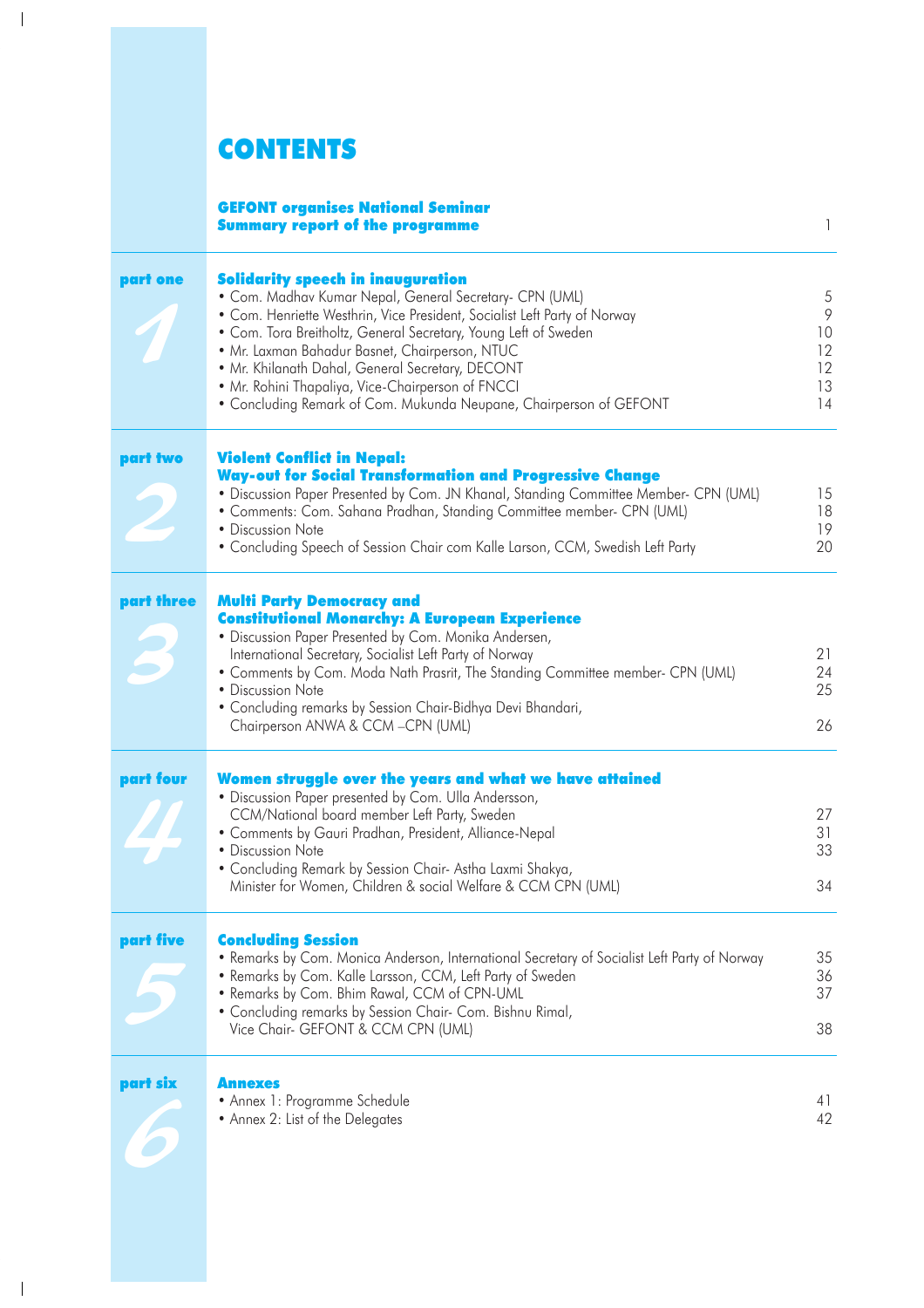# **About the Publication**

The multiparty system achieved by Nepali people in 1990 is under heavy attack from October 2002. CPN Maoist, a faction of communist party of Nepal started armed rebel from 1996 after participation in two general elections when it realized that its political programme would not get peoples' mandate. This created a situation of unrest, fear and terror in the country.

Instead of creating national consensus to solve the problem, political parties in the parliament continuously engaged themselves in the contradictions, quarrels and divisions even within the parties themselves. As an outcome, the dissolution of parliament in June 2002 and regressive move of the king in October 2002 paved way for more intensified triangular tousle among Palace, Parliamentary forces and Maoists.

This black cloud in political atmosphere has directly affected the labour sector in 2004. We have become worried because of the closures of dozens of enterprises and loss of livelihood of thousands of working families. In this context, based on the conclusion that the first concern for all is peace, GEFONT organized the National Seminar on Peace & Democracy during September 14-15, 2004 in Kathmandu.

In the Seminar, European experiences on Constitutional Monarchy and Women Movement were presented Norwegian socialist party and Left Party of Sweden. From Nepali side, a paper on 'Violent Conflict: Proposal for transformation & Progressive change' was presented and discussed. The seminar papers, comments and recommendations, with the confidence that these will be useful and acceptable in days to come, GEFONT have published this Proceeding.

In relation to this successfully conducted joint programme of Left International Forum - Sweden & GEFONT-Nepal, I would like to extend sincere thanks to Binda Pandey, the Deputy Secretary General, who shouldered responsibilities from coordinating the programme to proceeding publication. My sincere thanks are due to Vice-chair Bishnu Rimal and Deputy Secretary General Umesh Upadhyaya for their contribution & involvement from initial idea generation to final editing. Similarly, My thanks go to Secretaries - Buddhi Ram Acharya, Pemba Lama & Ramesh Badal and Principal Secretary Kabindra Shekhar Rimal for their contribution during the programme and Mr. Mukunda Kattel and Mr. Bal Krishna Kattel for their kind support to translate this publication. I would like to thank to the entire gefont family for involvement during the whole process.

Finally I would like to express my thankfulness to the participants, both nationals & internationals, for their participation and active involvement.

Mukunda Neupane Chairperson GEFONT-Nepal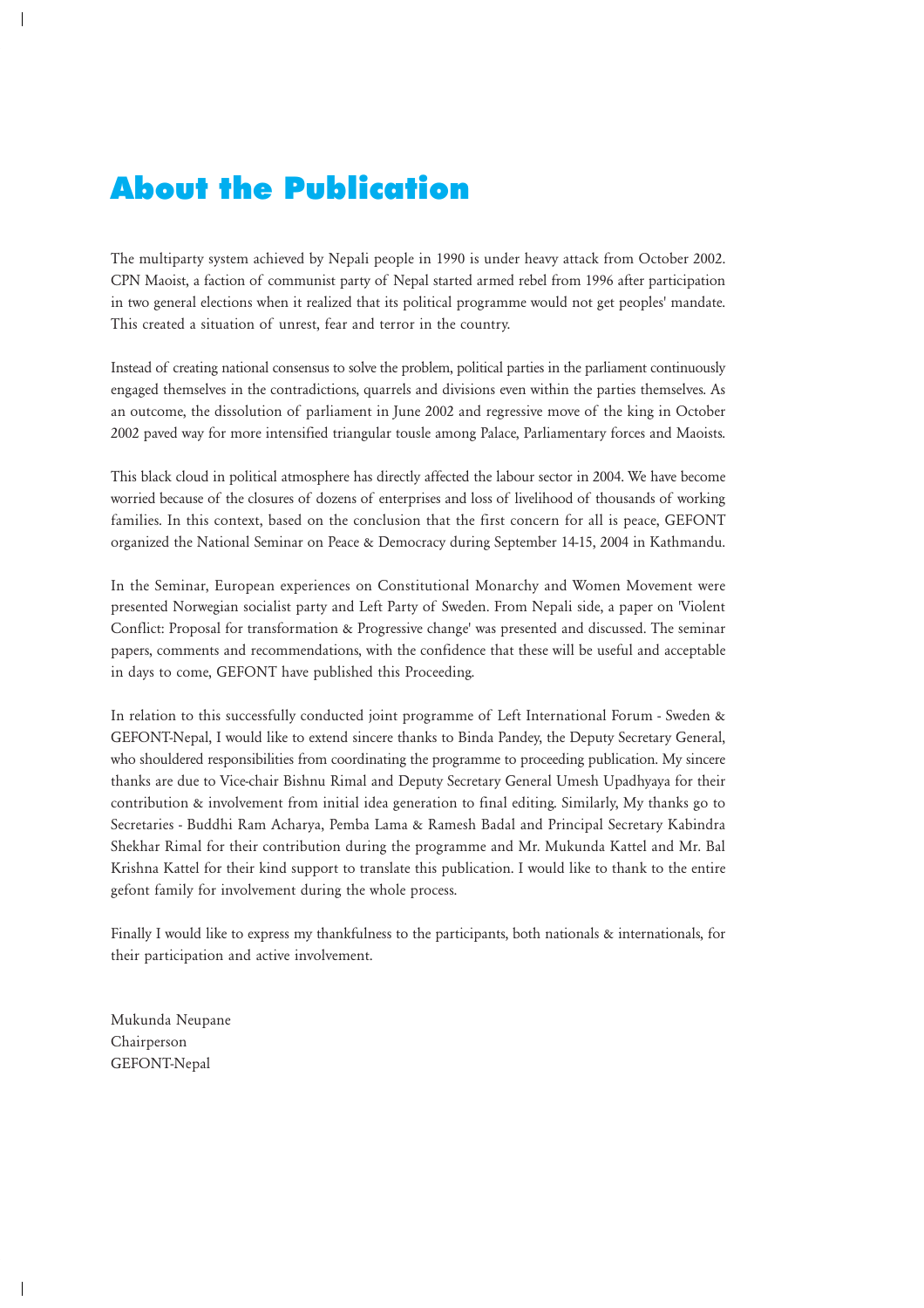## **GEFONT organises National Seminar**

## emosfeche  $Q_{\mathcal{C}}(1)$

### **Summary report of the programme**

The GEFONT organised a 2-day National Seminar on Peace and Democracy in Kathmandu on September 14-15, 2004 in association with Swedish Left International Forum. CPN UML General Secretary had been invited as the Guest of Honour. The programme was designed in 5 major sessions including a brief inaugural ceremony.

Speaking on the Inaugural session, the Chief guest General Secretary Com. Madhav K Nepal said-"The topics chosen for the deliberation is very pertinent and timely in the given situation of Nepal. After recent steps to restore constitutional processes through the formation of all party government, there is impassionate hope among the people that the peace will come at the earliest in the country." He further added- however, despite repeated appeal for discarding violence and coming to the peace process, Maoists have not shown any positive gesture or flexibility so far. Their sincerity for peaceful settlement through full commitment to the principle of pluralism and parliamentary democratic system is yet to be tested."

Com. Nepal was in opinion that 'Nepal today is passing through most difficult phase in its modern history.' He further added- 'the youths are compelled to leave the country in the fear of Maoists forcing them to join their armed forces. Due to the fear of killings and hijackings, cadres of political parties are compelled to take asylum in the capital city without any options of solving hand-mouth problems. Obstructions to the free movement for jobs or works in the farms and other places and blockade to the transportation of even essential commodities including food have made the livelihood problem of the people very serious. It has increased vulnerability in the society.'

**Condicions** 

The big problem faced by us at the moment is how to create conducive environment and bring Maoist's in the negotiating table at the same time ensuring maximum flexibility among all concerned so that the dialogue and understanding could be converted into lasting peace in the country.' Com. Nepal was discussing in detail the common minimum programme of coalition government where the UML is one of the major partners.



National Seminar on Peace & Democracy September 14-15, 2004, Kathmandu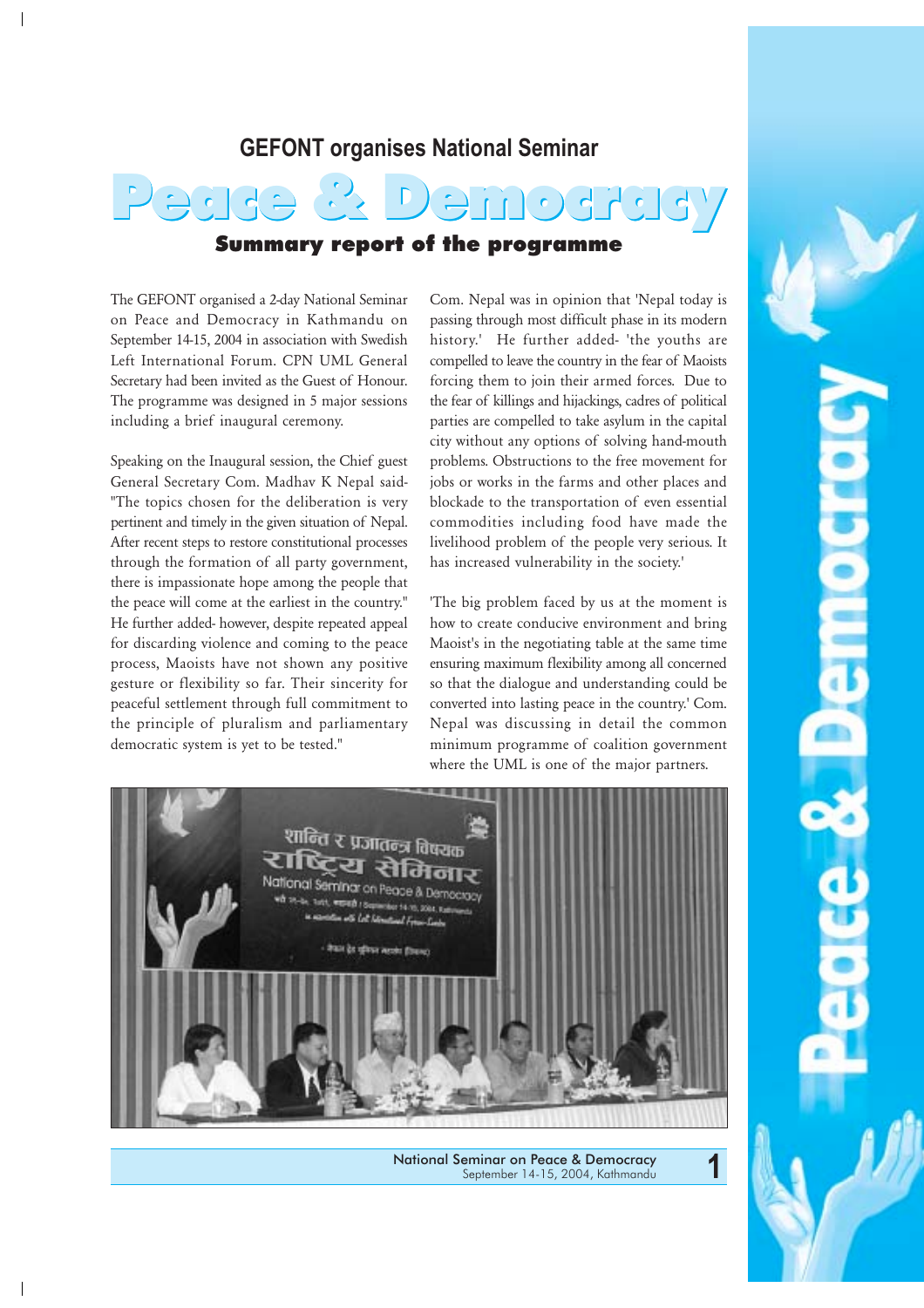

"Among the demands of the Maoists, new constitution through the constitutional assembly is the major one. They have given prominence to the processes in their demands. There is no consensus yet about this. Our party believes that if various interrelated issues associated with constitutional assembly are clarified, then there should not be problem to go for constitutional assembly. For facilitating the peace process in a more concrete way, our party has also forwarded the peace road map." The chief guest concluded this inaugural speech 'wishing a very fruitful' national seminar.

Among the other speakers in the session was president of NTUC Laxman Basnet, General Secretary of DECONT Khila Nath Dahal and the Chairperson of Employers' Council Mr. Rohini Thapaliya. On the other hand, Vice-Chairperson - Socialist Left Party of Norway Henriette Westrin and General Secretary of Young Left of Sweden Tora Breitholtz were international speakers.

"I thank you heartily for the invitation to take part in your peace and democracy conference" says Henriette addressing to the Seminar. "Democracy and war are questions closely connected to each other. There are innumerable examples that show us that people being deprived of the possibility to take part in democratic processes, take the dramatic step to terrorism, a warfare which is often a result of oppression, but once more strikes other people than the oppressors. When children are hold as hostages or bus passengers are

blown up, more fear and hatred are spread, and conflicts are built up instead of being solved."

In the Seminar, which was jam-packed with media persons the Vice president of Socialist Left Party of Norway further added-" No human being is more value than others. Every inhabitant of a country has a right to use his influence and a right to be free from fear for war and oppression."

"Several times The United States has tried to create "democracy" and "peace" with bombs and bullets, the last examples being Afghanistan and Iraq. War does not give peace. Occupation does not give peace. And war does not give democracy " she concluded her speech.

Representing Young Left of Sweden Tora Breitholtz expressed impressive remarks on the occasion. "I can scream" she shouted loudly and said-' No! I won't take it no more! I don't accept being discriminated, touched and abused! I will hit back the next time you hit me! But as long as I scream alone, a lot of those men won't listen to me. That is why I want you, all the ladies in this room, all the women in this world, to scream with me."

She concluded her speech by saying- "Democracy is something that we will always have to fight for. We know that nothing will be given to us, unless we fight. Because, true democracy doesn't make a halt at any doorstep, not

 $\boldsymbol{2}$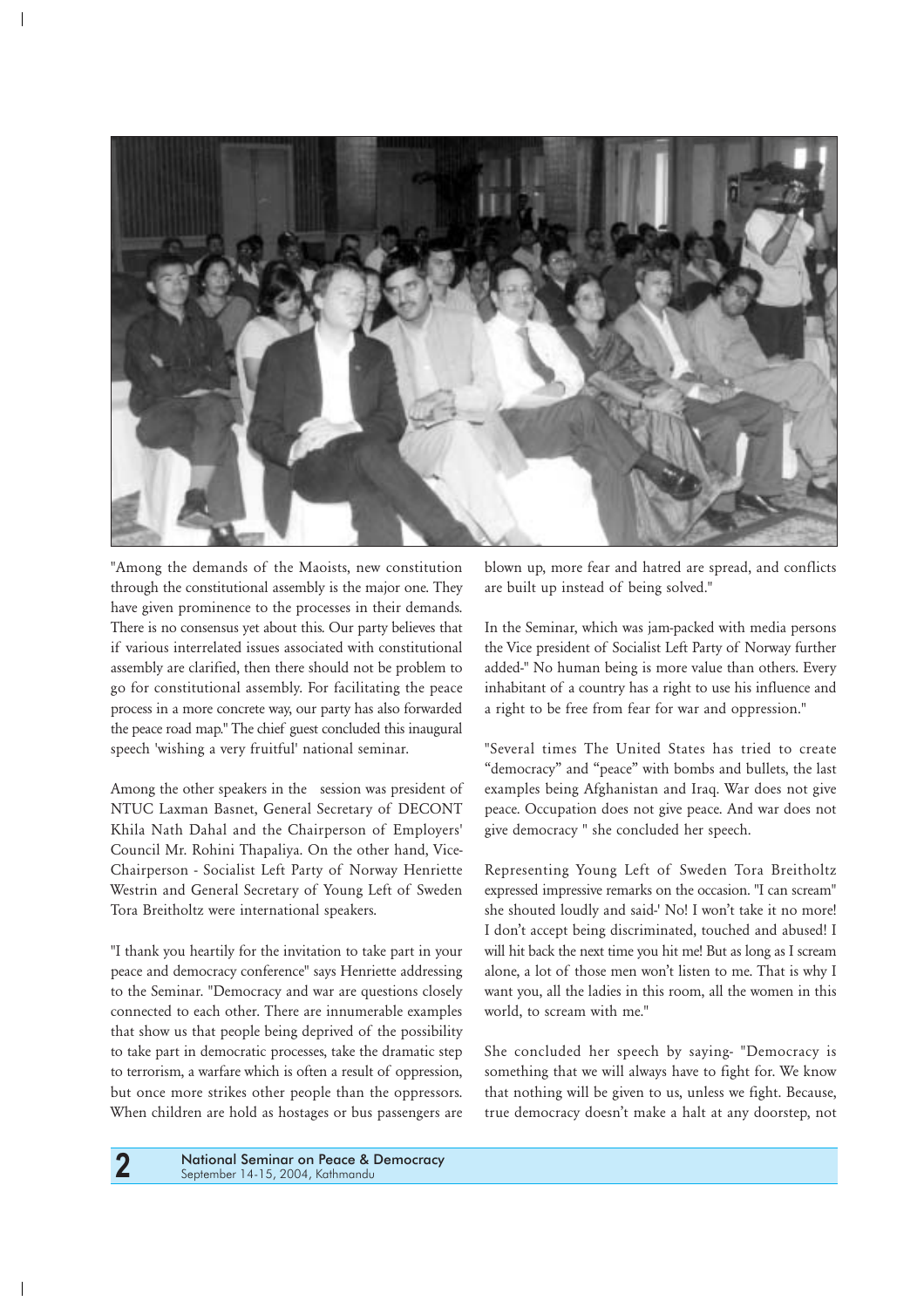even the doorsteps of our homes. True democracy means participation, equality and dignity for all. It should give possibilities for ordinary people to control the economy, the society and our own lives. True democracy implies women's liberation and socialism. Nothing less than that would be enough and even though questioning the foundation on which society is built never is easy, that is what I do. I question it because I have to. Because, I see the vast possibilities that lie ahead of us."

GEFONT Chairperson Com. Mukunda Neupane chaired the session where Secretary General Binod Shrestha delivered the Keynote speech and Deputy Secretary General Binda Pandey was the master of ceremony.

Next Session was the core session. Theme of the session was Armed Conflict in Nepal: Issues of Social transformation & Progressive way-out for peace. Standing Committee member of the cpn (uml) Com. J.N. Khanal had presented the theme paper where central committee member of Swedish Left Party Com. Kalle Larsson had chaired the session. uml Standing Committee member Com. Sahana Pradhan was the panellist to comment on the paper.

In his deliberation Com. Khanal said-"the change of 1990 was the greatest one in the history of Nepal in twentieth Century. After the political change in 1990, people expected that there would be overall reforms and reformation of state, society and economy."

"But that didn't realise in real sense" Com. Khanal thus proposed several points for Social transformation in three areas package of Restructuring the state, Restructuring the society and Restructuring the economy.

As the panellist to comment, Com. Sahana was in opinion that Com. Khanal's paper was interesting. However, she pointed out necessity of amendment and clarification on different issues. She was demanding more detail on 'violent conflict' related story.

"There are more than 36 countries in world facing

violent conflict, as one of the knowledgeable personality, I was expecting deliberation in detail on that by Com. Khanal" she said. Com. Sahana however differed her opinion on presenter's proposal on women seat reservation-"One third representation of women in local bodies and 20% in national bodies to be increased gradually later on". 'Com. Khanal too, is bearing exploitative patriarchal values' She criticised.

Summarising the voices raised from the floor Com. Khanal responded them. Com. Kalle Larsson-Chairperson of the session concluded the session sharing his gratitude and sincere thanks. Com. Kalle said- "9 males & 7 women participants from the floor consumed  $35 \& 24$  minutes during their intervention. I guess it is logical and rational."

Next Session was under the Theme- Multi-party Democracy and Constitutional Monarchy: An Europen Experiences. UML Central committee member and women leader Com. Bidhya Bhandari chaired the session where as International Secretary of Socialist Left Party-Norway Com. Monika Andersen made a presentation. Com. Modnath Prashrit- the Standing Committee member of UML was invited to comment on it.

"The issue is extremely important", Com. Prashrit said-Europe has vivid history. It has faced extreme tyranny of the Kings, beheaded them and in this advanced century, they are still enjoying constitutional monarchy". He was comparing Norway and Nepal- "What lesson is for us from the Europe?" Com. Prashrit said- "Unlike Europe, we have short history of democratic movement, we have to walk a long way ahead! Europe need not to study Nepali Monarchy, but we must have to learn from the struggle & role of Monarchy of Europe".

Concluding her remarks Chairperson of the session Com. Bidhya said- "I would rather compare present Nepali King with the king of France Ludwig XIV, who was claiming himself as the State!"

I learned more from the paper, from the comment and thought provoking intervention from the floor she said.

 $\overline{3}$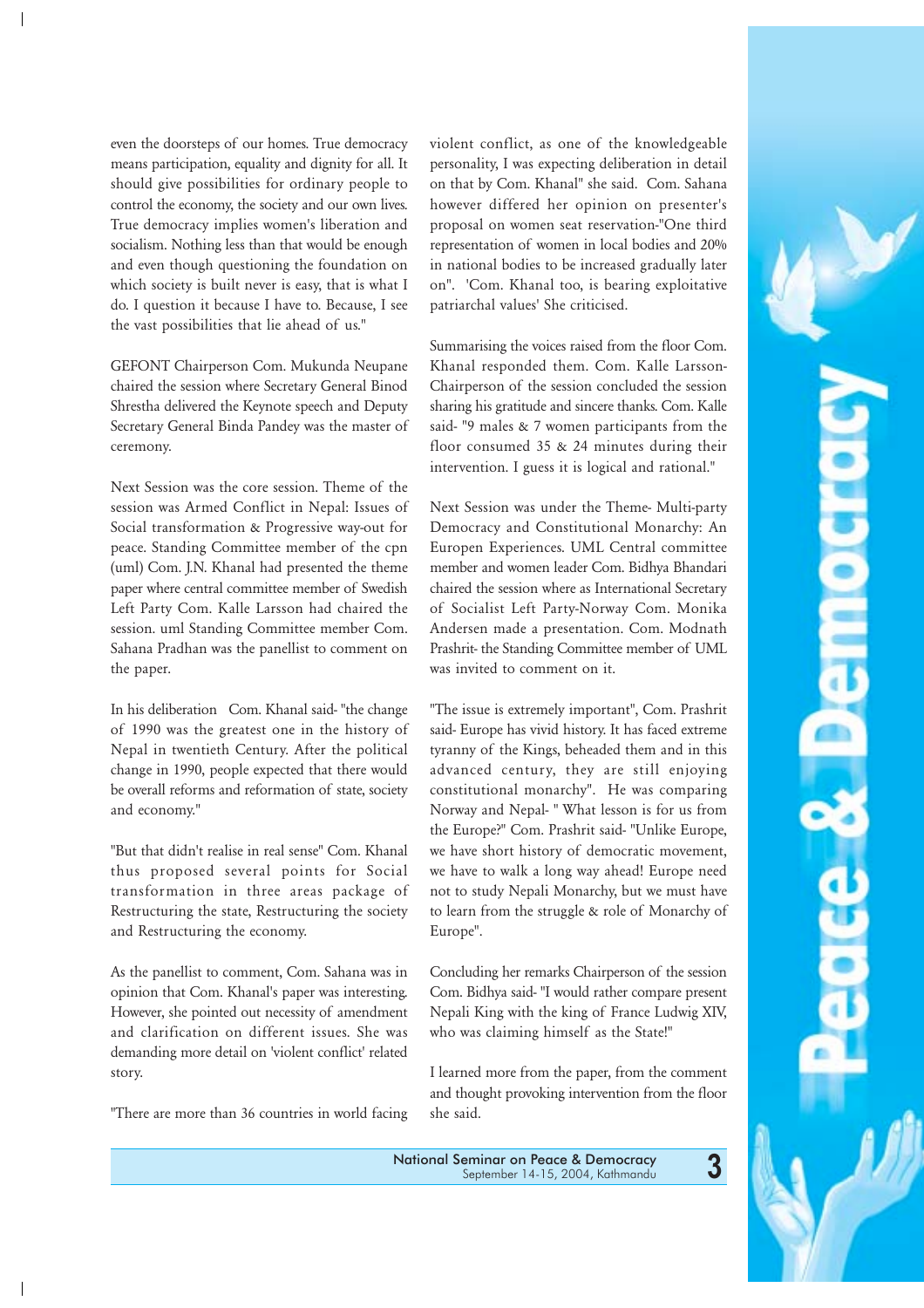

The Minister for Women, child and social welfare Com. Astha Laxmi Shakya chaired the Fourth session of the seminar. National board member of the Swedish Left Party Com. Ulla Andersson presented a paper on European Experiences on women's participation in the social transformation and democratisation. Gauri Pradhan, Chairperson of Alliance for HR & Social Justice was the commentator of the session.

"I am not a woman, but an activist and the advocate of the women rights" Gauri started by saying- " The paper is wonderful". He discussed on issues raised by the paper and added conception of Women & Development, Women in Development and the issue of Gender mainstreaming. He further discussed on the difference between Feminism and Femalism. He categorised Feminism as Feminism & Neo-Feminism. " In my opinion Feminism is against men where as Neo-Feminism is between women & men; thus as a man I could be the Neo-Feminist!"

Speaking from the Chair, Minister Astha praised paper and the presentation. She acknowledged all of the participants for their interesting intervention. "Class discrimination & Gender discrimination both are inter-connected, we have to carry out our struggle together", she concluded.

Last session was wrapping-up session, which was chaired by GEFONT Vice-Chairman Bishnu Rimal. There were one each panellist from Nepal, Norway and the Sweden.

Monika Andersen from Norway said- we got genuine chance to share our experience between three countries at once with such diverse representatives. Nepal & Norway hard to compare; as socialist you are fighting for the rights and in Norway we are struggling to maintain achievement of our yearlong struggles.

Com. Kalle Larson said- why we are opposing constitutional monarch even though it is symbolic? Swedish has three reasons. First, our principle doesn't allow this; second, we do not want to spent public expenditure to certain hereditary family and third, no family should have privilege He wa in opinion that who knows one day comrades from Sweden, Norway and Nepal will get opportunity to discuss socialism & how to limit Royal rights in Rana Palace! We did it comrade-next time may be we will organise such seminar different palace!

UML central committee member Com. Bhim Rawal extended his thanks to the GEFONT first. He said the papers from Sweden & Norway were useful. He further discussed Conflict in Nepal and shed light on uml 9-point proposal for peace & democracy.

Finally, Com. Bishnu Rimal concluded the whole seminar with extending GEFONT's gratitude to all of the wellwishers. "The paper were wonderful, deliberation were interesting and excellent" Com. Rimal said-'it has helped us to enrich our knowledge.'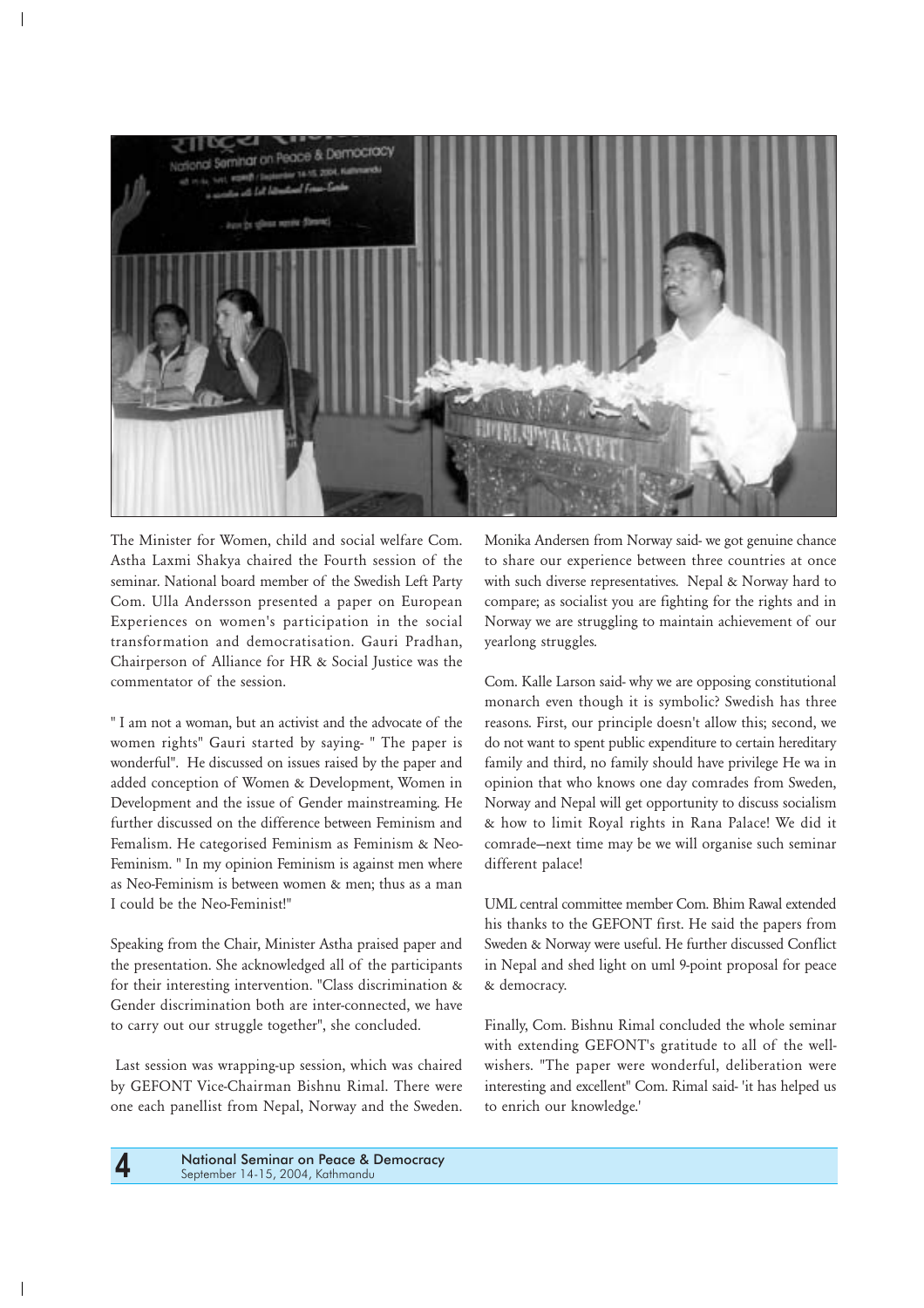part one

# **Solidarity speech in incurrential co**

**Com. Madhav Kumar Nepal** General Secretary - CPN (UML)

Chairperson, Distinguished Participants, Ladies and Gentlemen

to extend my sincere thanks to the organizers for this opportunity. The topics chosen for the deliberation

is very pertinent and timely in the given situation of Nepal. After recent steps to restore constitutional processes through the formation of all party government, there is impassionate hope among the people that the peace will come at the earliest in the country. However, despite repeated appeal for discarding violence and coming to the peace process, Maoists have not shown any positive gesture or flexibility so far. Their sincerity for peaceful settlement through full commitment to the principle of pluralism and parliamentary democratic system has yet to be tested. On the other hand, broad consensus has yet to emerge even among the constitutional forces about the specific ways to settle the Maoist problem. Some argue that status quo approach will be enough while others advocate in favor of military solution. Nevertheless, there is growing consensus among the major political forces and civil society that the dialogue has to start immediately making progressive social transformation an integral part of the peace process. There is increased realization that without drastic reforms in the state institutions including political ones and governing structure for abolishing all forms of discriminations and creating more equitable society no lasting peace will be possible in the country. I will focus my remarks on these interrelated issues.



Chairperson,

Nepal today is passing through most difficult phase in its modern history. The violent conflict started and intensified by the Maoists is crossing eight years. In these years more than ten thousand people have died. Every day dozens of people are killed or kidnapped, intimated and tortured. The survived people are compelled to live in panic and sorrow. Human rights violation has become a routine phenomenon. People have been deprived of the right to survive and live peacefully. Maoists are also continuously smashing the physical infrastructures created in the country. They demolish schools, hospitals, telephone towers, powerhouses, bridges and factories. The youths are compelled to leave the country in the fear of Maoists forcing them to join their armed forces. Due to the fear of killings and hijackings, cadres of political parties are compelled to take asylum in the capital city without any options of solving hand mouth problems. Obstructions to the free movement for jobs or works in the farms and other places and blockade to the transportation of even essential commodities including food have made the livelihood problem of the people very serious. It has increased vulnerability in the society. The economy is also badly affected with intensification of crisis one after another. The industries are threatened to close

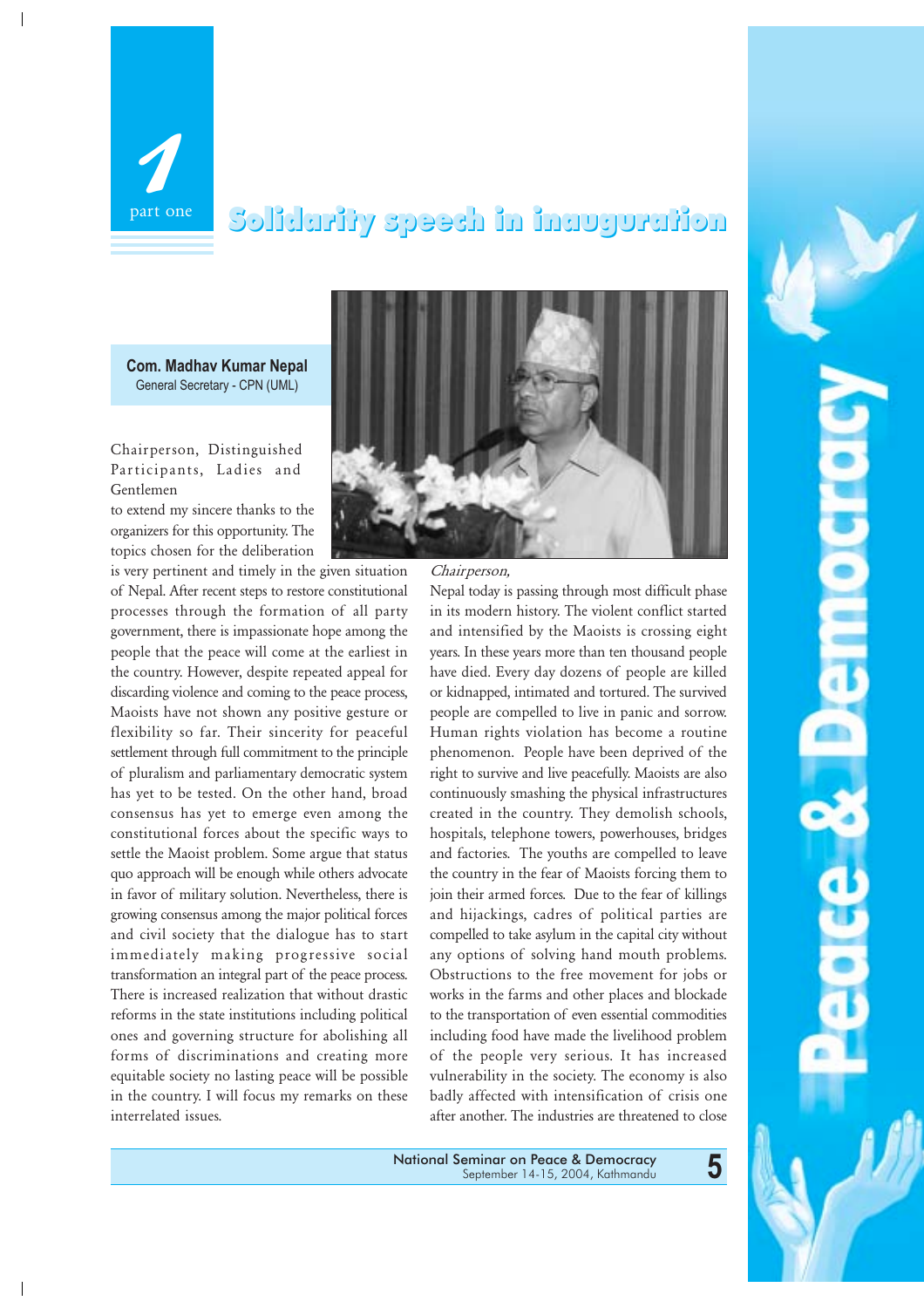

down or destroyed. As a result the entire industrial sector is collapsing. The tourism industry a major source of foreign exchange earnings is in doldrums. On the other hand, the burgeoning security expenses has led to curtail the size of the development budget drastically hindering the socioeconomic development further in a country where almost half of the population lives in the abject poverty. Now the external aid dependency has increased tremendously owing to compulsion to mobilize budgetary support even for meeting the wages and salaries of the employees. Thus, the economic cost of violent conflict is also so high that it is beyond Nepal's capacity to afford or bear. At the same time, the military solution is neither feasible nor it helps to address the deepening conflict in the society. Similarly, the terrorist type tactics embraced by the Maoist to kill or intimate the people opposing them is not acceptable to the civilized plural society. The intolerance to the dissent views is the manifestation of their tyrannical outlook and character. In this 21tst century, the one party dictatorship is not acceptable to the people. This simply means that there is no alternative to the peace. Therefore, we are continuously urging Maoists to accept the path of peaceful political competition and renounce violence. The big problem faced by us at the moment is that how to create conducive environment and bring Maoist's in the negotiating table at the same time ensuring maximum flexibility among all concerned so that the dialogue and understanding could be converted into lasting peace in the country.

#### Chairperson,

As we all know, there are two distinct views or approaches to deal with the problem of violent conflict similar to the one we are facing today in Nepal. They are often said to be negative and positive peace approaches. Negative peace simply denotes the settlement of war or absence of it. It is a condition in which active organized military type violence is resolved. This view suggests that peace is found wherever war or other direct forms of organized violence are absent. Positive peace is more than the mere absence or ending of war and violent conflict. It refers to the social condition in which exploitation is minimized or eliminated and there is no subtle phenomenon of underlying structural violence. The structural violence is typically built into the very structure of political, social, cultural, and economic institutions. Structural violence unusually has the effect of denying people important rights, such as economic well being, social, political and gender equality. When people starve to death or even go hungry, a kind of violence takes place. When people are denied education, health facilities, opportunities to work or freedom of expression for their legitimate right a kind of violent psychology or trend manifests in the society. In a nutshell, structural violence is a serious form of social oppression. Attention to negative peace is simply a process of peacekeeping or peace restoring. It is a conservative approach and hence seeks to keep things the way they are.

It has thus the potential of generating more serious violent conflict in the future. By contrast positive peace focuses on peace building in which the priority is given on the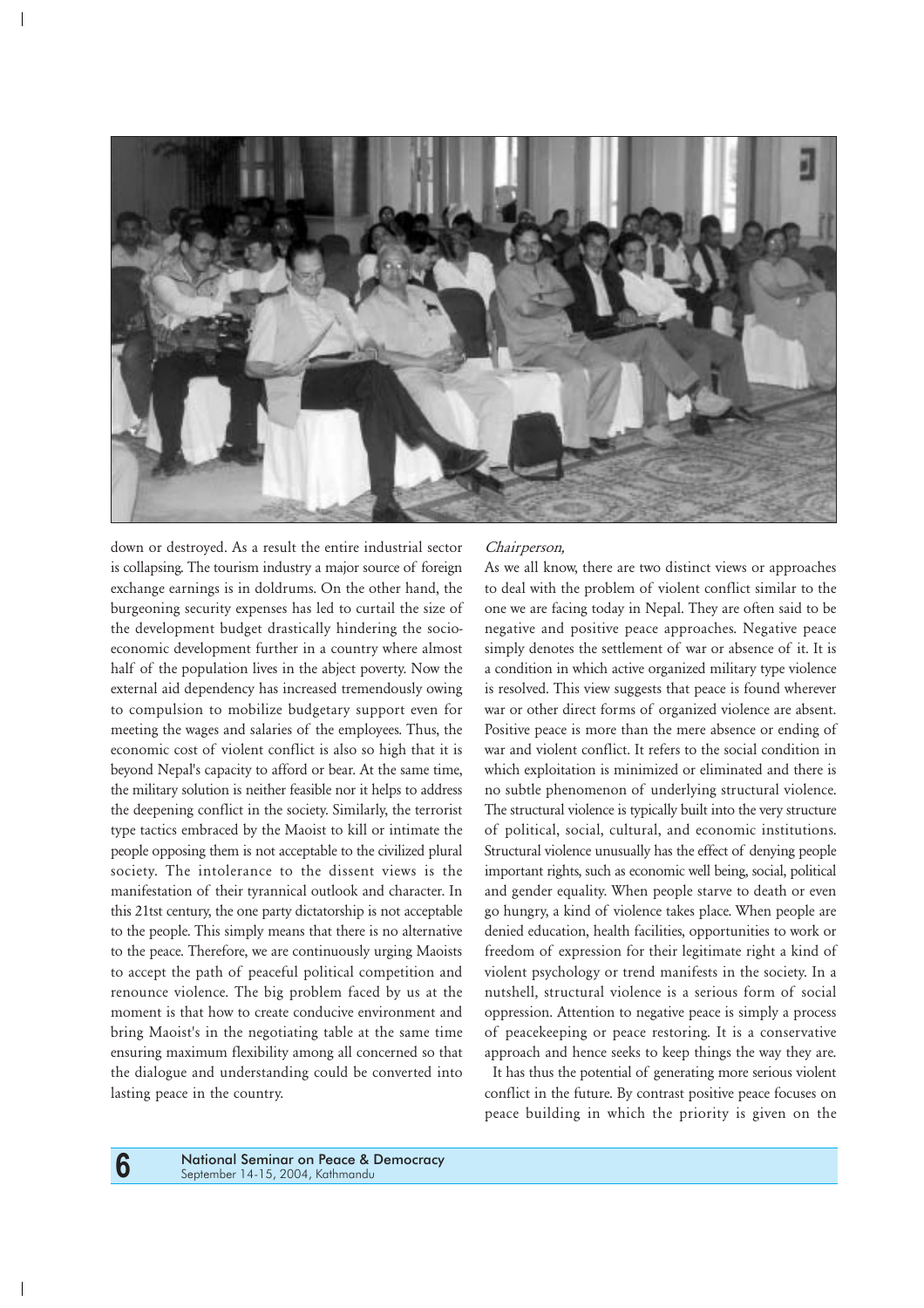establishment of non-exploitative social structure by bringing drastic reforms in political, economic, social and cultural fronts in which the root cause of violent conflict lies. In Nepal's context the lasting peace is possible only through the processes of positive peace in that the roots of structural violence is addressed.

Indeed, when the new Constitution in 1990 was drafted after the restoration of democracy some of the root causes of structural violence or social contradictions were addressed. It envisages welfare oriented economic and social system. For ensuring social justice, it also prohibits discriminations in the name of religion, caste, race and sex. It envisages decentralized system of democratic governance for better delivery and strengthening of democracy from the grass roots. But in the course of enforcement serious lapses remained. In a feudal based discriminatory society, the kind of reforms at the institutional and policy level were required for deepening the democratic practices at the grass roots could not be pursued or enhanced. Even various progressive reforms forwarded or implemented by our party while in the opposition or government were either discarded or distorted. There was no democratic culture or practice in the ruling party that could ensure political consensus or policy coordination on major issues for representing the voices of the oppressed. In stead, an authoritarian tendency was enforced in the name of majority that blocked reforms in the areas that were essential to follow the directives or provisions embodied in the constitution. Thus, neither a process of empowering have-nots through more equitable development process nor strengthening of democratic practices through institutional reforms could be enhanced. Unfulfilled objectives of sustained high growth and improvement in living conditions of the deprived people led to widen social conflict and contradictions in the society, which was used by Maoists to expand their organizational networking and intensify violent conflict.

Nepal is a very diverse country in terms of ethnicity, religion, language and culture. There are more than 110 races in Nepal. Despite constitution prohibiting discrimination in the name of caste, creed, sex and

religion, the unjust social structure is continuously perpetuating. The caste, region, culture and gender based discriminations are still pervasive. Therefore, no effective countervailing institutional mechanism could be developed and implemented to check the excesses among the deprived. The lower caste people are still compelled to survive with humiliation and inhuman treatment by the dominant privileged class. The domination through language and culture is also pervasive. Such a practice is perpetuating despite Nepal's commitments for ensuring the fundamental rights of the citizens. Therefore, all the exclusionary practices and violation in human rights worked in disguise to expand organizational networking by the Maoists. The most important lesson that can be derived from the democratic experience of Nepal since 1990 is that even in a democratic system if there are no proper responses channeled through opposition parties and various stakeholders especially of the voiceless and deprived constituting the overwhelming share in total population, they seek alternative channels to express their frustration and anger. This is happening in Nepal. Despite Maoist's ultra leftist ideology being the principle reason for the armed struggle, they used institutional failures to expand their organizational networking and intensify violent conflict.

#### Chairperson,

The CPN (UML) represents the left democratic forces. It wants progressive transformation of the Nepali society through peaceful but drastic reforms in the political, social and economic fronts. Therefore, our party since the inception of restoration of democracy has tried continuously to introduce progressive reforms in political, economic and social field. We fought upto the final drafting of the constitution to keep the security forces under the government without successes. We wanted to incorporate some bold measures in the constitution for abolishing all kind of discriminations that could obstruct the deepening of democratic system. We strongly pressurized then interim government formed after the restoration of democracy to take actions based on the recommendations of a Commission against those who had done excesses during the previous regime. This was not done. In our view this could

 $\overline{7}$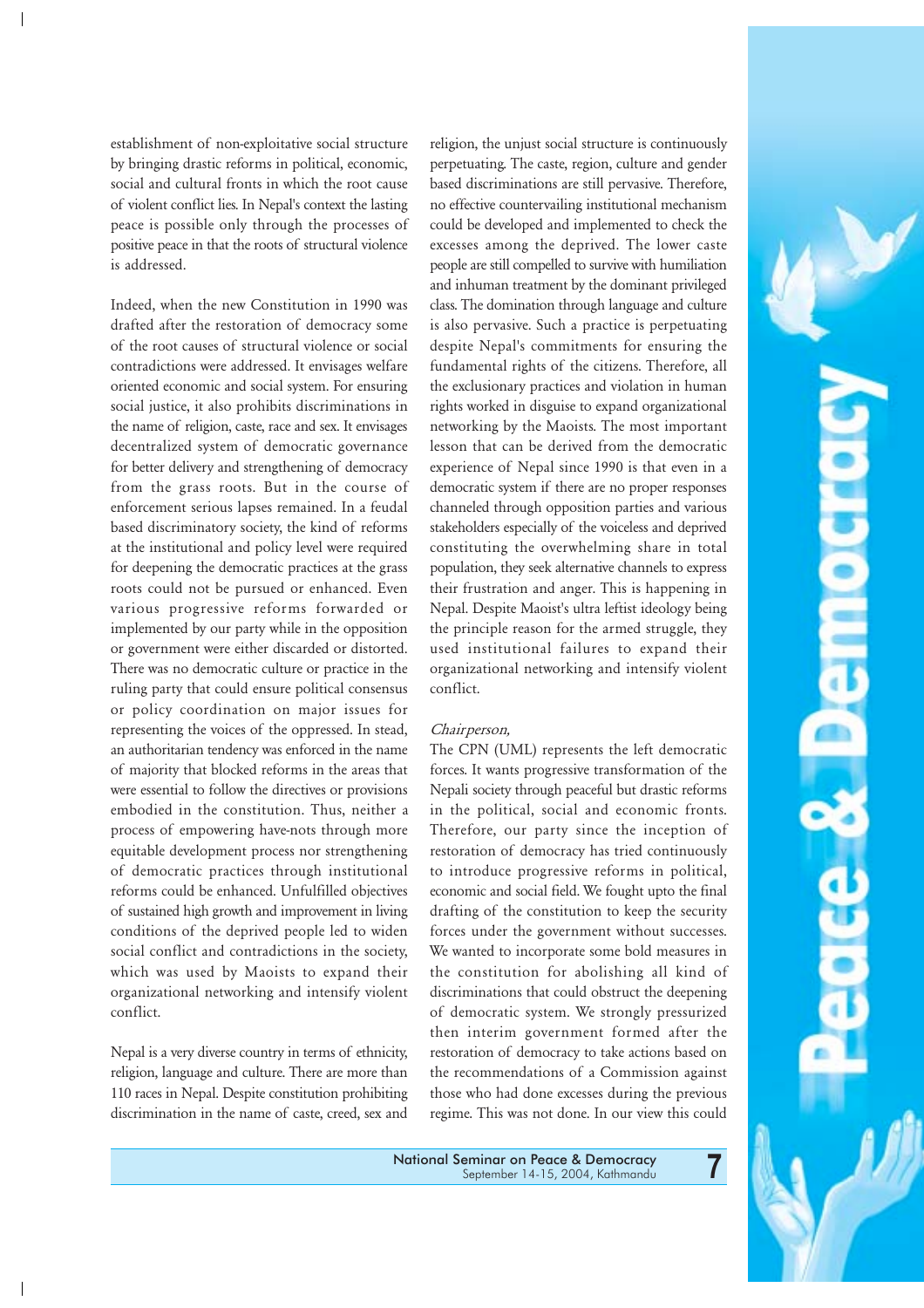have helped immensely to initiate democratic culture in the state apparatus. We despite being in the government for only nine months had initiated programs that could help begin new socio-economic transformation process in the society. These were discontinued or blocked as already pointed out. We struggled continuously in the parliament and outside with the aim of compelling government to come forward with some progressive programs to resolve deepening political, economic and social crisis in the country. But in the name of majority our voice was never heard. Even the agreed agenda were never implemented seriously. Only with deepening crisis, the liberal democrats have realized that seeking solution to the Maoist problem in isolation will be a mistake from the standpoint of consolidating democracy in the country.

The present all party government led by Nepali Congress (democratic) in which our party is one of the major in coalition has committed to initiate peace process with the Maoists. The high-level apex body for peace has been already formed and the formation of peace secretariat is in the process. A new peace fund has also been created. The budget of this year has made restoration of peace, resolution of social contradictions and progression as the major bases of budget preparation for reorienting the development course accordingly. The minimum common program agreed by the political parties represented in the government have forwarded both short and long term programs in which commitment to bring some drastic reforms in political, economic and social fronts has been made.

In this context, it will be worthwhile to mention that our party since last several years is pressurizing all democratic forces to agree upon such reforms in political, economic and social fronts that could facilitate addressing the discriminations and ensuring new social transformation process in the society. Our party since time and again had demanded the reforms or amendment in the constitution. In the process we had forwarded a 22-point program followed by 35-point program. Similarly, the major political parties including our party fighting to bring the constitution in the right track had agreed upon 18-point program. Democratization of security forces as well as declaration of Nepal a secular state are some of the major points included

in it. Similarly, 33 percent reservation to the women in the elected bodies in a time bound manner and implementation of programs empowering the disadvantaged, ethnic minorities, women & so-called untouchable community and severe punishment to those who practice untouchability have been included in this agreed agenda.

Among the demands of the Maoists, new constitution through the constitutional assembly is the major one. They have given prominence to the processes in their demands. There is no consensus yet about this. Our party believes that if various interrelated issues associated with constitutional assembly are clarified, then there should not be problem to go for constitutional assembly. For facilitating the peace process in a more concrete way, our party has also forwarded the peace road map. In this new road map, a round table discussion has also been proposed which is one of the demands of the Maoists. The round table discussion will enable to bring consensus among the major political forces to delineate the areas where changes and drastic reforms would be required for bringing lasting peace in the country. We have also proposed the involvement of UN for facilitating the peace process and ensuring free and fair elections. We believe that our proposal together with the minimum common program, which commits to follow maximum flexibility approach in fulfilling Maoist's demand will enable to initiative peace process with the Maoists. Our party is very serious for resolving the problem of violent conflict and therefore pressurizing both government and Maoists to agree on initiating peace process as soon as possible. For this the role of the civil society, human right activists and the peace loving people or institutions of the world will be equally vital and important. Specially, the kind of tactics with frequent changes in the approaches or tactics has been embraced by the Maoists not only creates obstructions but also generates doubts about their sincerity for peaceful settlement of their armed violent conflict. I hope your deliberations on the subject will contribute to create favorable environment for not only initiating peace process but also exploring the development alternatives that could help bringing lasting peace in Nepal. I once again thank organizers for this opportunity and wish your deliberations very fruitful.

Thank you all!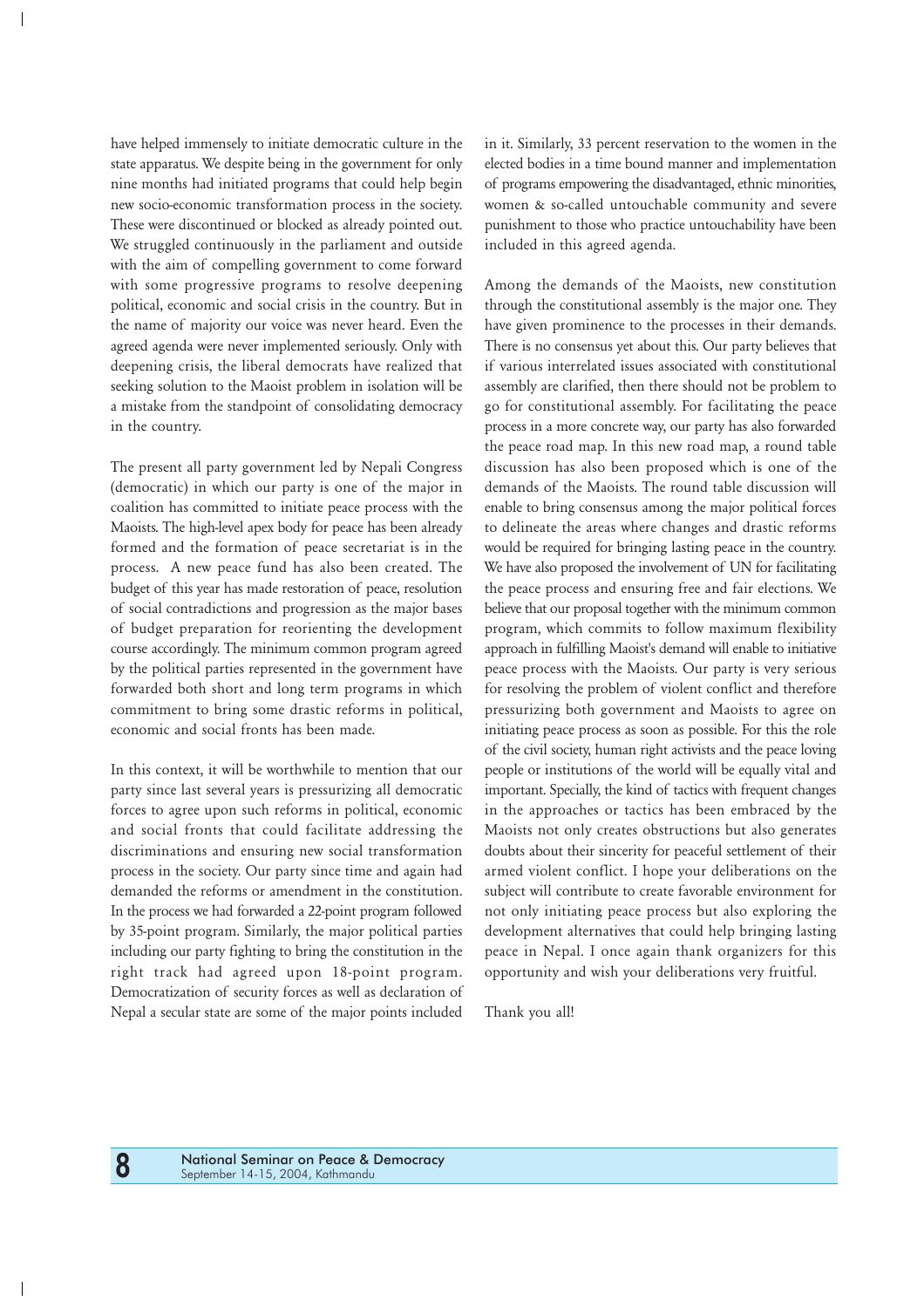**Com. Henriette Westhrin** Vice President, Socialist Left Party of Norway

Dear comrades and friends.

I thank you heartily for the invitation to take part in your peace and democracy conference.

International cooperation between political

parties is very important for our party. We try to have a broad contact with political parties all over the world.

This opportunity gives us a possibility to become acquainted with comrades from a country and a part of the world with which we have had minimal cooperation -until now.

First I want to give a little introduction of the party Monika and I represent.

The Socialist Left Party of Norway defines our selves as a red and a green party. Red for socialism and green for the protection of the environment. We also define our selves as a feminist party. On the last polls we obtained 15 per cents of the votes. When we participated in the last parliamentary elections in 2001 we obtained 12,5 per cent of the votes, and our group of Parliamentarians increased from nine to twenty three members. - However, the actual government in Norway is centre-right



government, conducted by a prime minister from the Christian Peoples Party.

In 2003 we had local elections in Norway, and here in the capital of Oslo, the Socialist Left Party obtained 20,3 per cent of the votes. They say that the trend always start in the capitals, so hopefully this trend will be running all over the country soon. - In 2005 there will be new elections for the Parliament and hopefully the results will give us the opportunity to change the right wing direction for our society.

We have entered into an agreement with the social democratic party on a potential government cooperation after the next parliamentary election. We consider the possibilities to be very good. For the first time the social democrats have accepted to govern our country together with another political party, so we will have a very exciting time until the general election next autumn.



**National Seminar on Peace & Democracy** September 14-15, 2004, Kathmandu

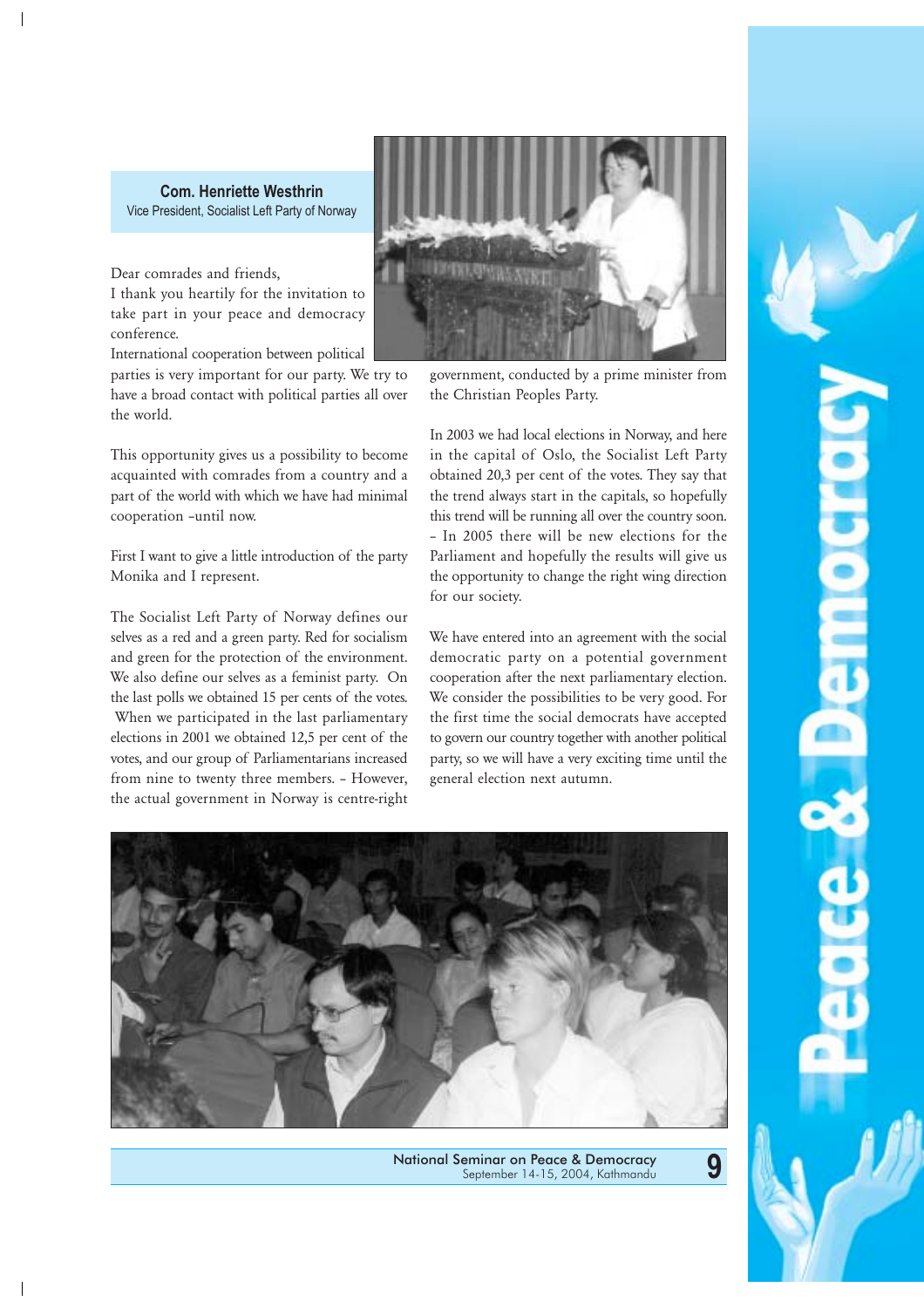The struggle for peace and democracy must be fought domestically In every country, and across the borders of the countries.

It is along time since war was fight between soldiers. The real losers and those who suffer, whether it is going on between groups internally in a country or between countries, is the civil population. Those who never ask for a war, ore never takes part in it, are the real losers.

Democracy and war are questions closely connected to each other. There are innumerable examples that show us that people being deprived of the possibility to take part in democratic processes, take the dramatic step to terrorism, a warfare which is often a result of oppression, but once more strikes other people than the oppressors. When children are hold as hostages or bus passengers are blown up, more fear and hatred are spread, and conflicts are built up instead of being solved.

It is important that forces working for peace and democracy always emphasize that increasing oppression does not lead to peace, but to more terror. Occupation, imprisonment or depriving people the possibility of taking part in political life, is not the way to go.

No human being is more value than others. Every inhabitant of a country has a right to use his influence and a right to be free from fear for war and oppression.

Several times The United States has tried to create "democracy" and "peace" with bombs and bullets, the last examples being Afghanistan and Iraq. War does not give peace. Occupation does not give peace. And war does not give democracy.

In spite of the situation here in Nepal being different from that of northern Europe, we have values in common.

It is important to find allied that can support you across frontiers and parts of the world.

The western democracy must be preserved and developed. The fight for democracy will never reach a goal.

We can never sit down to rest and say we have got the final result; we have got the society we want. We must develop ourselves, continually, and constantly work for improvements. When one goal has been reached, we must start reaching the next one.

Therefore the struggle for peace, democracy, and economic equalization is a fight that can never be won if we do not cooperate across the borders.

Once again I want to thank you for letting us come, and which each other good luck with the conference.



That is why we will always have to keep up the fight for democracy, equality, dignity and social justice. That is why we have to support each other in order to be sucsessful. That is why I want to express my happiness and my pride, to be here with you today.

Being a young woman, is not easy in this world. Being a young woman fighting is definitely not easy. I can scream. I can scream No! I won't take it no more! I don't accept being discriminated, touched and abused! I will hit back the next time you hit me!



**Com. Tora Breitholtz** General Secretary, Young Left of Sweden

Comrades and friends, honoured speakers and guests It is a great honour for me to be able to adress you at this occasion. I am grateful and very happy to have been given this opportunity.

> **National Seminar on Peace & Democracy** September 14-15, 2004, Kathmandu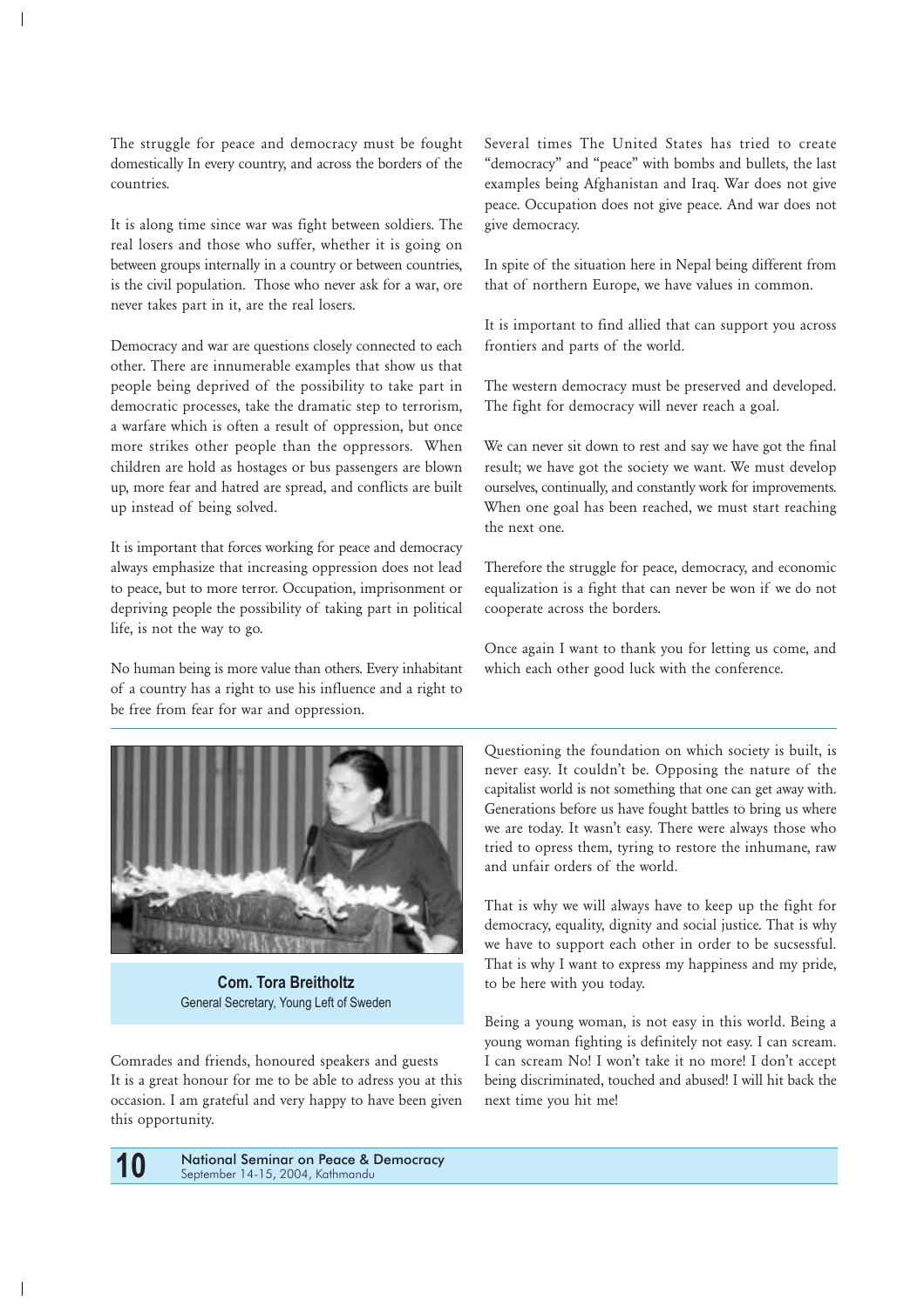But as long as I scream alone, a lot of those men won't listen to me. That is why I want you, all the ladies in this room, all the women in this world, to scream with me.

#### Comrades.

It took me 20 hours to get here from Sweden. My country seems to be at least half a world away. Many people would say that Sweden is also far ahead on the road of democarcy and justice. It might be true, but I refuse to beleive that there is nothing more to fight for. In Sweden every citizen has the right to 12 years of education free of charge, but still the children of working class people end up with less resources. In sweden, a big part of the population study at universities, but even though the majority of the young students are women, nine out of ten professors are men. Our country is one of the richest in the world, but still people who come to sweden looking for a refuge are deported back to terror, torture and suffering.

The government tells us that the economy is recovering and expanding, but still they tear down the common wellfare system with low taxes for the rich, privatisations and decreased public expenses. My country, as well as yours, is a class-society. Our capital, Stockholm, and all the major cities in Sweden are under occupation. The attractive, central parts of the cities are occupied, by the economic elite. They build fashionable ghettos for themselves while young people can find no place to live on their own. While empolyers and businessmen complain that the wages are too high and that they will have to move their enterprise abroard if we don't do anything about it, hundreds of thousands of swedes cannot afford to see the dentist or buy their children new clothes for the winter season.

#### Comrades.

This day is a special day to me. This day is the one year anniversary of the greatest political victory of my life time. On the 14<sup>th</sup> of September, 2003 the Swedish referendum on the EMU/euro ended in a decisive No vote.

The pro-euro forces were formed by the joint political and economical establishment. The No vote was represented by diverse groups, organisations and movemets with much smaller resources - but with the best arguments ande the support of the people.

The results showed that working class voters, women and youth were the strongest opposers of the EMU project. The No-vote was a vote from below, directed towards the ruling elite. For novoters the question of democracy and the loss of national auto-determination played a crucial role. Some people claim that a federal, supranational European Union would bring new possibilities to fight back the United States of America when they try to conquer the world with their multinationals and military forces. But the European Union itself is built to support the european multinational companies and the economic elite - not the people. The EU is forming its own military forces. Supranational power blocks and competition between capitalists is not the solution of global inequality, war and poverty. Democracy and justice is.

Democracy is something that we will always have to fight for. We know that nothing will be given to us, unless we fight. Because true democracy doesn't make a halt on the doorstep of transnational corporations. True democracy doesn't make a halt at any doorstep, not even the the doorsteps of our homes. True democracy means partcipation, equality and dignity for all. It should give possibilities for ordinary people to control the economy, the society and our own lives. True democracy implies womens liberation and socialism.

Nothing less than that would be enough. And even though questioning the foundation on which society is built never is easy, that is what I do. I question it because I have to. Because I see the vast possibilities that lie ahead of us.

And days like today, when we get the possibility to meet with all of you it is actually not that hard. International solidarity and exchange gives us inspiration, hope and strength, and truogh the shades of diffrences, we realise: We are one.

On behalf of the Left Party of Sweden, I want to thank you for giving us the opportunity to come here. We hope that this conference will be successful and bring you strength in your struggle for democracy, peace and social justice.

11

Thank you all for listening.

**National Seminar on Peace & Democracy** September 14-15, 2004, Kathmandu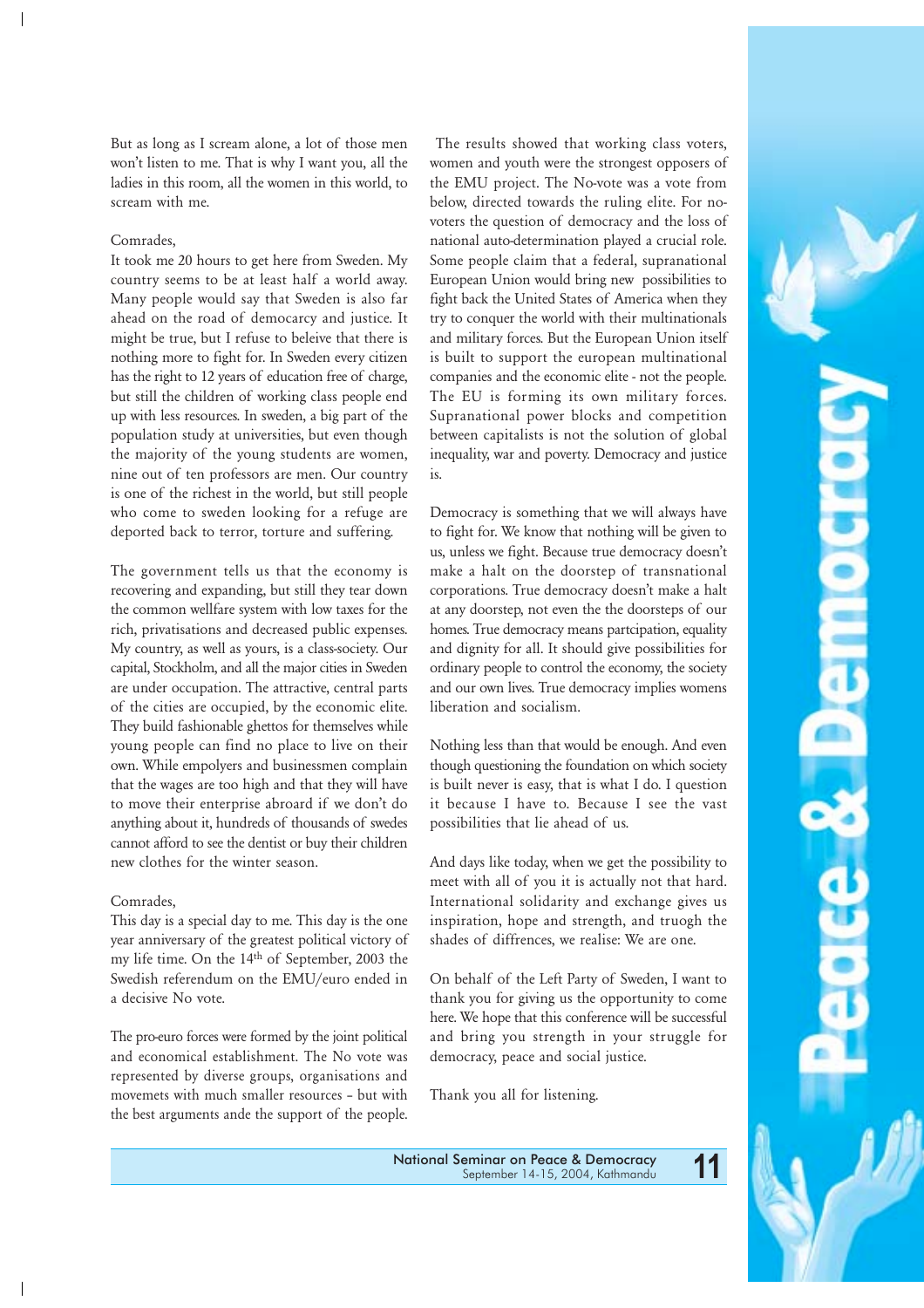

Mr. Laxman Bahadur Basnet Chairperson, NTUC

I feel the need for a brief introduction of the conflict before I speak on peace and democracy. The conflict is between the employer and employee, and amongst other actors as well. Therefore, we must first be informed of the nature of the conflict.

We are amidst conflict right from 1951. The King is presenting himself as a 'donor' with the help of tricky laws. I don't think so. But after October 4, the King has taken all the executive powers. It is the King who declared the election in Pokhara. Voices are being heard that the King is also set to declare of the elections for constituent assembly.

The 1990 Constitution has clearly stipulated that the people are a sovereign power. If the people are sovereign, the King does not have any executive powers. The King should give up executive powers to restore peace.



**Mr. Khilanath Dahal General Secretary, DECONT** 

Democracy was restored in 1990. The King became constitutional and followed the spirit of the Constitution. But there remained some problems to decentralize democracy and to make advancement in the areas of economic development and social justice. Since democracy could not address socio-economic problems of the people, the autocratic forces take an opportunity to justify their points. Many reasons could underlie the conflict. The Maoist conflict might be there philosophical expression, but it drew strength from the failure of democracy.

The carrier of democracy is the political parties in the 'high politics' whereas local bodies, trade unions and civil society organisations take democracy at the 'low politics' of society. The key challenge today is to strengthen these organisations. Failure to do so will result in the change of the government formed as a result of an understanding between the parties and king. It is vital therefore that all forces that believe in democracy should unite to resolve the problems ad institutionalise democracy.

The issue of conflict is linked to a number of issues. Politically, it is seemingly geared towards structural change. There are socio-economic issues but it has it started with a demand for structural change, which needs to be addressed. This poses a challenge to the political parties to expedite their political activism to address this problem as well as to defend democracy.

The conflict has heavily weighed on the workers. If a constituent assembly election can solve this problem, then we should not hesitate to go for this. If we fail to listen to the voices from below and keep ourselves focussed only on a political solution at the cost of socio-economic justice, we may be caught into disputes again. While working with conflict, the issue of employment and economic advancement should merit a priority consideration.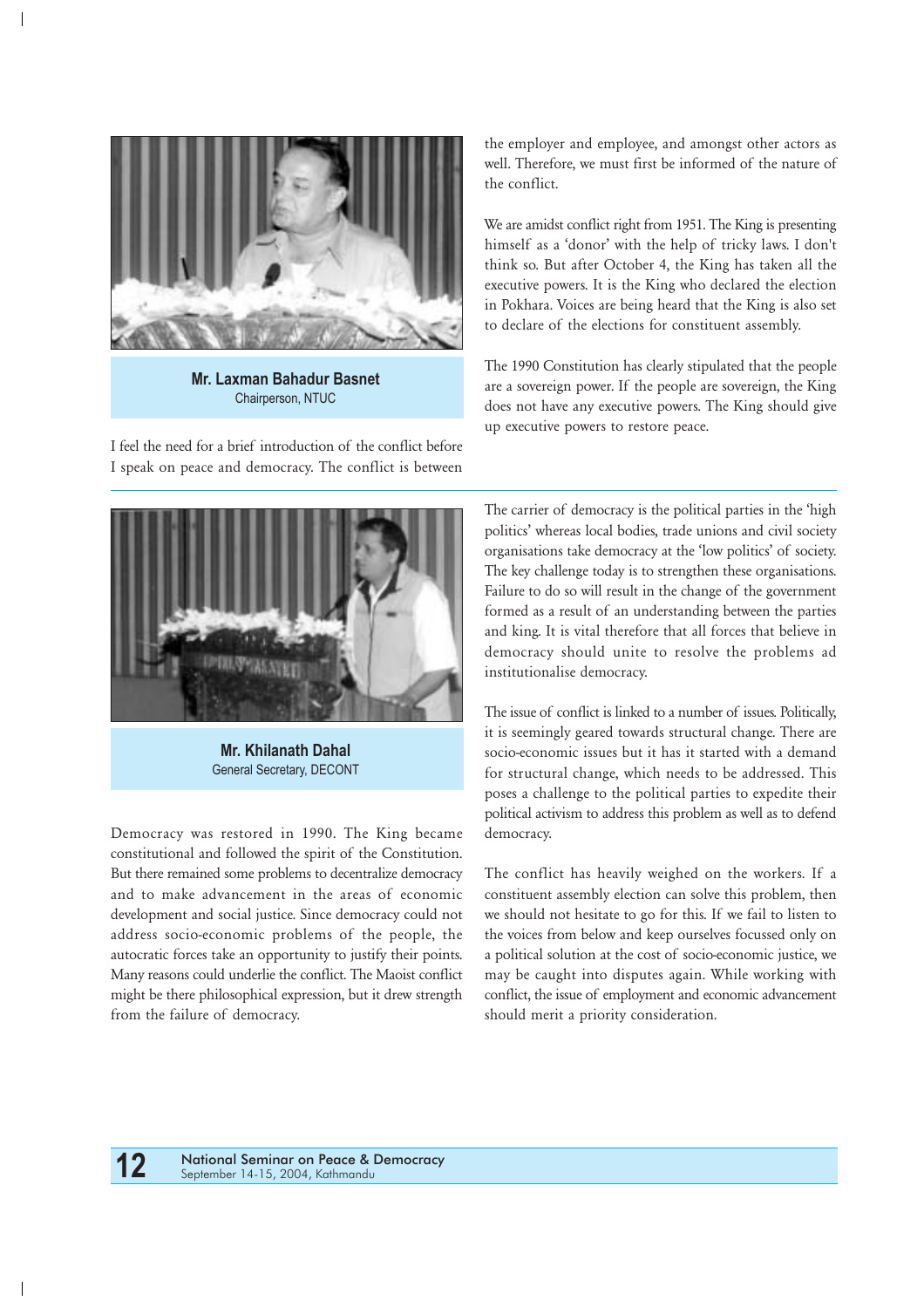Mr. Rohini Thapaliya Chairperson, Employers' Council, FNCCI

Peace is a prerequisite for a nation's prosperity. Only in an environment of peace can people entertain their rights. Peace is also required for the protection of human rights of the people and for political stability of the country.

Peace is fundamental to the promotion of democracy. For peace to prevail, law and order is a must. The absence of law and order invites instabilities. Instabilities hit the building blocks of democracy. So peace and democracy are complementary to each other. Following the restoration of democracy in 1990, peace and democracy could not be institutionalised. Five years after the exercise of democracy, the law and order situation started to wane and political instability surfaced. Democratic exercise started to take a wrong path bringing the development and socioeconomic process to a halt.

The country is caught in the armed conflict now. Law and order is at its worst, and the whole political. social, economic and educational sectors have been badly affected. There is an environment of fear and insecurity everywhere. Industries have been badly hit; some five- dozen industries have been closed down due to conflict. Hundreds of workers have been out of work and the right to operate industries has been violated. Women, children and people at large have been victimised and displaced.



In such a situation, the dialogue and partnership between the employers and trade unions will surely have a positive impact.

Federation of Nepalese Chamber of Commerce and Industries, the apex body of industrialists and entrepreneurs, is committed to the establishment of peace and institutionalisation of democracy. We are involved in the economic and social development of the nation through the operation and development of industries. Politics is not our direct concern. However, political instability and the absence of peace are not less painful to us. We feel that everyone, including the industrialists and entrepreneurs, is responsible to protect the country from plunging into further crisis.

We are in a difficult time. All of us should solemnly promise that we do good for the nation. Forgetting individual ambitions and haughtiness, we should collectively work now. Let us correct the past mistakes, learn from experiences around and commit ourselves to the restoration of peace and institutionalisation democracy. The Chamber of Commerce is always available to be part of this effort, so am I personally!

13

**Complete**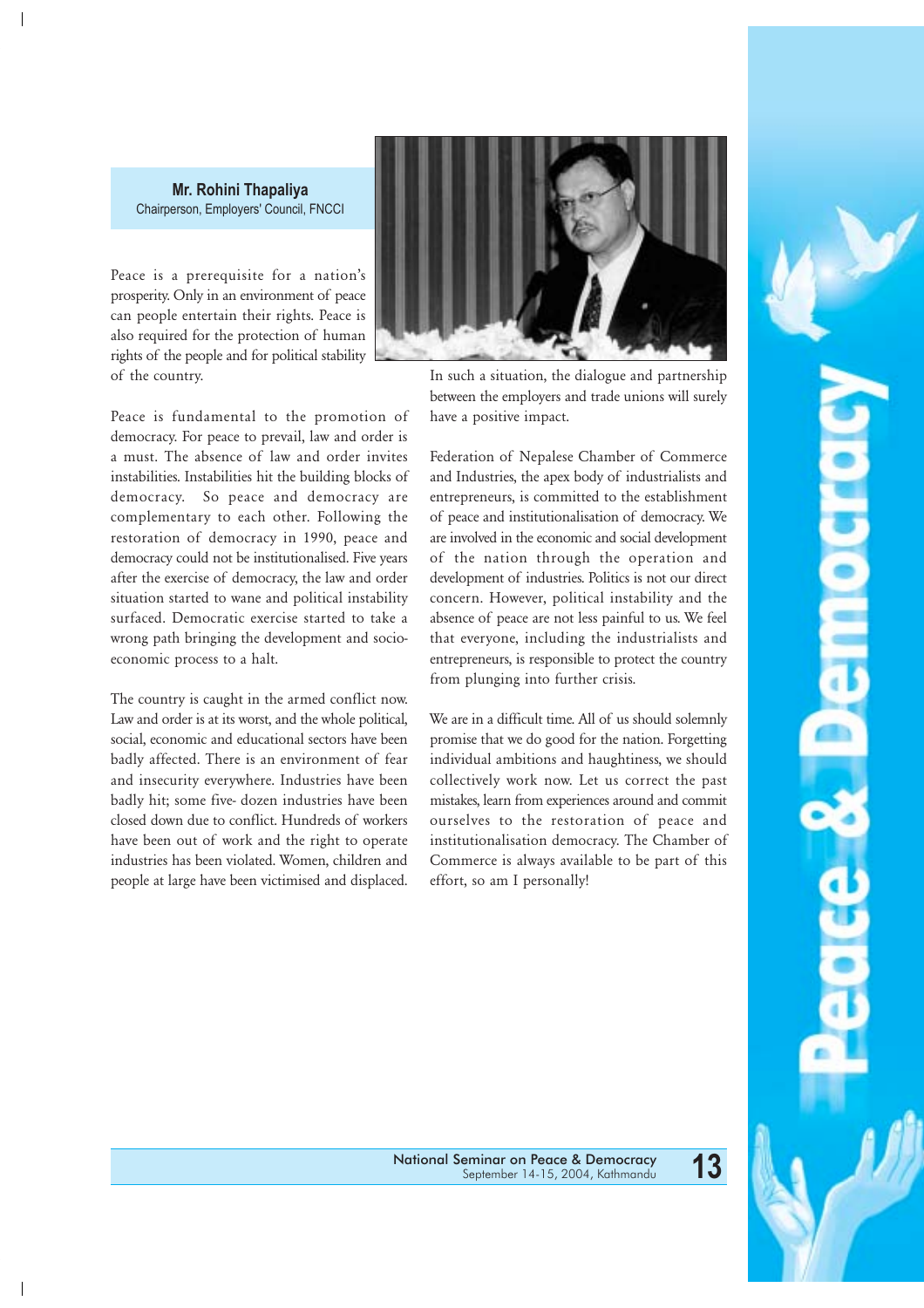**Concluding Remark of Com. Mukunda Neupane** Chairperson of GEFONT

We are in the most difficult times. Nearly nine years have elapsed since the government and Maoists are fighting a war. The war started from Rolpa and Rukum and extended to east. Today there is no sector untouched of it. Students, teachers and industrialists are caught in the quagmire of terror. Every one of us is seriously

concerned as to how to restore peace, consolidate democracy, democratise the state and protect the achievements of the 1990 movement. Everyone calls on the need for the democratisation of the state and voices against militarization. To democratise the state and protect it from slipping into militarization, all constitutional forces should come together to solve the crisis caused by Maoist. Why are constitutional forces failing to come together and move collectively? The problem stands here. On behalf of the trade union movement, I would like to request the political parties to democratise the state. When democracy becomes weak, the state is plunged towards militarization.

The main function of the state is to control the enemy and protect the people and their rights. When a peaceful democratic process is halted, then the nation takes recourse to militarised path. To stop militarization, therefore, it is a must that democratic forces come together. Why cannot all the four parties in the government and the rest four in the street come together to solve the Maoist problem? This is the question of all people at all levels. I hope all the responsible



party leaders will take this question seriously and move ahead collectively to solve the problem through dialogue and understanding. I also request journalist colleagues to take this voice of the workers down to the people at large.

There is a Chinese saying that one needs to identify themselves first, then the enemies. There is a need for an objective analysis of the social contradictions. The political parties should also introspect themselves as much they ask Maoists to do.

The small arms being used today are enough to terrorise and kill unarmed people. The Maoists should be told clearly that if sophisticated arms enter into the country from abroad, no party will be saved from the fire.

We are united in talks, but in practice we are divided. Four parties are in the government and other four are in the street protesting the government. We would like to call upon all the eight parties to come together and initiate collective actions to solve the problem facing the nation.

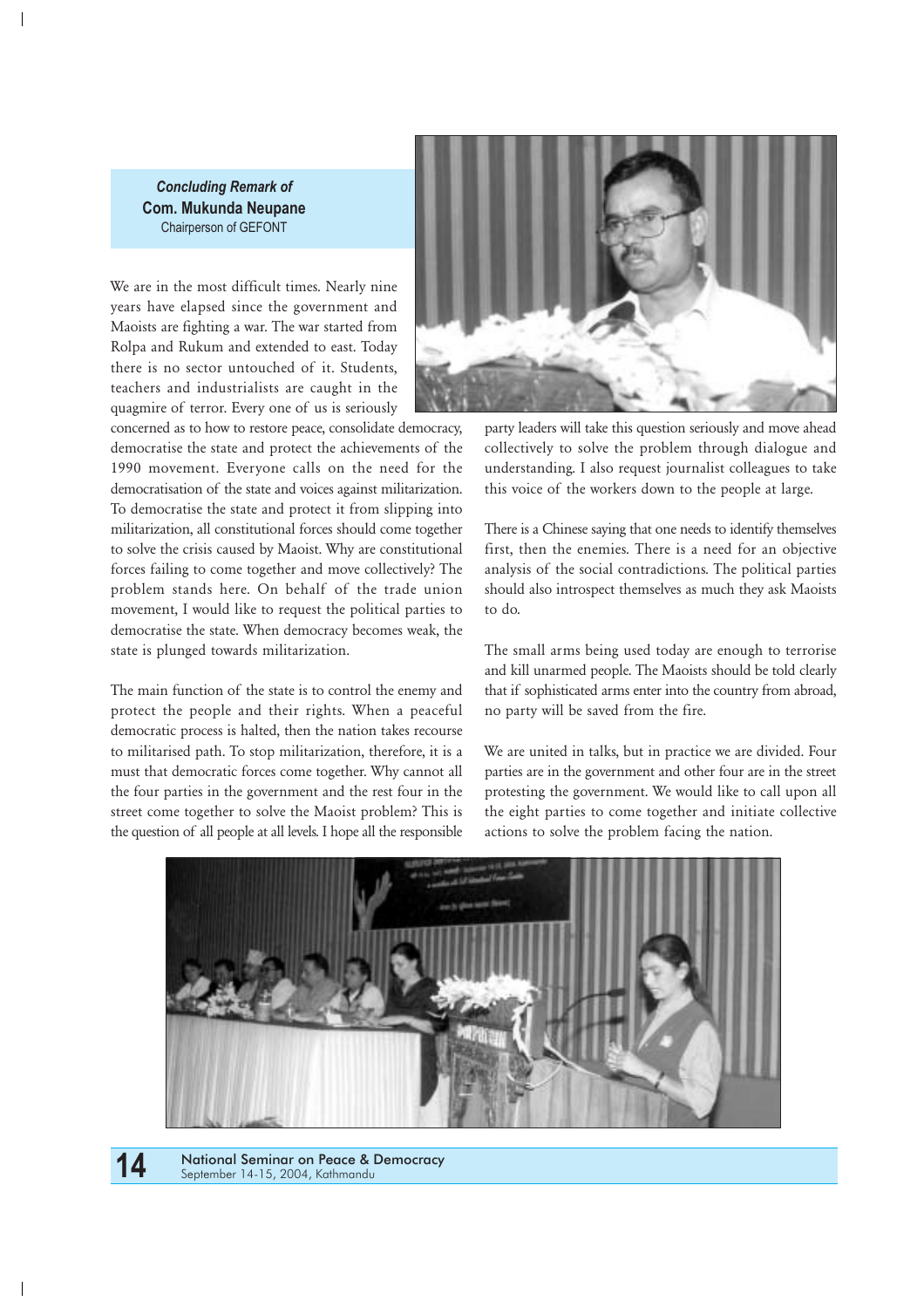

## **Legel1 af tsiltac9 faeleiV** Way-out for Social Transformation and Progressive Change

**DISCUSSION PAPER Presented by Com. JN Khanal** Standing Committee Member- CPN (UML)

Contemporary Nepali society is passing through a crisis. Violence & counter violence have victimized every organ of the nation. More than 10,000 persons have lost their

life where nearly 80% were the innocent weaponless persons. During the violence, thousands & thousands have become disabled. The country has no representatives of people in the concerned bodies from central to local level. Infrastructures have been smashed under destruction and development works are stopped. There is no presence of state security posts in rural areas. The question is being raised whether the nation is heading towards a failed state. It is clear that in this course of violence & counter violence, neither Maoists nor the state can win immediately. Both the parties should realize this and come forward for national consensus for conflict management & transformation.

In order to reach such a consensus, enquiry should be made on causes and objective grounds for possible resolution. After the change in 1990, the need of restructuring and change in state and socioeconomic structure could not be addressed up to now. How to restructure the state & society should be viewed in light of our realities and challenges.

#### Nepal after the change of 1990

The change of 1990 was the greatest one in the history of Nepal in twentieth Century. After the



political change in 1990, people expected that there would be overall reforms and reformation of state, society and economy.

It was extremely necessary to change:

- The highly centralized state-structure which used to work against people & democracy
- Corrupt & inefficient bureaucracy  $\bullet$
- Political administrative division of 5 Regions, 14 Zones & 75 Districts
- Transformation & empowerment of local bodies
- Transformation of the country in resemblance  $\bullet$ with fast changing world where WTO had just emerged
- $\bullet$ National economy dominated by traditional agriculture, lack of infrastructures, poor market access and policy deficiencies
- $\bullet$ Extremely difficult living conditions of people with more than 40% under poverty line
- Discrimination based on gender, caste/ethnicity,  $\bullet$ language, culture, religion & geographical region

Therefore, Nepali society was at a crossroad of change in 1990. Peoples from every segment, class, community, caste, gender, ethnicity, religion and location were expecting dignity, equality and their

15

National Seminar on Peace & Democracy September 14-15, 2004, Kathmandu

 $\frac{1}{2}$ 10142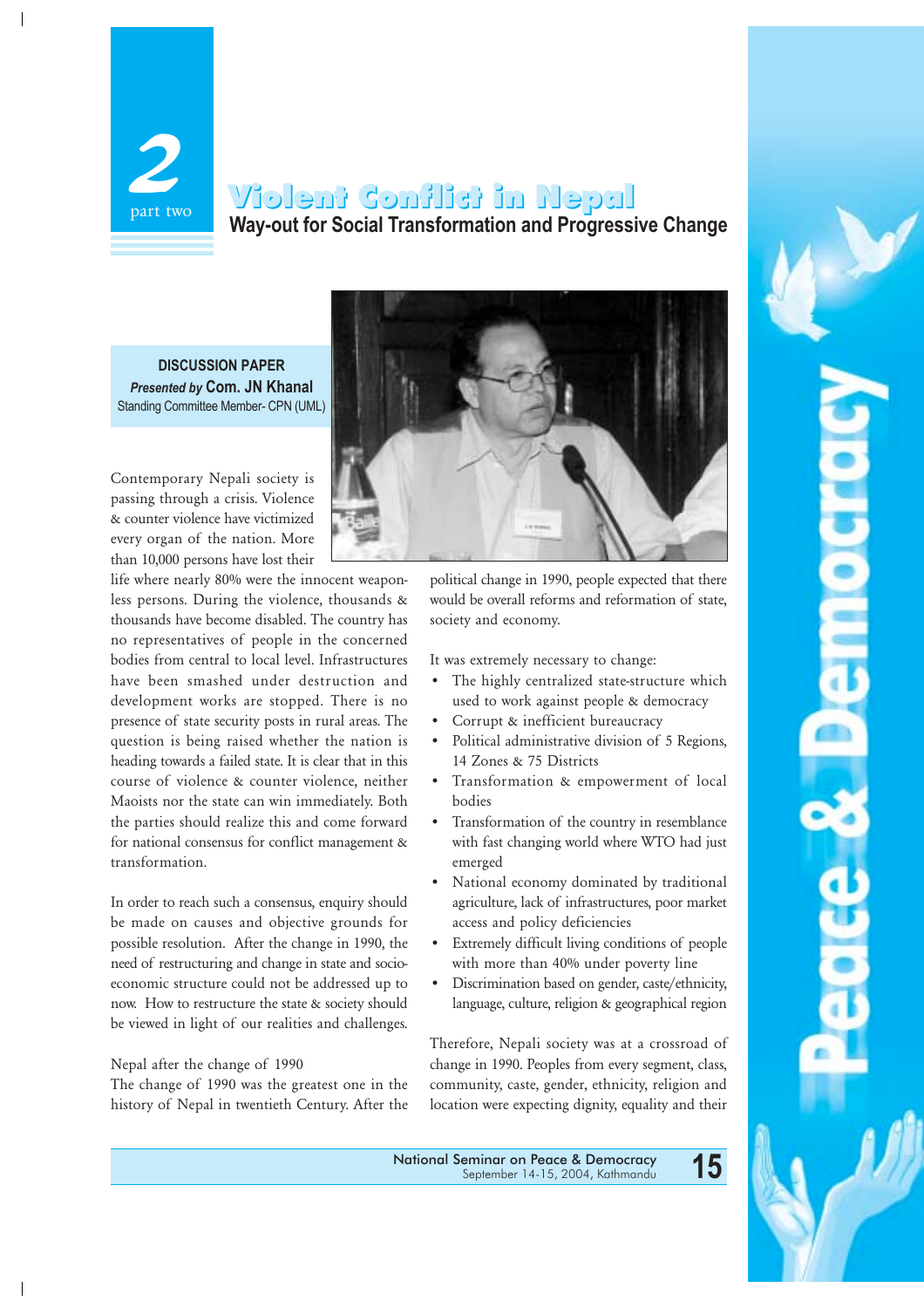

role in the society, but the leadership could not lead them to the desired track. As a result, the anti-democratic feudal autocratic forces started to revive & push the country towards retrogression on the one hand and ultra-leftist forces based on their subjective approach ignoring the objective reality of the country moved for armed struggle on the other. CPN(Maoist) in their 9 years of armed insurgency have two visible impacts. Firstly, the issues raised by CPN-UML and some other parties for social transformation and restructuring of politics & economy have been proved urgent and even the rightist status quoists have started to feel the necessity. Secondly, they have hindered the natural course of change, caused development process to stop, promoted militarization, pushed the country towards a position of failed state and creating ground for foreign intervention & absolute autocracy. At this juncture, we should try our best to minimize the second and move forward for the first.

#### Social transformation in three areas:

16

The force, which came into power after the first election as a result of change in 1990, was not capable to transform the society in a democratic manner in spite of cooperation from opposition, instead the force in power hurdled the process. The successive governments, too, could not feel seriously the urgency of restructuring. The problem became more intensified and existing social conflicts burst into the armed insurgency of Maoists. Now the country is under bloodshed and violence. Violation of humanitarian norms and human rights has become a common phenomenon from both the Maoist side and the state. Inevitable at present is the permanent peace & development through overall restructuring.

#### a. Restructuring the state:

Centralised ruling system established by Ranas, was adopted by the king during panchayat autocracy in his own interest. It was to be replaced after reestablishment of democracy and the nation was to be developed as the common home for the entire people. All should be represented in democratic Nepal which needs following tasks:

- 1. Overall review of the structure of state machinery and change the centralized system through a process of transforming it into common home
- 2. Devolution of centralized power and establish the sovereignty of people in the real sense
- Division into 10 Regions and transfer of central 3. government rights to the regional bodies.
- $4.$ Structure of regional government with 40 districts and deducted number of village units from existing 4,000 VDCs (Municipalities in accordance with the need to narrow the gap between rural and urban areas)
- 5. Representative system through House of representatives & national Assembly in center and through Regional assembly, district Assembly, Municipality and Village Assembly
- 6. Empowerment, institutionalization and full autonomy to local bodies
- Development of inclusive democracy through 7. proportional representative system in local bodies
- 8. Direct Election for Executive, not based on legislative
- National Army and police under direct mobilization of 9. elected Executive
- 10. Restructuring of judiciary and judicial system
- 11. Declaration of secular nation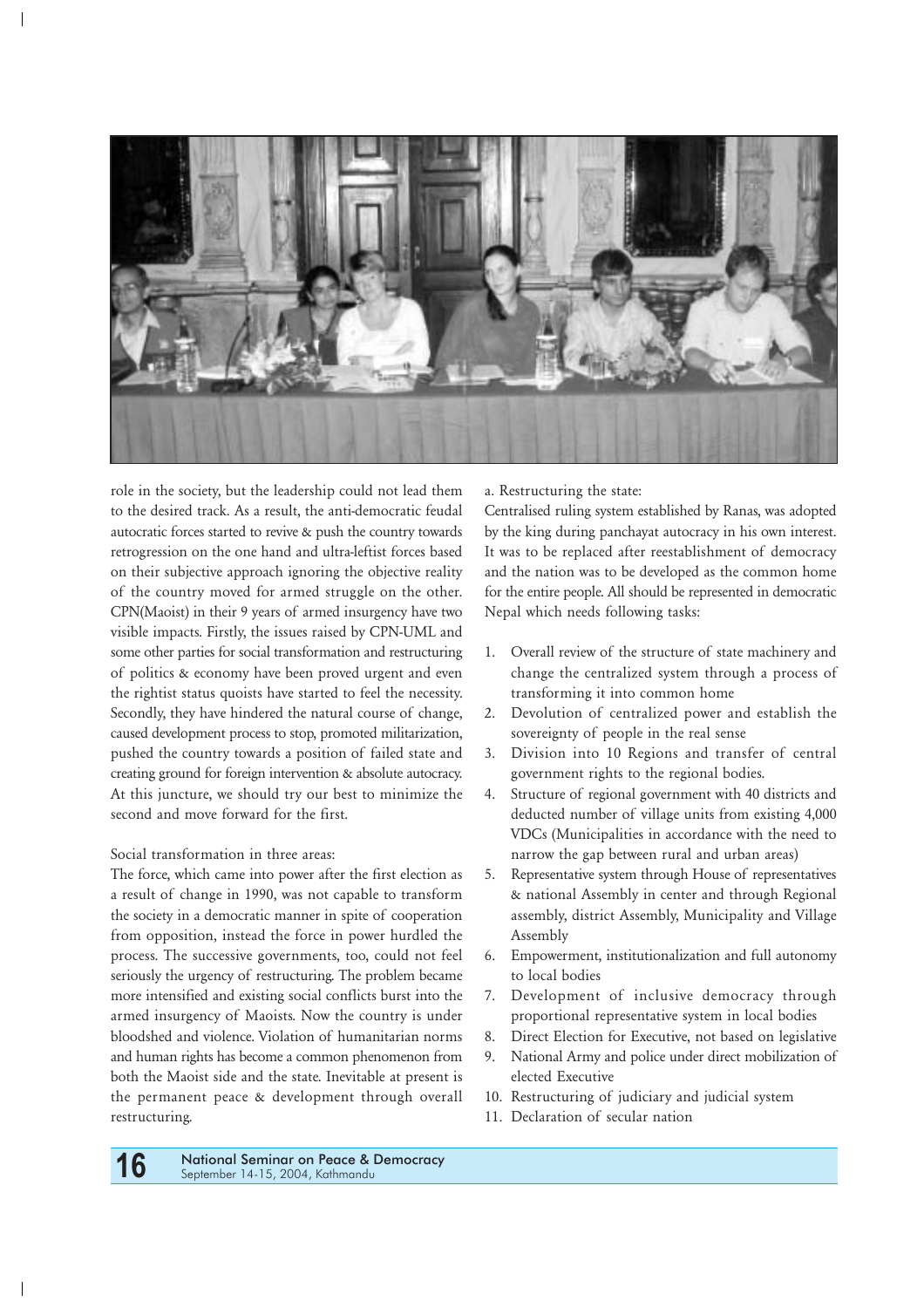

b. Restructuring the society:

Nepal is a multi-caste/ethnicity, multi-lingual and multi-religion nation and hence in democratic Nepal all sorts of discrimination should be eliminated, which require following steps:

- 1. List out & scheduling of all caste & communities by identification & Evaluation of their origin & sub groupings
- 2. Equal opportunities for the social, political, cultural & economic development
- 3. National Assembly as the common national body for all communities
- 4. Reservation in local bodies for the communities with less than 1 % population and competition among others in local body elections
- 5.  $1/3^{rd}$  representation of women in local bodies and 20% in national bodies to be increased gradually later on
- 6. Tri-Lingual Policy local language in local level, Nepali in national level and English in international level
- 7. Special provision for dalits & minority communities less than 1% of population in education, health, national service & other services
- 8. Elimination of superstitions and Promotion to progressive culture and to develop equity based social relation
- 9. Consolidation of national unity through development of infrastructures and partnership process among peoples of diversities

c. Restructuring the economy:

The change in 1990 could not be translated into restructuring of economy, which has shown adversities in the entire national life, so the process of economic transformation is to be launched as  $follows$ 

 $1.$ Mixed economy as a coordination of public sector, private sector and cooperatives or collective ownership sector

**Columns** 

**Toleta Mal** 

- 2. Restructuring of land relation to liberate the peasants from feudal relations
- Land reform through Redistribution of land 3.
- Drastic agrarian reforms and promotion to 4. agro-based industries
- Industrialization based on comparative 5. advantage for the adjustment with globalization and inter-dependence
- 6. Industrialization to be shaped on the basis of proposed SAFTA among the South Asian Countries
- 7. Long-term development strategy & economic restructuring to be based on neighborhood changes with especially consideration of Indo-China relationship
- 8. Powerful national economy with the character of open democratic market system based on comparative advantage & open FDI on our priorities
- 9. Special programmes for poverty alleviation
- 10. Special programmes for dalits, backward communities, poor groups and women
- 11. National vision for short-term & long-term development

17

**National Seminar on Peace & Democracy** September 14-15, 2004, Kathmandu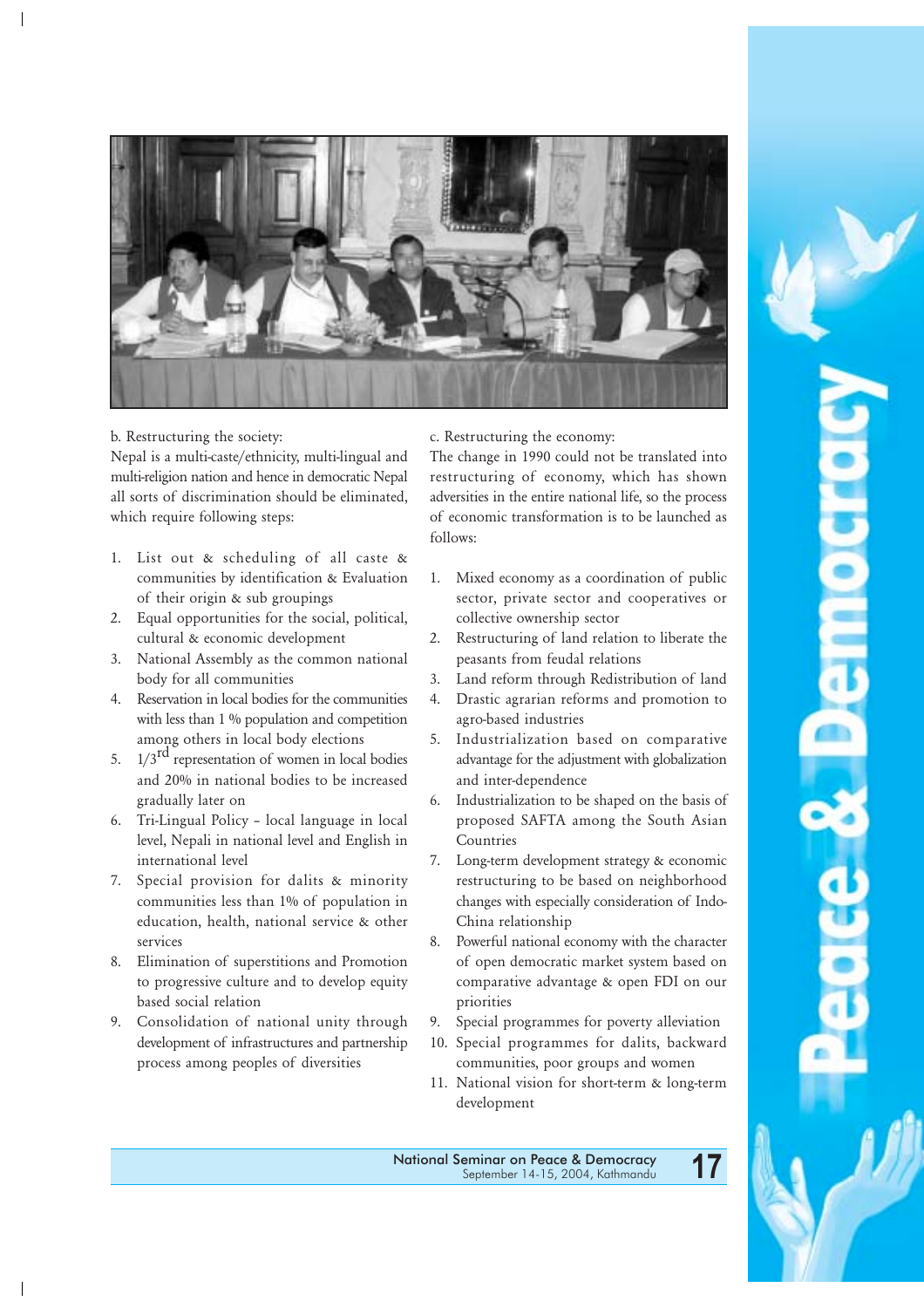12. Saving & investment to be channelised on basic priorities of water resource, agro-diversity, bio-diversity, HRD and natural conservation

Political Solution based on

above-mentioned restructuring:

Nepali society cannot move ahead without these changes. But these changes cannot be done without the solution of present crisis. Special process step by step is inevitable in order to restore peace and manage the present violent conflict

- 1. Result-oriented dialogue is not possible till the wrong notion of revolution only through armed struggle on the one hand and revolt to be suppressed through weapons on the other hand can be erased from Maoists and State
- 2. Full homework of both the parties and institutionalized process from a new height is essential
- 3. Efficient use of national & international facilitators and intermediaries
- Round-table conference for two consensus points one, 4. political-Constitutional process for new constitution and two, restructuring of Nepali society
- 5. Formation of all party-all sides interim government including CPN(Maoist), general election and formulation of new constitution
- 6. Role of UNO may be mobilized from the very beginning as the international facilitator or intermediary, which will ease the dialogue, facilitate the election process and assist in managing the Maoist armed force

The elected government will have to restructure and launch the process of transformation The process will uplift the Nepali society historically and will develop new democratic relations among peoples and social groups. Resultantly Nepali society will go a step forward. The nine-year violent conflict will be put to an end and Nepali society & nation will be led towards a new future and new possibilities



**COMMENTS Com. Sahana Pradhan** Standing Committee member - CPN (UML)

Com Jhalanath Khanal has rich knowledge on conflict management and about the Maoist violence in the country. He has presented a number of papers in various workshops. The paper he has presented today addresses primarily three issues: violent conflict, social transformation and progressive transformation.

No society operates without violence, but what we are talking is about violent conflict. But this paper does not clearly state the roots of the violent conflict and how it is being manipulated. To make the paper more clear, this aspect needs to be addressed.

In the world, some 36 countries are in the midst of violent conflict now. If the paper had included experiences and examples about these global conflicts, we could have an opportunity to locate the Nepali conflict in a comparative term. The Maoist conflict has been intensified in the last four years. Before the start of the violence, they had submitted 40-point demands, but the government of the day did not pay any attention to the demands, thus allowing the Maoists to launch violent activities. Frustration about democracy has contributed to the violence. The Maoist terror of extortion, abduction and violence could not sustain people's trust.

Current Prime Minister Deuba was Prime Minister when the first round of talks was held with Maoists. All political parties had made their own suggestions as to how the problem had to be solved. But the government could not do proper homework. There is a talk of peace talks now, but the Prime Minister does not seem serious towards the talks.

Right from the establishment of the Communist Party, the issue of structural transformation of feudal relations has been a major demand. The Maoists have taken the same demand now, but they are not clear about the 'how' of it.

The Congress Party did not listen to our suggestions vis-àvis reforms in the agriculture, industry and business sector. Soon after the 1990 change, the Congress felt that it was

**National Seminar on Peace & Democracy** September 14-15, 2004, Kathmandu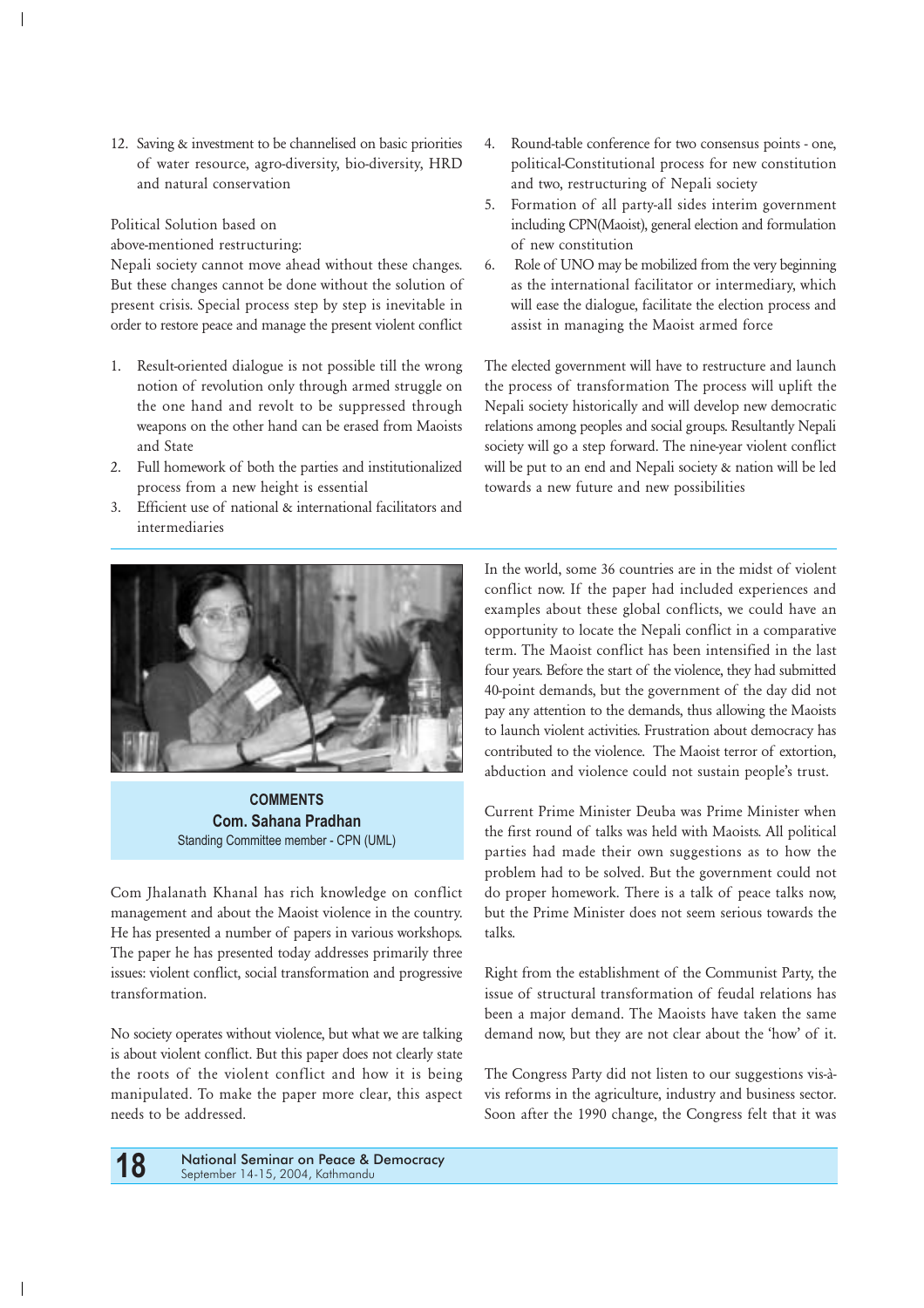

the only party responsible for the country, not the communists.

The paper states that 33 percent seats should be reserved to women at the local authorities and 20 percent in the National Assembly. Such a statement is influenced by patriarchy. The movement of women should determine the percent of women.

Similarly, the paper talks of the constituent assembly in a roundabout way. It would be good to directly speak for constituent assembly given that it has already become a demand in the streets. There are very good references in the paper, the analysis are good and so is the argument. Still, the paper would be a better reference material if the suggestions raised could be dealt with thematically.

### **DISCUSSION NOTE**

- The participation had to be wider in such a programme. It is does not seem possible that Maoists would come to dialogue immediately. If any one is arrested, the government does not get any information. To get information on the arrest, one has to go to army officials. It is hard to state who in fact is running the government
- · Instead of development region, we should follow the path of federalism. Inclusive democracy is good if it is truly inclusive both in the centre and local levels.
- Constitutional appointments should be done by parliament.
- Agricultural issue should be discussed as the main issue in order to eliminate inequality
- · Basic development should be stressed while discussing on economic structures. On the question of ethnicity, women and dalits, the government should make a plan for capacity

development.

- Care should be taken to make sure there will be no repercussion when we go for direct election for prime minister. Direct election of the executive will give more power to prime minister making the post holder more autocratic. Given the situation of our country it would be too early now to go for such election. But there should direct election at the local level.
- The situation of violence is very horrible, but our view towards it is very narrow. We focused on the issue of social justice while framing constitution. But we could not develop a proper culture to operate ourselves in the system. Might makes right in our society. The system we have developed does not promote the marginalized groups of people.
- Politics is the sum of hard politics, soft politics and structural transformation. We do not have an alternative to structural transformation. We could not break away from the past. Politics is a democratic process. For structural transformation, we should democratise politics.

19



**Cole Le Le Luis Alcald**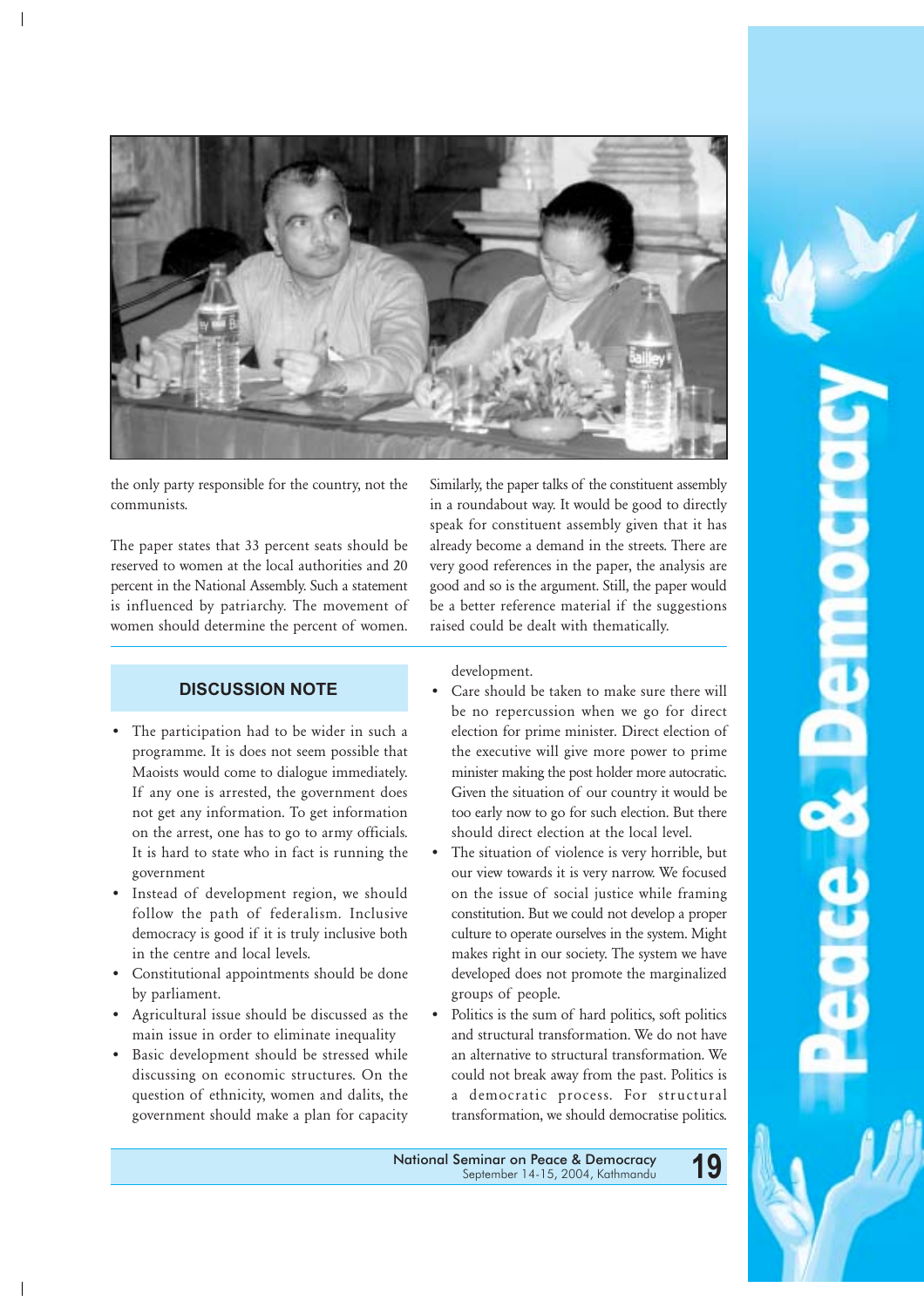- Was there conflict before the establishment of democracy or it appeared only after the establishment of democracy?
- Which one of the 'direct election of prime minister', '10 electoral constituencies' and 'proportionate election' are short-term and long-term activities? These phenomena are discussed in the programmes of People's Multi-party Democracy. Whether they match the PMPD programmes. How does the federal way of governance solve the current conflict and pending problems surrounding religion, ethnicity, women and so on? How does the proportionate election system fit the concern for ethnic assembly? What is the view towards current Maoist violence? The Maoist violence has helped reactionary forces consolidate their position. The incident of October four is instant example of this.
- The issue of political-economy should also accompany social justice issues. The lack of social justice and social discrimination has helped continue and increased violence. Until we have social transformation, conflict cannot be solved. The careful analysis of the shortcomings of the last 15 years will also help identify the root causes of conflict. We are rich in bio-diversity. This aspect should not be forgotten while talking of economic reconstruction. Proposed land reform programmes should be revisited.
- Even after democratic change, the government did not take care of peoples. Every time people had to struggle to make the government work. Person-centric thinking and attitude of those in power is one of main causes of the conflict.
- Political parties should always command people's confidence for the transformation of society. This is possible only when political parties transform their political character and culture.
- Capitalism is said to have weakened. It would be contextual if the underlying causes were also discussed.
- There should be more analysis in relation to ethnic,  $\bullet$ gender and economic discrimination. There should be policy discussion while talking of women's participation. When policies are clear, women's participation increases. If nothing is given with a faulty premise that women have no capability, they will never get an opportunity to express their capability. Therefore, they should be given an opportunity.
- When talking of peace, politics should not be discussed as the main issue- it should be peace. There should be a clearly defined role of civil society organizations in the peace process.



Thank you. May be the last word on behalf of two delegation from Scandinavian countries, I would like to thank you for sharing your experiences here today. Com. J.N. Khanal, member of standing committee of CPN-UML and Com Sahana Pradhan, member of standing committee of CPN-UML, thanks for sharing and thanks for everybody to participating here by listening and sharing as well.

#### **CONCLUDING SPEECH of Session Chair Com. Kalle Larson** CCM, Swedish Left Party

I will not try to summarise. I will only say experiences you have described here in paper and in work; we will try to bring home to the public in our countries and western world. Because there is huge lack of information basically no idea about problem what you are facing here.

So, we will try to influence our own government to help with international solidarity the problem you are facing. When came back to practical things, you all should excuse me to behave as dictator with time keeping. But this Scandinavian habit actually. We say 5 O' clock finished means should complete by 5 O'clock. Of course the discussion could be continued, you all know that during the floor session 7-men spoke ant used 35 minute and 5-women spoke and used 24 minutes. Whether men or women, I thank all of you. Thanks.

**National Seminar on Peace & Democracy** September 14-15, 2004, Kathmandu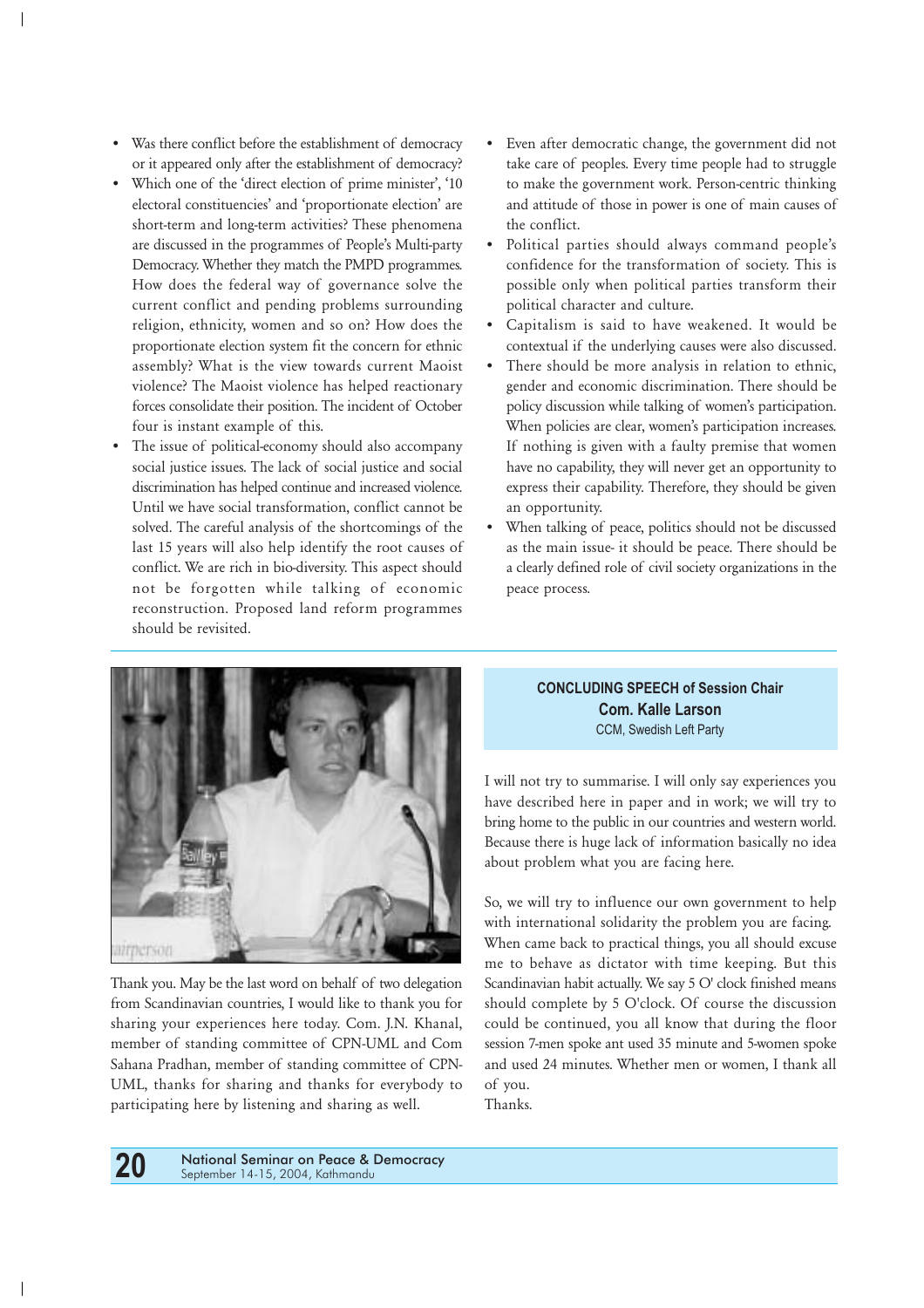## **Mulli Party Democracy and VIELERICAL LEGECTERITS A European Experience**

**DISCUSSION PAPER Presented by Com. Monika Andersen** International Secretary, Socialist Left Party of Norway

part three

In this speech which have the theme Multi Party Democracy and Constitutional Monarchy I will focus mainly on what is the Norwegian Experience but also take a look at other experiences in Europe. In Europe there has been a historical shift in the countries with Monarchy, from the days of the absolute Monarchy towards a Constitutional Monarchy. Centuries back, the Royal families had an absolute power also in the European countries. You might have heard about Ludwig the 14th of France who stated out: The State is I. - At that time in the 15<sup>th</sup> century this was the situation. But the Age of Enlightment and the new ideals from the French revolution inspired the population all over the western world. And principles of sharing the power between various institutions became common, this made that the Monarchs all over Europe lost power.

In Europe there are no longer seen as really legitimate to inherit power, therefore the Royal Families of Europe have been turned in to symbolic persons, more than people in possession of any real power.

As you might know, Norway is a Constitutional Monarchy. The head of the state is our King, and formally it is the King that point out our Government. However, this is only the formal procedure. The principle of parliamentary rule has set precedence in the Norwegian political system. This means that in practice, the Norwegian Parliament has the authority over the executive branch - the government. It also means that the



government is accountable to the Parliament and dependent on its confidence.

However, the principle of parliamentary rule is not mentioned in the country's Constitution, and our Party looks at this as a democratic problem.

The Socialist Left Party of Norway is a Socialist and Republican Party. Our deputies make proposals of changing the constitution every parliamentary period in to a Republic. Today it is not a real problem in Norway that the King is the formal Head of State. But it is a principle for our party that a country should elect their own Head of State, and that such a position should not be inherited. SV also stress that it is important that the Parliamentary ground rules and the principle of freedom of information must be given Statues Form and become a part of the Constitution of Norway. Today it is not, it's just a part of the common practice. The suggestion from SV is to change the word "King" in the Constitution and replace it with the word "government". However, kingship goes back more than a thousand years in Norway, and therefore it is not easy to get the people to go along with such a change.- Mainly because people don't see the point about changing something that works.

As I said, The Socialist Left Party of Norway, make the proposal every parliamentary period for delente dele  $\frac{1}{2}$ 

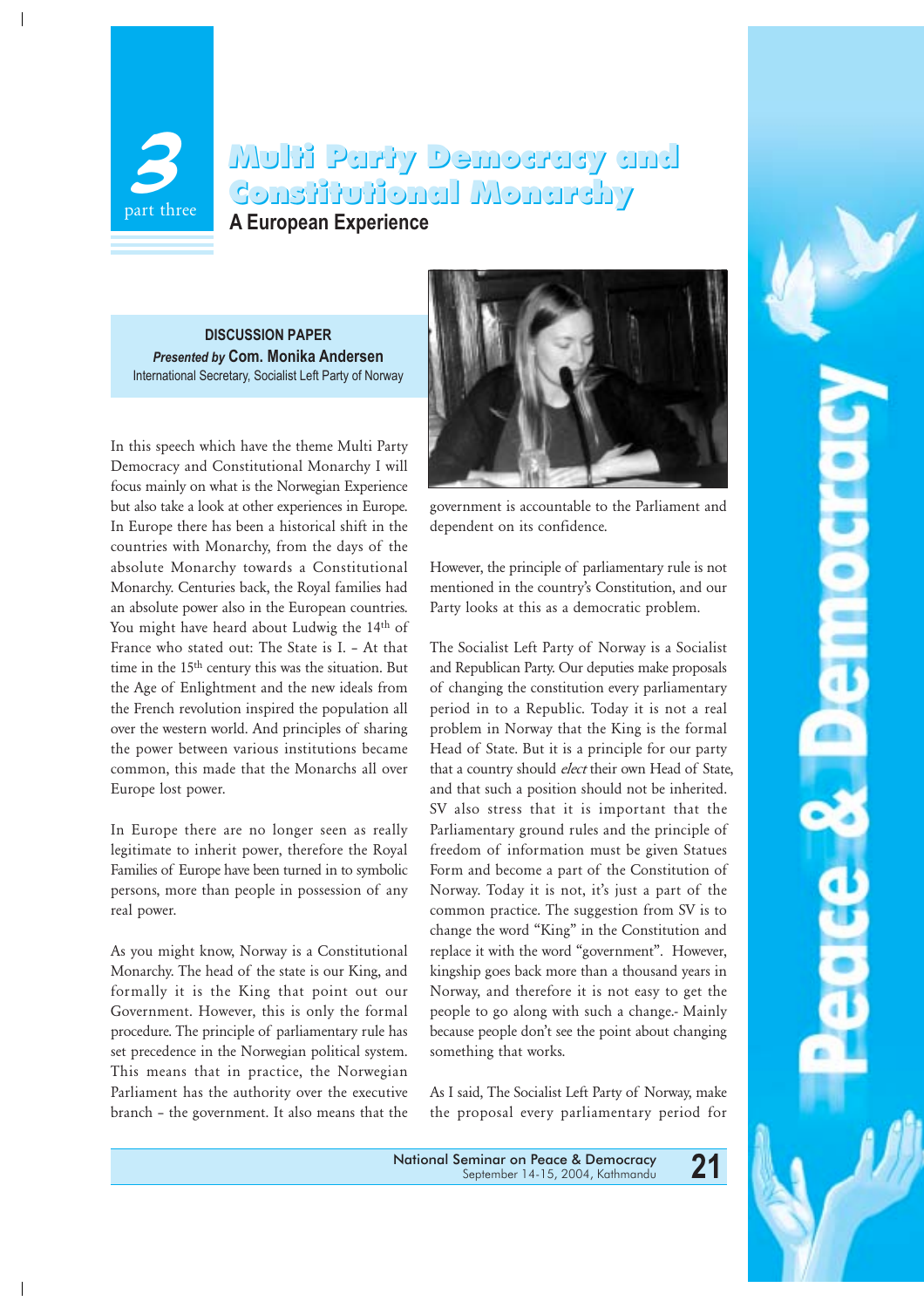

changing the Constitution to make Norway a Constitutional Republic. For a proposal to amend the Constitution it must be submitted to the Parliament during one of the first three years of a parliamentary period which lasts four years. The proposal cannot be considered by the Parliament until one of the first three years in the next parliamentary period. The people then have their say through the election between the two parliamentary periods.

However, I would say that it is possible to make a Multi Party Democracy exist side by side with the Constitutional Monarchy. Due to parliamentarism the King does no longer have any real power in Norway, but the language of the Constitution has not been changed accordingly. In the Constitution one speaks of the powers of the King, when the actual power lies with the Government. It is therefore SV wants to change the Constitution, so that the Constitution of the country really describes what is the actual situation - And as I said earlier, our Party wants that the country should have an elected President as the Head of the State and not a king or a queen who inherited their possession. All though the King does not have any real power, he is still the one who formally leads the meeting between the ministers, the cabinet meeting every Friday. And this meeting is held at the Royal Palace.

One important principle in our Constitution is the separation of Powers. The power of the State is divided between several branches of government which are independent of each other and act as checks and balances on each other. The aim of this principle is to prevent the concentration and abuse of power. In 1814, legislative, executive and judicial powers were divided between the Parliament, the King and the courts. - This division is still in use, all though the division now a days really are between the Parliament, the Government and the Courts. With the constitution of 1814 the King lost power, and when the first political parties took place in

the Norwegian Parliament in 1884, the king lost even more power. The Liberal and Conservative parties were formally founded in 1884 and The Labour Party was founded in 1887, but it did not win any seats in the Parliament until 1903. The Socialist Left Party origins from the Norwegian Labour Party, - but this is another long story.

Norway as a country was for many years under the rule of first the Danish and then the Swedish King. As I said in 1814 we got our own constitution, but it was not until 1905 that we had our own king. Achieving our own constitution, Norway had it's one internal policy, but had the same foreign policy as Sweden. In 1905, the Norwegian Government declared the Union with Sweden dissolved. It was close to war with Sweden, but it did not get this far. The Norwegian Government then asked a Danish Prince to become the Norwegian king. - And curiously, it was the Danish prince who actually the one who insisted that there should be a plebiscite about whether Norway should become a Republic or continue to be a Monarchy. 80 per cent of the population voted for Monarchy. - When we in the Socialist Left Party of Norway make proposals in the Parliament about changing from a Constitutional Monarchy in to a Constitutional Republic, we also say that before we want to make the actual change in the Constitution we would like the Norwegian People to give their say in a plebiscite.

Now I will say a little bit about the Parliamentarian Rules which make the Norwegian Multi Party Democracy function, and sometimes makes the situation between the political parties or between the Parliament and the Government a bit stressful.

#### Information from the Norwegian Government on the web:

"Parliamentarism, or the principle of parliamentary rule, is the form of government which gives the parliament authority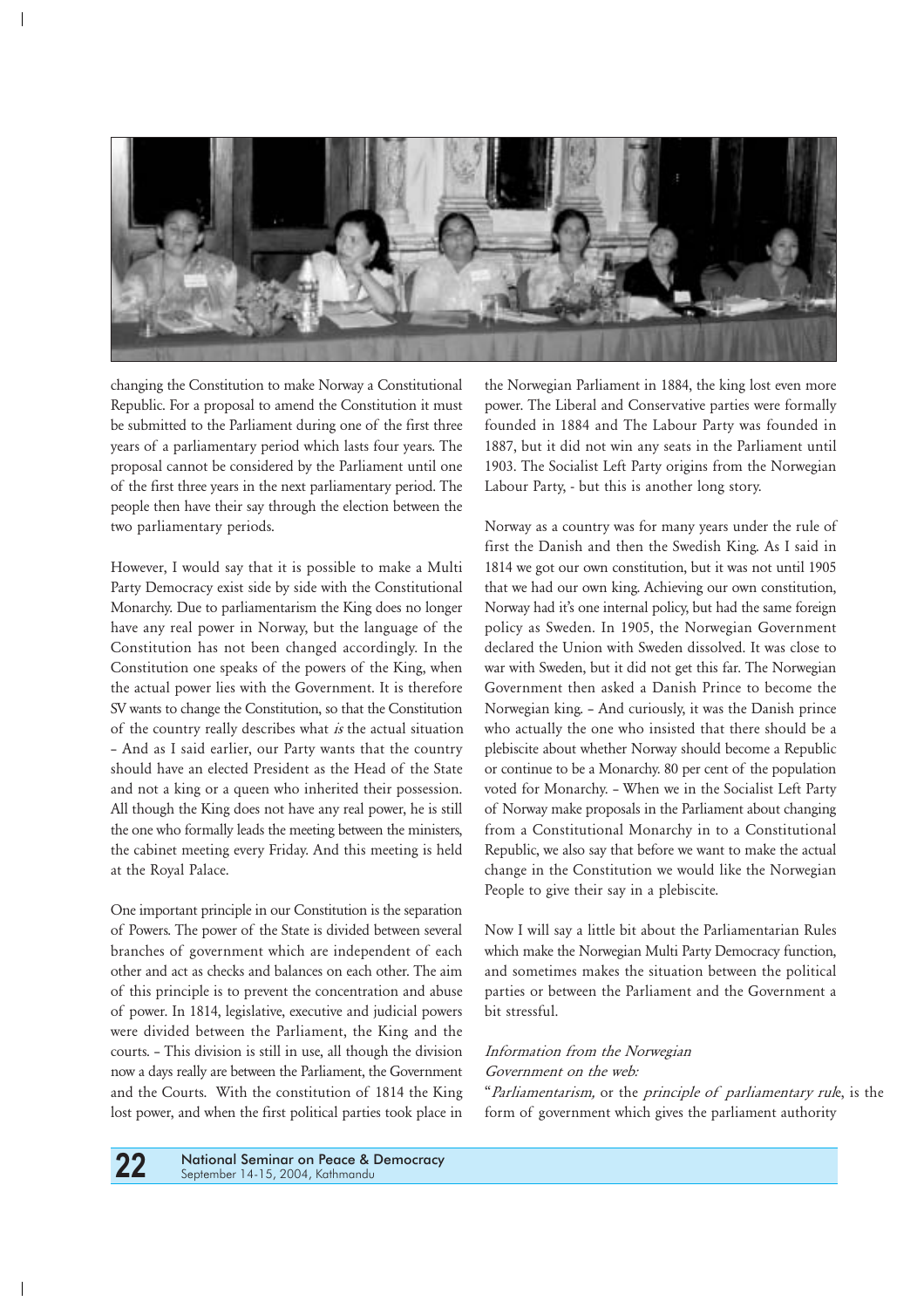over the executive branch - the ministerial Government. *The Government* is accountable to the above one other. Having a State Religion means

Parliament and dependent on retaining its confidence. A number of constitutional usages govern relations between the Parliament and the Government, violation of which incurs political consequences, which may go so far as to require the resignation of a minister or even an entire Government. None of this is spelled out in the Constitution, but the principles have been created by political precedence and are considered fully as binding as if they had been.

Under parliamentary rule the majority in the Norwegian Parliament determines who will fill the offices of the ministers in Government. This does not always mean that a sitting Government will be backed by a majority, but it cannot continue to rule if it is opposed by a majority. It is the latter statement that defines the fundamental characteristic of parliamentarism. If the Parliament votes that the Government does not have the confidence of the Parliament, the Government must resign. It is the lack of the confidence from the members of the Parliament which makes it necessary for the Government to step down.

A Government, for its part, may call a vote of no- law was changed. In Norway this did not get a confidence, and in doing so, threaten to step down if retrospective effect, so it is still the Crown Prince the Parliament does not accept its proposal on a specific issue. In practice, a Government also renders its resignation in the event of an electoral defeat, i.e. when the majority in the parliament shifts as a result of an election, thereby creating a parliamentary imperative for the formation of a new Government. "

Going back to talk a little bit about the constitutional monarchy. The Royal Family today have a symbolic role in the Norwegian Society. They get invited to openings and cultural events. They have immunity so they can not be prosecuted with crime. - The King is also the Head of the Church, as Norway has an official religion, Christian - Lutheranism. Our party think that it is wrong that we have a state religion in Norway, and we also make proposals in the parliament concerning making the role of the Religion a private matter, and not a state matter. We want a country with freedom for all religions,

that the schools which are also public in Norway, also get the task of educating the children according to the Christian belief. We find this problematic in a country with many minority groups represented.

and not a country who gives priority to one religion

It is also the King that every year opens the Parliament. And he who holds what is called the Throne speech, or the Kings speech. This is not really the speech of the King, but the speech of the actual government. This means, that the content of the speech will vary according to which political party or parties the government consist of. It is the Government who actually writes the Speech. After the speech, there is a debate between the political parties in the parliament, and the King does not participate in this, as members of The Royal Family is not allowed to make official political Statements or participate in the elections. This neutral role of the king makes that he will be holding the throne speech on behalf of the government, whether there is a right wing government or a government from The Socialist Left.

In Norway, women may now inherit the throne; however this was not the case until 1990 when the of Norway, two years younger than his sister who is next in line to the throne. For the next generation anyhow, there is the Crown Prince New born daughter who will succeed her farther. The same changes about the right to the Thrown for female members of the Royal family were also made in Sweden, some years earlier than Norway. There the changes in the Law had retrospective effect, and they changed the successors line, making the oldest princess next in line, instead of her younger brother.

Finally, the will of the people will always be important when a country considers the way they govern, whether it is a constitutional monarchy or a constitutional republic. - If you implant a system of government that the people oppose, it will always end in tragedy, whether this is a constitutional republic or a constitutional monarchy- a communist regime or a fundamental marked-liberalist regime.



**Condicions**  $10(42)$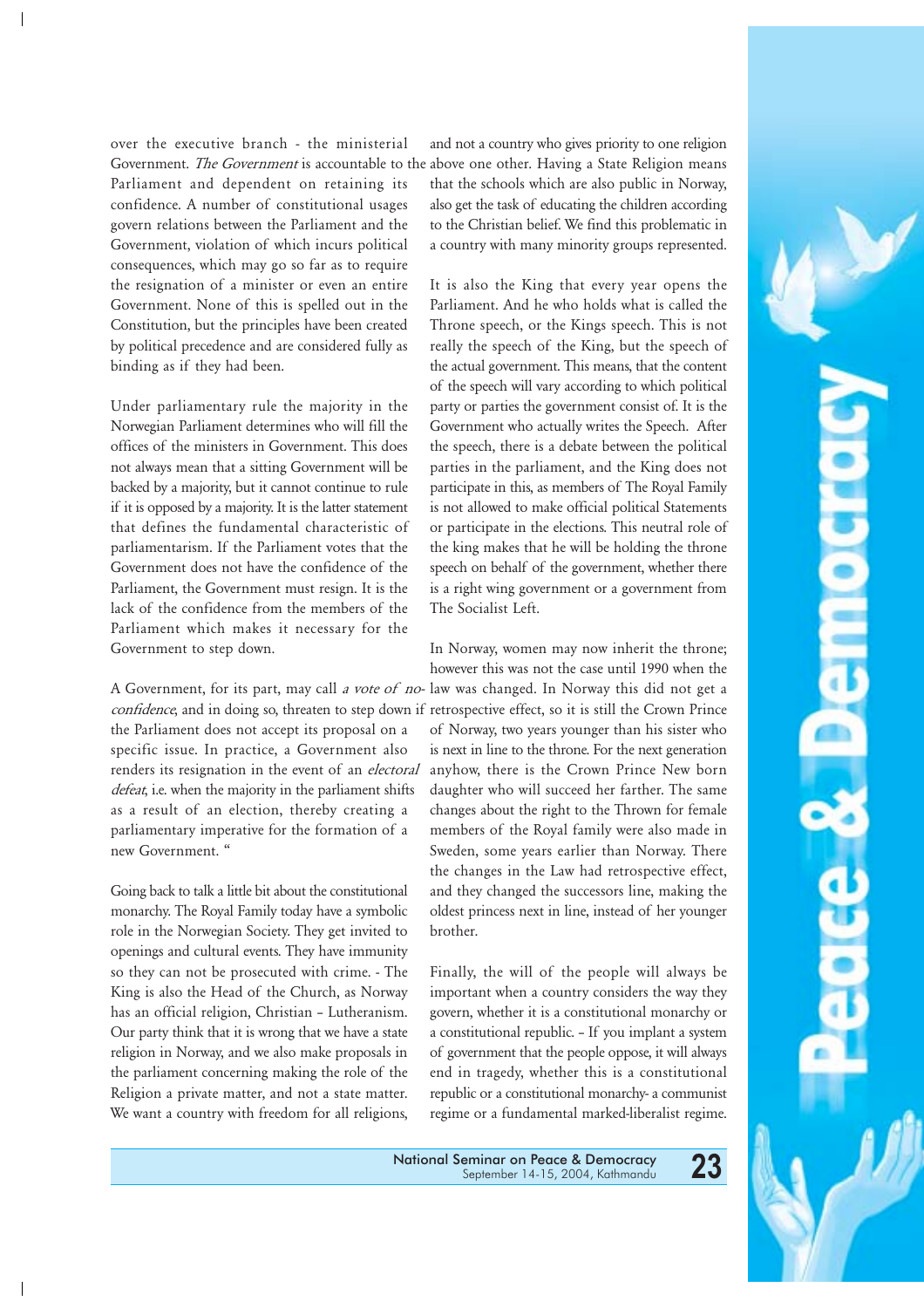

**COMMENTS** by Com. Moda Nath Prasrit The Standing Committee member- CPN (UML)

This is a very important subject that we are discussing. In Nepal, we have multiparty democracy and constitutional monarchy. The experiences from Europe will help us settle out the debate that is going on in relation to the democracy and monarchy. The monarchy is becoming powerful and heading towards autocracy. Political parties are struggling against this. In Europe, democratic revolution has a long history. In course of revolution even kings were beheaded. The French Revolution is the most decisive revolutions in Europe, which rooted out feudalism. In 1789, monarchy was abolished in France.

There was no monarchy in Norway until 1907. The prince of Denmark was brought to Norway and made king. The

people were asked to decide whether they wanted a monarchical or republican state. The Norwegian people voted for monarchy. As a matter of principle, the king runs the government, but in practice it is the elected government. The Socialist Party in Norway has been demanding an end to monarchy, elected head of the state and written constitution. I have enough to learn from this experience.

There are nearly 275 countries in the world, in which reside 6 billion people. Of them, 90 percent people are in republican states, nine percent in constitutional monarchy and one percent in authoritarian states. King Gyanendra should know that autocratic monarchy has been an issue of the past. The King in Norway has every right, but he does nothing on his own. Nepal's King has no right constitutionally, but he wants to be active. This explains the importance of democratic culture in political dispensation. Even our political parties want to keep them lose to the King and move ahead making him happy. This non-democratic and cowardly state is making the King powerful. The demand for secular state is the common issue of Norway and Nepal.

It has been long since the end of feudalism in Europe. But Denmark, Sweden, England, Belgium, Norway, the Netherlands and other European countries are still constitutional monarchy. The Socialist Parties in the countries hold the views that such unnecessary institutions should not exist for the establishment of socialism. We have traditional monarchy, it is a powerful institution and is said to be historically important. This means we still have feudalism and its worshippers. Europe has a long history of democratic

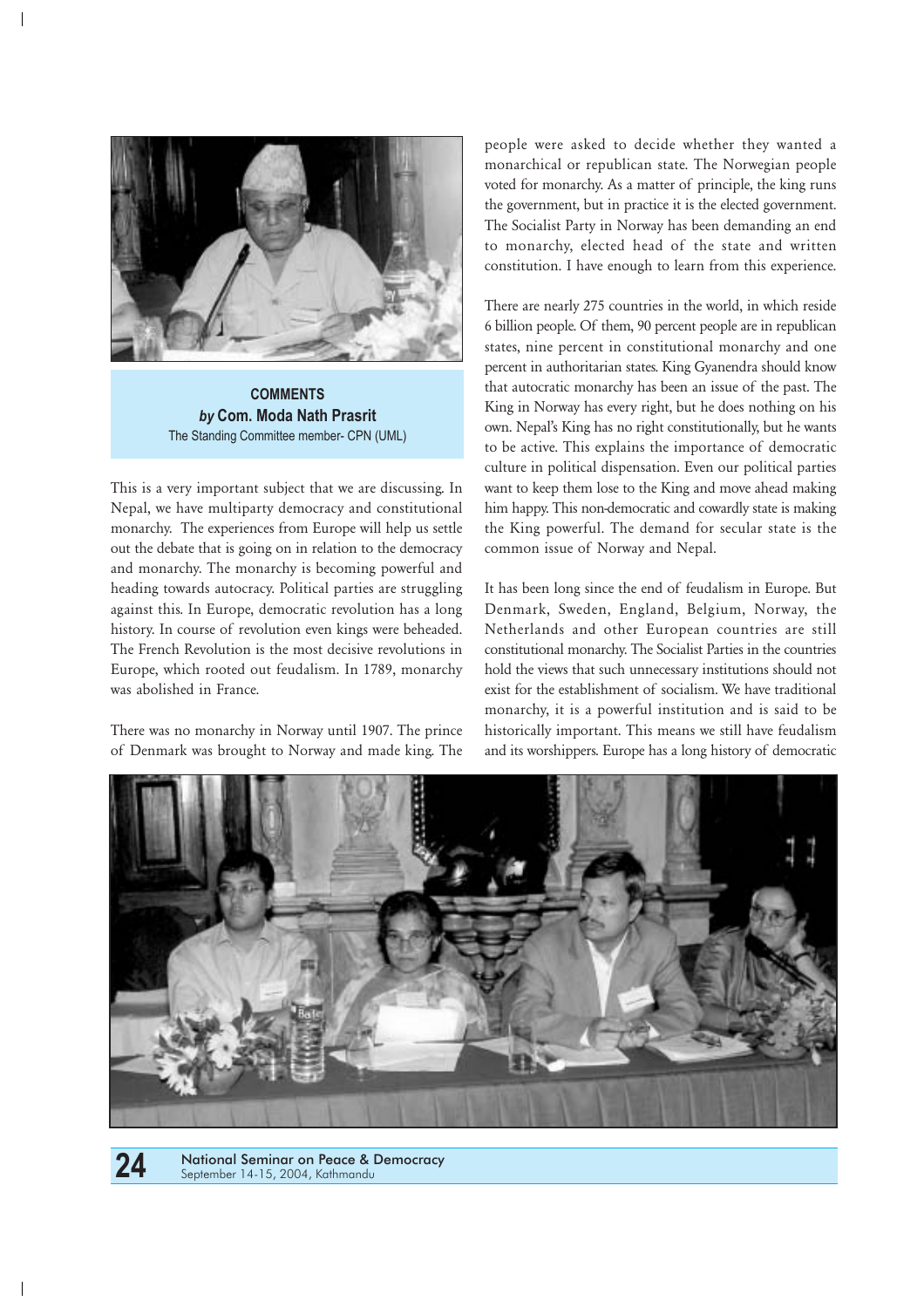exercise; similar is the history of republican exercise. But ours is a very short history of democracy. We should learn a lot from Europe in relation to democracy and monarchy.

We also have a history, which shows that monarchies were destroyed many times. As far back as 2,700 years, the kingship of Janakpur (of King Karal) was destroyed. In the 16th century, King Sadashiva Malla was chased away by people for his anti-people policies. The end of the Rana regime also marks the end of hereditary regime. But in all these efforts, there remained the lack of the awareness of the republican culture. Ideological awareness is not enough for sustainable revolution. It is the cultural and social awareness that brings about political and social change. The history of European renaissance teaches us this lesson, one, which played a major role to transform a number of issues associated with conservatism..

The Industrial Revolution prevented European kings from being autocratic. Europe was quite back in terms of production; therefore they placed emphasis on business and progresses as well in a short span of time. Our country is productive from an agricultural standpoint. Since the agricultural production is subsistence, Nepali people have not felt the need for transformation. The lack of agricultural and cultural revolution in the countries like Bhutan and Nepal, the kings are attempting counterrevolutions at times.

It does not make any difference if the European people do not read the history of Nepali monarchy, but we must have knowledge about European monarchy. It makes a good sense if we discuss about the European movement against monarchy in various forums. The French people struggled for 125 years against the king, the longest movement of its king in the history of world politics. We have only a 70/80-year old struggle against the king. Europe has a 500-year-old awareness, but our political awareness started only from 1930s.

The constitution of England does not have many articles; it does not say much about the role of the king. Nepal's constitution maintains a number of articles and mentions about the king. When people are sovereign, the institution such as army automatically comes under the purview of the people. But we are in problem due improper explanation.

People's awareness in our country is like the flood in a stream that comes all of a sudden and disappears. We are yet to initiate a continuous process for awareness raising. Our struggle is based more on the fits of fury rather than on awareness about issues involved. Even the communist parties are yet to develop as class-based organizations. The parties have not formed along ideological lines. Only now GEFONT is based class structures.

#### **DISCUSSION NOTE**

- If there is no problem with monarchy why is the Socialist Party demanding an end to the institution?
- The Socialist Party is demanding an end to monarchy despite the fact that it is not a problem in Norway. But in our country we have so many and so strong socialist parties, the monarchy is struggling to be so despotic, yet why don't they demand for a republican set  $up?$
- Although not said openly, the English monarch is constitutional. But ours is

avowedly constitutional monarchy, but it is trying to be despotic. Why is so?

Sweden and Norway maintain a similarity in a number of issues. Both are monarchical states. both feel that the debate should be sorted out



**National Seminar on Peace & Democracy** September 14-15, 2004, Kathmandu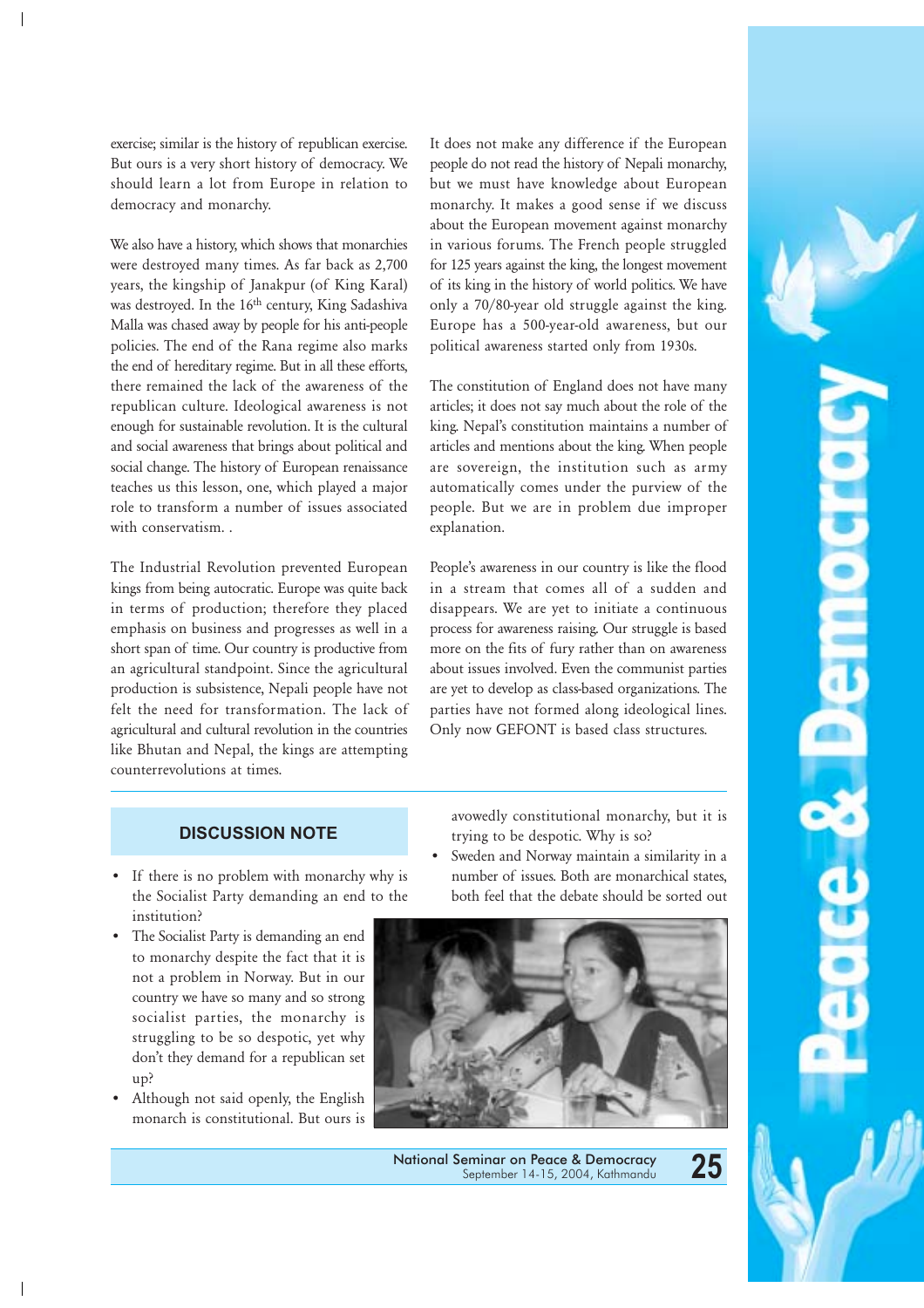through referendum. But the Swedish King does not speak in parliament. The state is secular. The King's role is to represent the country in times of war. We are therefore saying that we do not need monarchy; we are not in favour of a president following the end of monarchy. Swedish left parties feel that the speaker in the parliament should act as the head of the state. The power should go to people's representatives. The King does not represent anyone. Why to use up the moneythe tax collected from the peoples-just constructing a palace for the king! This is our position.

The constitution of Norway and Sweden do not speak about monarchy, but in practice these institutions are constitutional. The level of awareness is quite high. So is the democratic culture. We fought for democracy in our country. Maybe we could not handle it. No one listens if we put our grievances peacefully, to make the concerned listen we should resort to vandalism. Even the political parties in opposition tried to make the government fail. They could not go beyond this mentality. This is one reason why democracy could not operate.

- The King is not happy at the constitutional provisions. He is saying this through his behaviour. Our political parties stand against hereditary power when they are in the streets, when in government they remain mute about this. So the problem is no that of people, it is that of political leaders. Kings become despotic when people have low level of awareness but in Nepal the King is becoming despotic because of the lack of awareness in political parties and their leaders.
- We are protesting hereditary power here, but in South Asian politics party leaders themselves are heading towards a hereditary culture.



**CONCLUDING REMARKS by Session Chair Bidhya Devi Bhandari** Chairperson ANWA & CCM-CPN (UML)

We have benefited a lot from this discussion. If the paper had still more about European experiences and practices, we could have more to benefit from it. It could further be better if the paper had mentioned about Nepal's experience as well.

The King of Nepal is like Ludwig 14th of France. Visibly Nepal is in the 14<sup>th</sup> Century of Europe now. The King is trying to control over sovereignty. The 1990 People's Movement ended up in an agreement rather than in a revolution. The King was granted powers, but the current problem has from the King's bypassing of the constitution. CPN (UML) is a pro-republican party. We are maintaining that any decision of its kind should be taken by the people. European constitutional monarchy is operating well even though it is not written in constitution. In Nepal, we have things in writing, but it has not been in practice. Even now there are demands for constituent assembly; the King is fearing that whether this would throw monarchy. Since the people are sovereign, we should listen to them and follow what they decide. The People's Multiparty Democracy-the political programme of UML-sees people as supreme power. The question of power balance should be settled out of public verdict. I feel that the European experience will help us in this regard as well.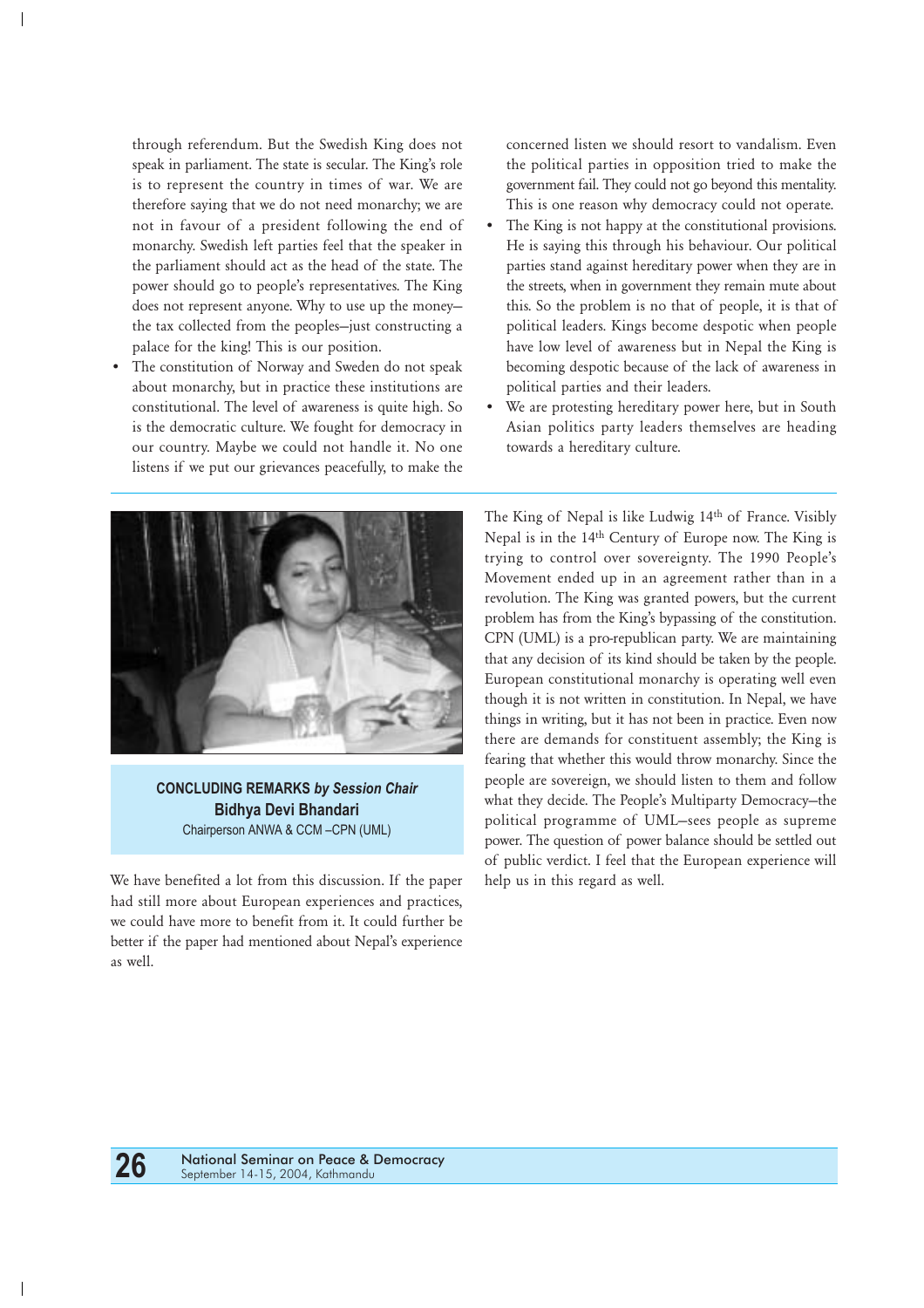

# **Women struggle over the years** beatisffs evisd ew fisdw bar

**DISCUSSION PAPER Presented by Com. Ulla Andersson** CCM / National Board Member, Left Party-Sweden

All over the world we have the same structures, women have a lower value than men do, women are subordinate to men power. Those structures form different expressions in different parts of the world and within countries.

If we look backwards we can see that the women struggle in last centuries has gone in 3 waves.

The first wave was between the years 1875 -1921 and about equal democratic rights to vote, same rights to higher education and juridical and civil rights for both married and unmarried women as well as equal law of succession. The struggle was in the beginning led by the Liberal party. The socialists thought that the abolishing of capitalism and the classless society automatically should lead to equal rights for both women and men and that it was best to take just one fight at a time. They thought that the democratic rights for the working class men to vote also should lead to the women liberation. Fortunately they changed their mind after strong pressures from the working women. In Sweden we attained equal rights to vote for women and men 1919. In the elections in 1921 the first woman took place in the parliament, 3,5% of the members in the local councils were women and during this time a lot of higher education's opening for women. There also was some additional law changes to the better for women.

During the second wave 1965-1980 the struggle was about equal rights between men and women,



by law, for work. No longer should your sex decide your wage. We fought for the right to free abortion, pre-schools for all children, and contraceptives even for men as well as and right to painless childbirth. We fought the double oppression within the family, some thought that the marriage was as slavery for the women (the socialists had problem with that because they thought that the working class family had it better and that the working class women were not so oppressed as women from middle-class and the bourgeois). We fought men violence against women, for help with the childcare when the children are sick and we also fought for sexual liberation and against porno and so on. We wanted to build a society for equality and to reach that we said that the private is political.

Group 8 started the second wave. They built a big organisation started by 8 women, all of them socialists or communists. A majority was political active but very tired to be looked upon as secretaries and those who serve men while men had the right to make decisions. The organisation exists in parts of the biggest cities and in towns all over the country. They were an antiauthority and antihierarchic organisation. They fought with demonstrations, meetings, studies, articles, and music - a lot of music groups by women started during this time.

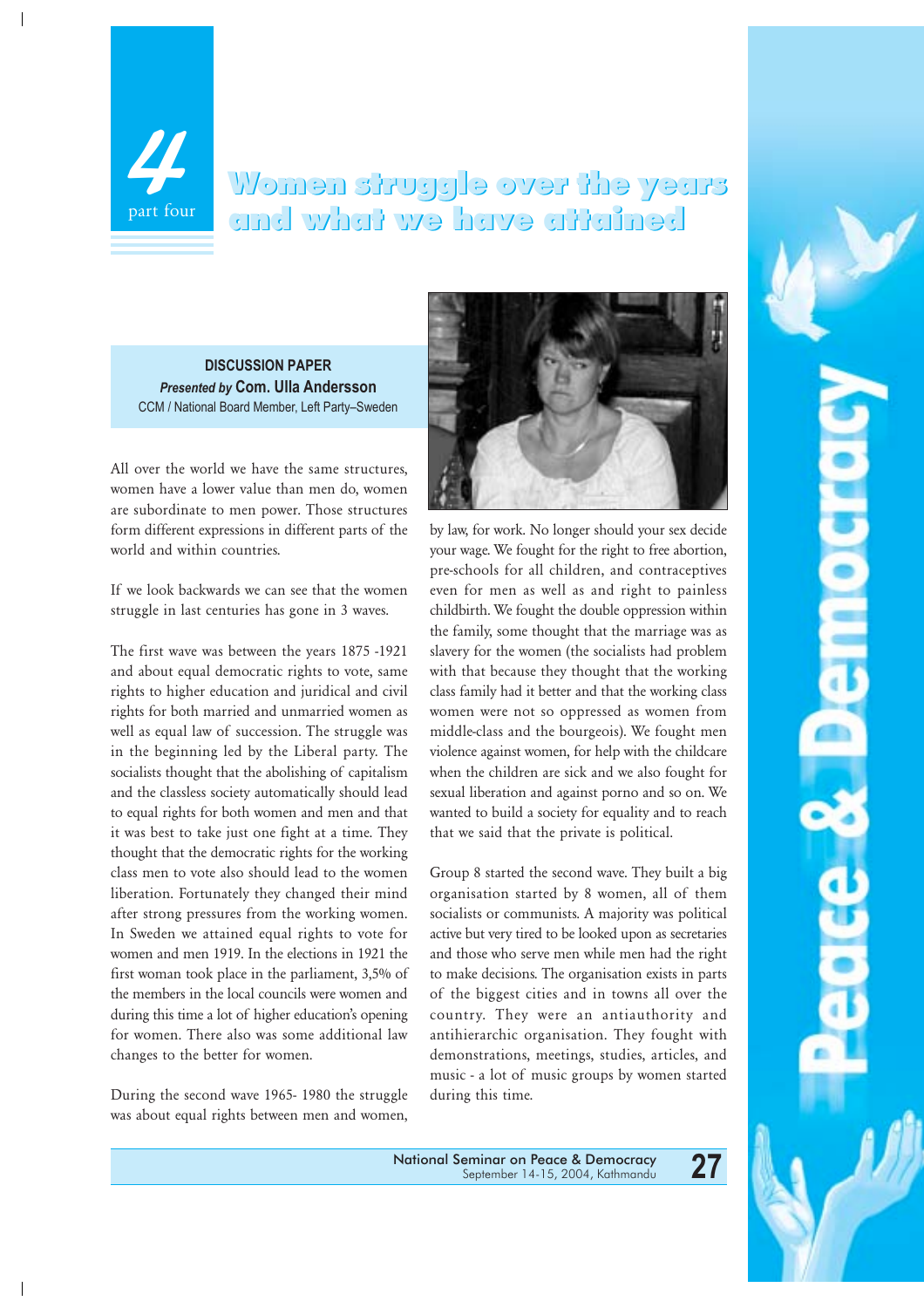And what did they attain? During this period the society built pre-schools for more than 100 000 children which was 90Ê000 more than before. The women participation in the labour market increased a lot - from 36% 1950 until 68% 1970. We got the right to free abortion, pain relief in childbirth. We also got a parent insurance, which means that both parents could be home with pay with their child during their first months. Today that right is extended to 480 days, two of the months are for the mother, two for the father and the rest they can be share, as they want. The women's wages increased to be nearly 90% of men although from 1980 it stopped decreasing and now increases again - today its 84%. The lesbian movement grew. During this time the feminism theory was formulated, women studies, gender and the patriarchy conception introduced. The patriarchy conception made it possible to make a difference between individual men and power structures that keep up a male dominance. So many men joined the struggle. They created a theory that took into consideration both class and sex.

The third wave took another shape. Networks, papers and books become a part of the struggle, many young women begun to take space in media and entered the struggle.

Heterosexuality as norm is questioned and seen as a part of the oppression of women. The women research develops and also the theories. Gender system and gender-contract were introduced as conceptions. The gender system is built on the understanding that men and women are separated in work, at home and everywhere in society. They do different kinds of work tasks and different things at home. The gender

contract says that men and women, girls and boys, have different qualities so the gender system lasts. The gender contract is hidden and converted between the man and the women. Some things are for men and other things are for women - separated the whole time. That makes it possible for the system to live on.

The women representation in the political life increased during these years, but in the elections 1991 it shifted from 38% to 33%. Right before the elections in 1994 a threat was made from women to establish a party for women by women. That led to a representation over 40%. Both the social democrats and the Left party decided to allocate quotas, they decided to stop the situation within the parties where men in practice always had been quoted. 50% women and 50% men on all the election lists to the parliaments on regional level, on local level and on national level.

But still today men often hold on to the most important positions. They are chairmen in the executive committees of parliament in 70% of the cases. In the government 48% of the ministers are women but the finance and Prime Minister are men, in the parliament women are 48% and the same goes for district level. On local level the figure is 42%. The representation in the different juries and boards are often divided after gender boundaries. The gender governing those in power.

The women have taken a lot of the political power but in the private area the men are in power nearly totally. The women are 14% of the members of the boards in the 300

## Women participation Sweden, Progress so far...

- 1845 Equal inheritance rights for women and men
- 1864 Husbands lose regal right to strike their wives
- 1873 Women gain right to take degrees with some exceptions
- 1884 Unmarried women attain majority at age 21
- 1901 Women gain the right to four weeks unpaid maternity legye
- 1919 All women gain suffrage for municipal elections and the right to hold office at municipal and county levels
- 1921 Women gain national suffrage and the right to hold office at the national level.
- Married women get attain majority at the age of 21, the new marriage code gives wives and husbands equal legal status
- 1922 The first five women are elected to parliament
- 1925 Women gain same rights as men to civil service job (some exceptions)
- 1927 Public upper secondary schools open to girls
- 1931 Maternity insurance benefits introduced
- 1935 Equal basic pensions adopted for women and men
- Gainfully employed women may not be dismissed 1939 due to pregnancy, childbirth, or marriage
- 1947 First women Cabinet Minister
- Child grant introduces, equal pay for equal work for state employees
- 1950 Both parents declared a child's legal guardians
- 1955 Three months paid maternity leave for workingwomen on birth of child
- 1960 Employers and Unions agree to abolish separate wage rates for women over a five-year period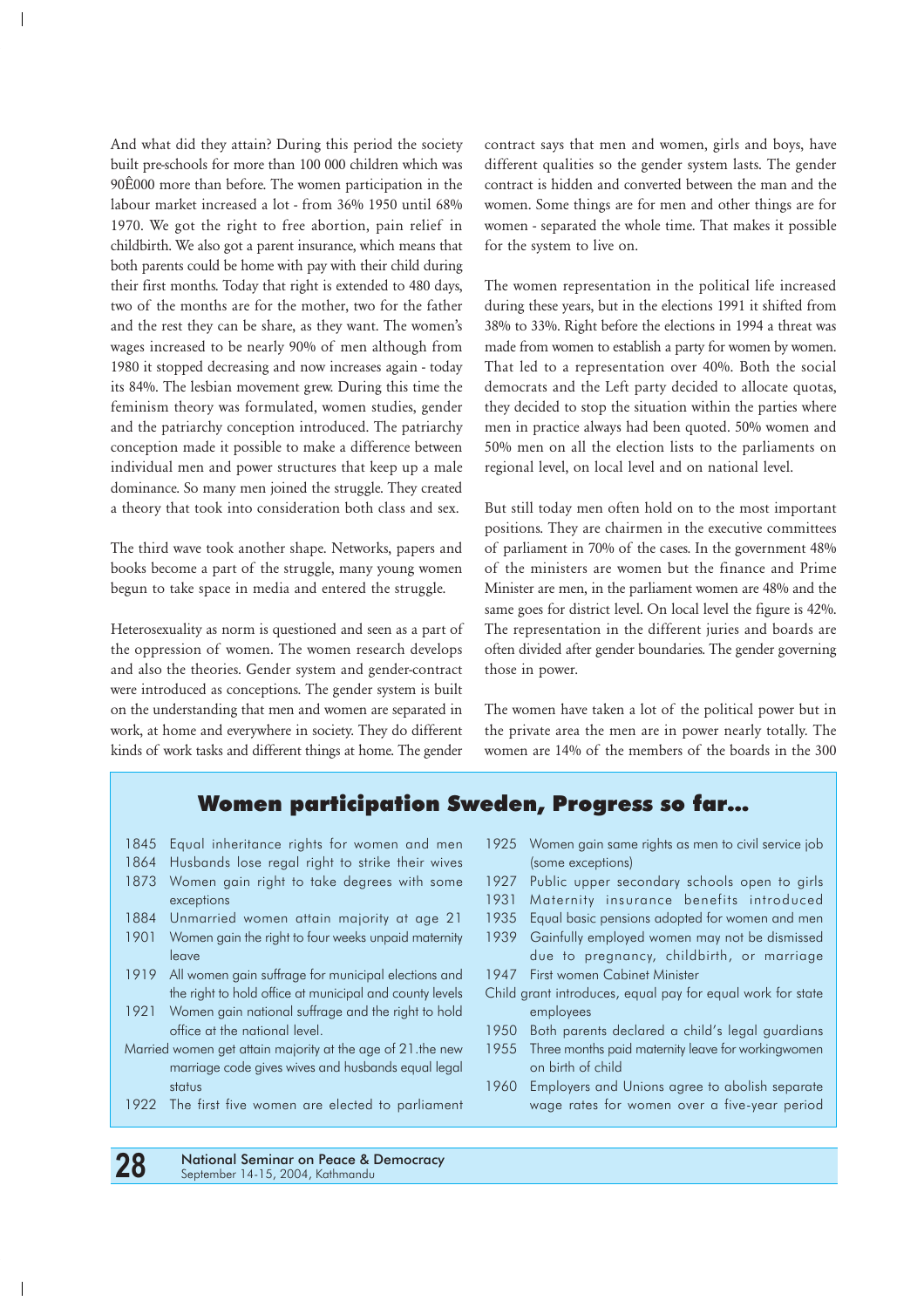

biggest private companies. There are more men with the name Göran, than women as head of board in the 200 biggest companies - there are only 4 heads of board that are women as a total. In the private sector is 81% of the chiefs men in the public sector are 45% of the chiefs men. Also in the media who are very important in the struggle is it nearly a total dominance of men. The women often works in public sector are 74% of all employees and in the private sector they are 37%. The public sector is very important for the women, it makes its possible for them to work (pre-schools) as they often have the works there and they also get grants from the public sector. The grants and the taxes redistribute money from the rich, often men, to more poor - often women.

We live in the land who are the most equal, but we are not at the goal. A big study - "The women power examination" - concluded that it would take 150 years to be equal at the speed we have in working for equal rights, quilts and possibilities. More representation is not enough although very important - it is an issue of power! Therefore it is very difficult to find a simple solution but we are feminists and we will keep fighting for our rights! In the election of 2002 were 6 of 7 parties in the parliament feminists, which were at least what they said. It's only the Left party who has it in their constitution. The Left party pursued the women questions real hard in the elections -98 and -02. We were the party who really wanted some exchanges, we questioned why men should have the right to

- 1969 Compulsory schools adopt new curriculum. Encouraged to promote equal opportunities
- 1974 Parents entitled to share parental allowances upon childbirth
- 1980 Law against sex discrimination in employment
- 1982 All assault and battery against women even if committed on private property subject to public prosecution. Ban on pornographic "live shows" in places open to public. Public founds to women's organisations. New name- change law at time of marriage, couples decide which name or names they will use
- 1983 All occupations open to women including armed forces
- 1992 New Equal opportunities Act.
- 1994 Gender statistics made part of Sweden's official statistic
- 1995 At least one month of parental leave must be used by mother and one by father
- 1997 The first woman bishop
- 1998 Act on violence against
- 1999 Law prohibition the purchase of sexual services
- 2001 A more stringent version of the Equal Opportunities Act came into force 1 January
- 2002 Parental leave: Number of day's increases to 480; 60 of which are reserved for each parent and cannot be transferred.
- 2004 The Swedish Government adopts a strategy for the integration of gender equality into the Government Offices.

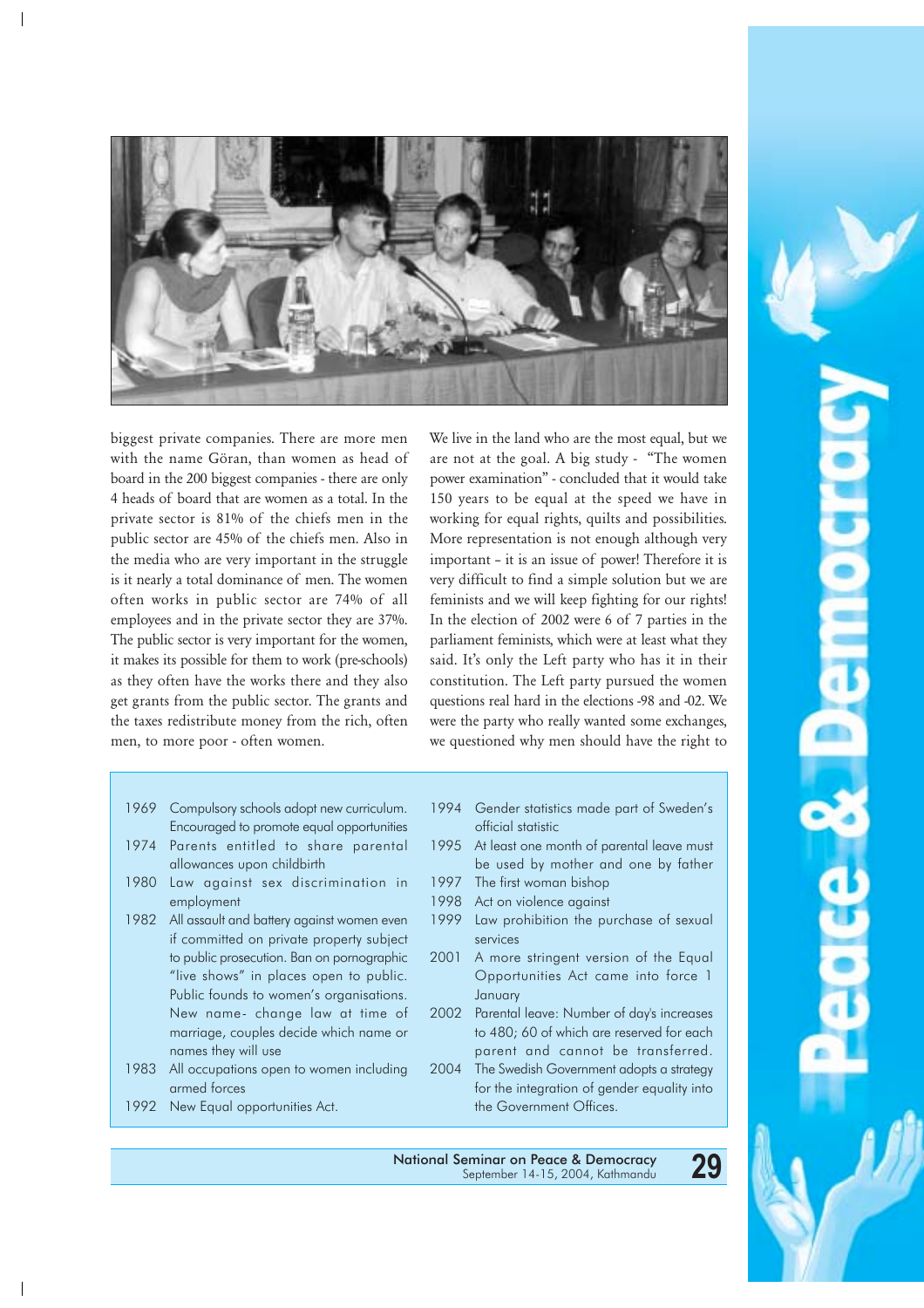

discriminate women? Women rights are human rights. Because of those believes the party became the third biggest in the election -98. We grew and became stronger. More women united us and became soon the majority of the partymembers and they still are.

We're still working with women question. Even if women have a higher education than men, we don't have the same wages as them for the same kind of work. When women begins to work in a male dominated area and if they becoming a majority of the employees, the wages decreases. Because women work have a lower value.

Women don't have the same opportunity to choose between the works as men and there for often stuck with a sparetime job. Most women often have two jobs, the spare-time job and the homework. Because of this women are often more sick than the men. They perform 2/3 of all unpaid work.

Another big question for us in the Left party is that men should take a bigger responsibility for their children.

In the courts after a rape-trial is it still usual to questioned women in painful inquest and miss beliefs. The guilt is still often the women. 1 of 7 rapes are reported to the police, so far this year its been 2 200. The prostitution increase and the men violence against women continue. Over 22 000 cases of woman assault reports to the Swedish police every year. Every 20 minutes a woman gets beaten. But the legislation has improved, and courts and the police organisation are getting educated about oppress and violence against women.

The Left party also works for defending our social welfare, since there are strong forces that want to privatising business, industries and to have a private financed welfare. And instead of paying it with tax money they want to charge for it. This would lead to increasing class differences, which has the hardest effect on the already exposed ones, generally women.

The taxes and the grants redistribute income and wealth between men and women and between rich and poor. That system is under constant attack and in the meantime fundamental for our rights. So our struggle continues.

We are a feminism and a socialist party, which means that the socialism we striving for is not only the class less society, but one where men renounce the power and the privileges the patriarchal gives them...

The socialism we striving for mean more than social and economic justice. It means that men renounce the power privileges the patriarchy gives them. The men are spared from the constraint of being a oppressor. We have all both women and men something to win, off course women more than men if the patriarchate abolishing. Feminism and Marxism are booth necessarily tools in the struggle for human liberation.

The purpose with The Left party's feminist political practice is to make it general for the public the gender power order and how it influence the political processes and decisions which forms our society and life's. The purpose is also that in political struggle change these order.

When the question of gender not longer are vital importance for how the resources and power in the society distribute amongst women and men has the feminist struggle reach their goal.

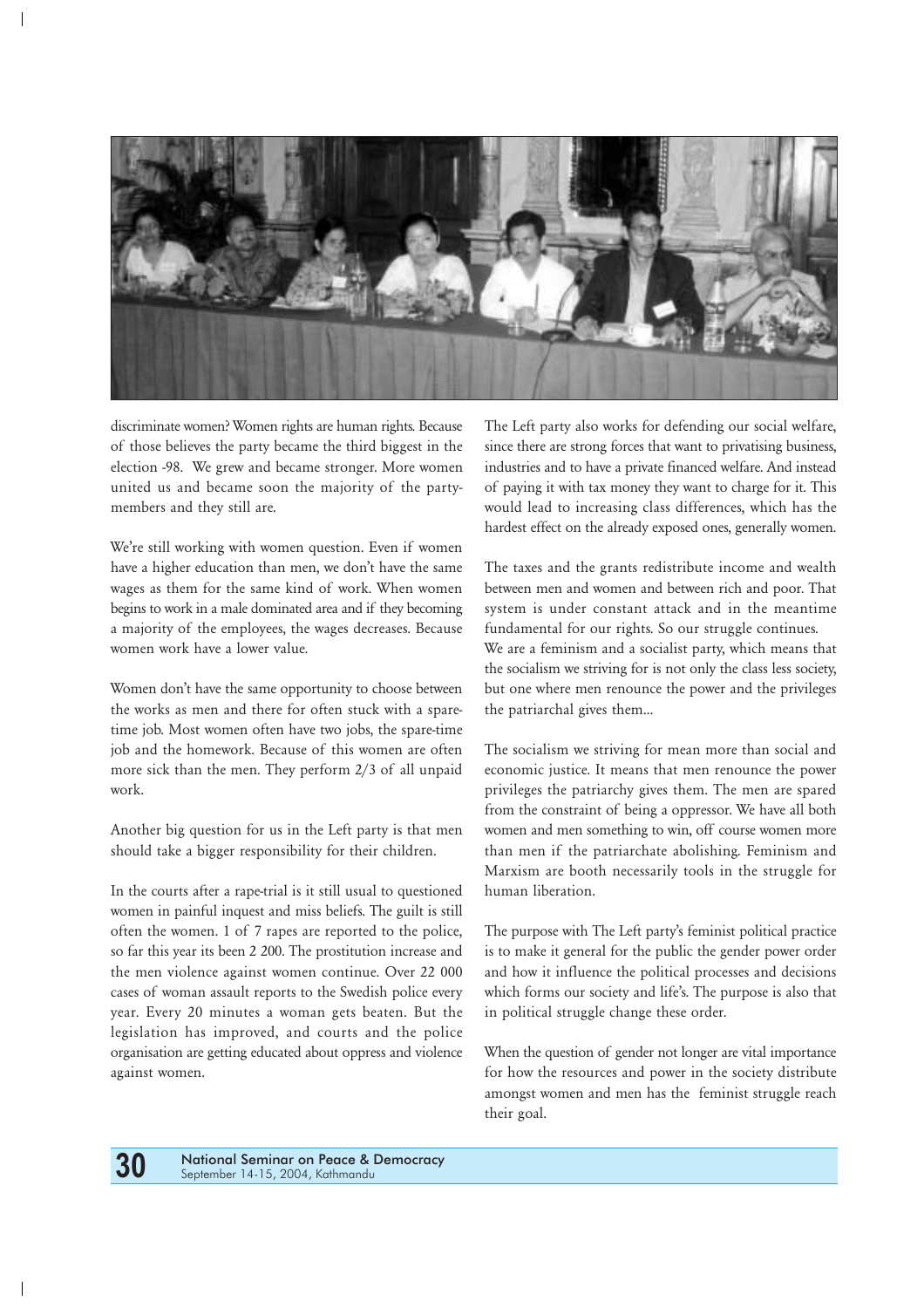

I am not a woman activist, but I support the woman rights movement. Generally I find myself close to the opinions of woman activists.

Com. Ulla in her paper has mentioned the movement of Europe in the context of women's movement. There are different concepts. Hovever, the movement was bagun from the cycle of labour.

In the first phase, 18th-20th century, women movement was focused on equal civil and political rights, which at present continues in the name of rights to motherhood and feminism. These issues developed in the twentieth century with the concept of single family. In the history of women's movement, movement for voting rights in Europe is historical. Women first guarenteed with the right to vote in Australia in 1902, Sweden in 1921 and France only in 1947.

Second phase movement continued with the welfare concept. This concept put the women, children and disabled together and addressed them together. In this period, the world saw a change in legal rights, sexual exploitation, occupation, maternity protection, childcare and so on. In 1970s, a new concept 'women in development' was developed and challenged the welfare concept. At home too, a new change germinated as result of women's movement and the State provisioned a 'Woman Development Officer' to streamline development for the benefit of women. Still there was a debate in the globe whether 'women and development' or 'women in development'. This conflicting concept though resulted in some achievements, could not respect women at large. As a result developed a new 'women empowerment, concept.

In the third phase began a study of men's and women's proximity from the social angle. Beijing conference in 1990s is an example of its. This



conference called the world to see women from the eyes of women. The paper presented here built on these background is really comprehensive and makes an analysis how far we are succeed and what is to achieve now.

On the other front, we came to know that women and children were the bearer of heavy cost in the movement for voting rights and revolt against slavery, learnt that histroy of 'beauty queen' had a nexus to revolt against slavery. We also knew the practice of beauty queen began from enjoying the women defeated in war. Europe has a history that it revolted against exploitation against women in different names. We must take it for granted from Europe.

In the post 1970s, women played a significant role in peace movement in Europe. This established the north-south relation, and it could be described as the movement of environment. And, after all, this movement was for the humanity.

Clara Zetkin started the movement for equal rights. This movement is closely related with the movement against feudalism and imperialism. The concept of equal responsibility of both father and mother to their children is developed after the movement centred on maternity protection, maternity leave and single family.

The concept of women and development or women in development developed to involve women in development sectors. As this concept could not streamline women as expected, now the concept of women empowerment has come to the fore. This concept that has a support of UNO and other

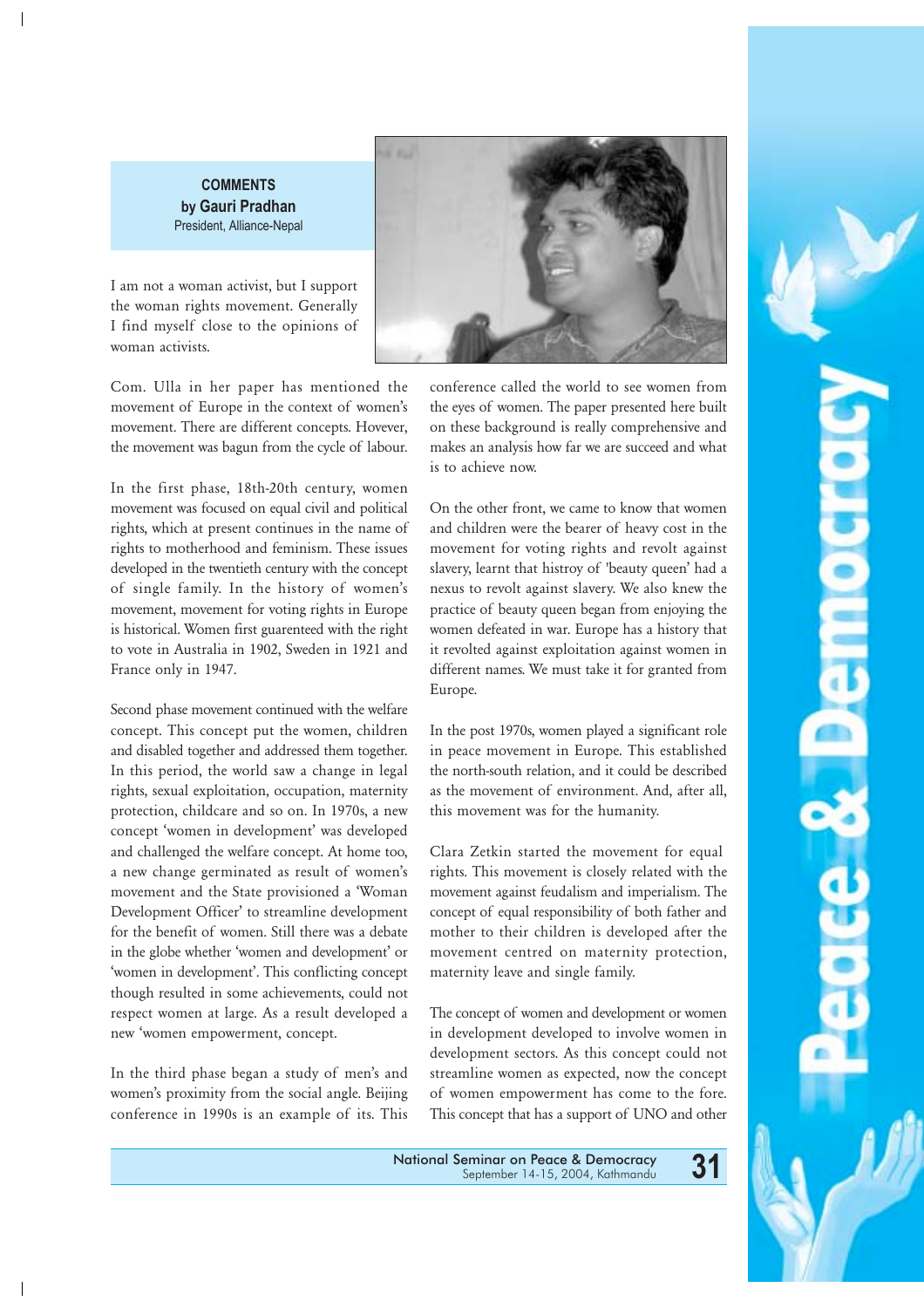

international organisations raises the issues of women equality, women liberation and women participation at a time. In the end of 20th century, a new concept 'feminist movement' has been developed and it advocates physical, psychological and social issues of women.

We hear the difference between women movement and feminist movement. Even, the feminist movement has been divided into 'extreme-feminist' (their claim is they are selfreliant by their own) and 'neo-feminist'. We (male) can also be included in the neo-feminist movement. If women's rights are protected, rights of children will be guaranteed, family disputes and social conflict can be managed. As said women can considerably tolerate pangs, their role in conflict management has been highly sought at present.

There has been given a little room for the heroic deeds of women in the history. It depends on who writes the history and it has often been done by men. So heroes are considerably included in its chapters.

Women have contributed much in the history of women's movement in Nepal. In the battle of Kirtipur, women fought against Prithvi Narayan Shah under the veil of men. But this historical deed has not been mentioned in the history. Similarly, Nepali women have significantly contributed from the period of Yogmaya to the movement of 1950, 1960 and 1990. Even at present, we are in phases of movements and we must deeply concern to guarantee the rights of women through these movements. Women should not be treated simply in our analysis.

It has been a challenge to us to promote women's participation and guarantee their rights. Both men and women are together in all these rights. But the institution working for transformation, need to be active with clear vision on the issues of women rights and equality in the social and political sectors and leadership. We need to guarantee 50 percent of seats to women in all social and political spheres.

Maoist's movement seems as it is mobilising more women in its movement. But they could not nominate even a single woman in their dialogue team. This adds a question on Maoists, and even on other political and social movements. We need to have more knowledge on women's participation. Women's movement should be the movement of all and it should be the movement for broad social transformation.

No next country is as progressive as Sweden in Europe. But even the country struggled for 150 years for the women's equality. In the issues of education, social security and occupation, Sweden, Norway and Finland are in equal position, where America lags very behind. This could be a dream to us. But this is the reality. Consumerism has been another hurdle to women's movement. We have an understanding that 'class based concept' is enough to deal

**National Seminar on Peace & Democracy** September 14-15, 2004, Kathmandu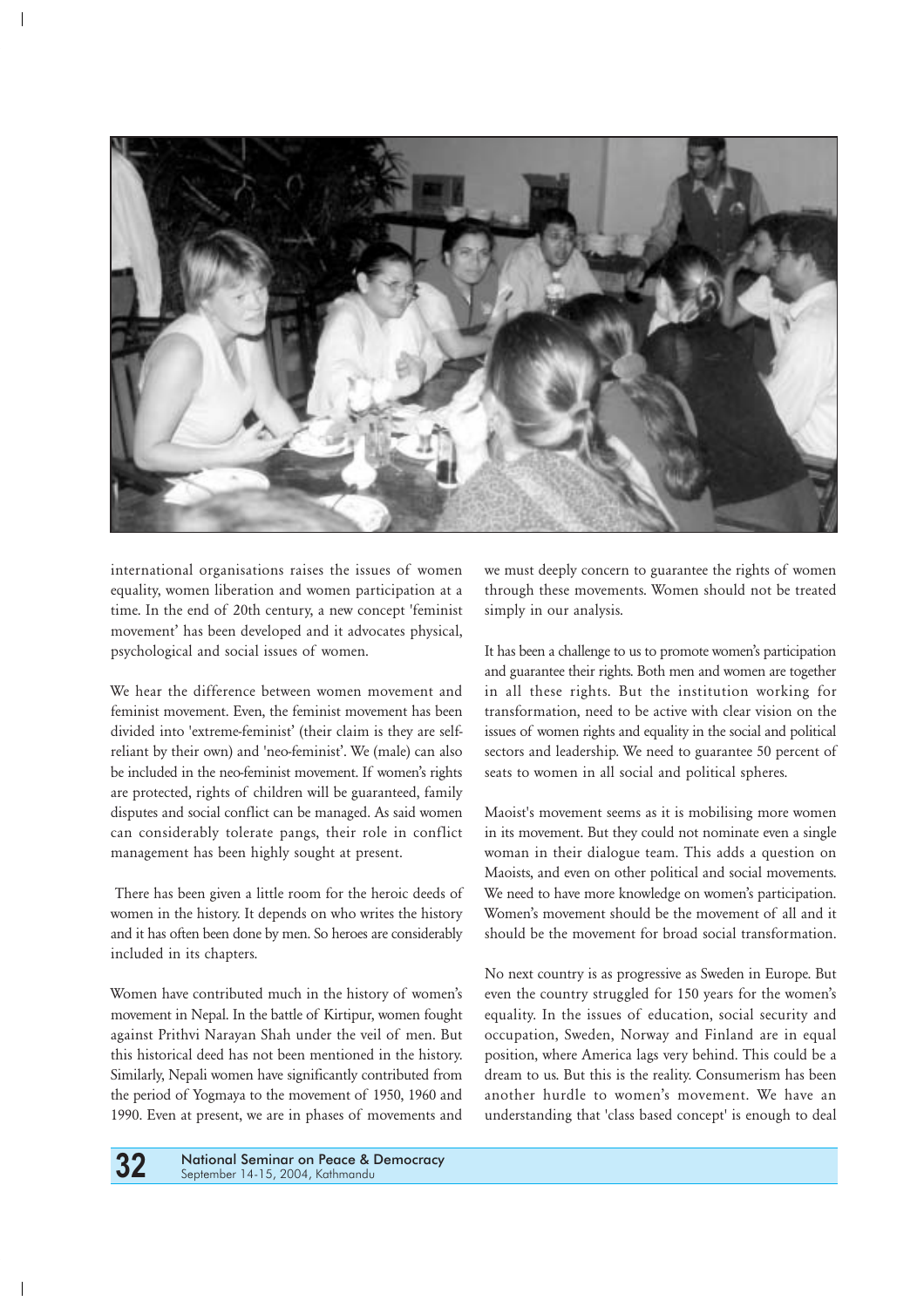the feminism. This is wrong. We need to change this perception.

In Europe, when a wife gives birth to a baby, her husband must be with her. This is because the wife gets a psychological strength while giving a birth in the presence of husband. But in our country, if a husband accompanies, he is forced to leave.

If we develop a concept 'the strength of communist movement lies in the strength of women's movement', this will result in positive outcome. Similarly, we must develop the movement of dalits and ethnic minorities as a contributory movement of women. This leads the society to progress.

### **DISCUSSION NOTE**

- What is the reason of women's low participation in post 1991 Sweden politics?
- Only the role of left parties is discussed here in the context of women's movement in Sweden? What was the role of other parties in women's movement? How could an agreement reach among women of all parties for the joint movement?
- After Sweden endorsed quota system, women's participation in politics reached to 48 percent. But their representation in private sector is very low. We must learn from it.
- What is the reason behind party's popularity after they declare themselves feminist? This could be a reference to us and I would like to know more about it. Despite all mechanism to fight discriminations against women, there are problems. Therefore, the parties should be aware of it and they should think for the special rights to women.
- How could we promote women's participation in peace process? Whether any European experiences for its management?
- Swedish experiences of women's role in legal and political sectors and their participation in education and other sectors could be worthy to us. In addition, the concept, 'father and mother have equal responsibility to nurture their children' is really inspiring. The political parties should not treat only the class concept

as a challenge, but also should do the gender discriminations.

- It would be more beneficial to us if we discussed the lesson that women movement in Nepal should learn from the women's movemen of Sweden. Women's participation is inevitable in all sectors. We need to lay our heads together in this front what we should do for this.
- $\bullet$ Our ultimate goal is equitable society. We could not march forward only voicing women's issues. Women's movement should be a part of class struggle.
	- Women cover 37 percent of seats in the parliament of Norway. Local level counts lesser than this. Once they take the responsibility, they do not do for twice. Household works has been the obstacles to Norwegian women to participate in politics. Still the male members do not share the household works equal to women. We have known that the state has played a vital role in Norway and Sweden to promote women's participation in politics. There should be an equal share of men in nurturing children. Even the political leaders should have this experience. Unless we translate these experiences into practice, women participation always hangs back.
- Women should guarantee the right to remarriage along with her children. If a husband dies, woman cannot marry immediately or if she does, she needs to abandon her children. But on the other hand the husband does allege these restriction. We need to change this culture.

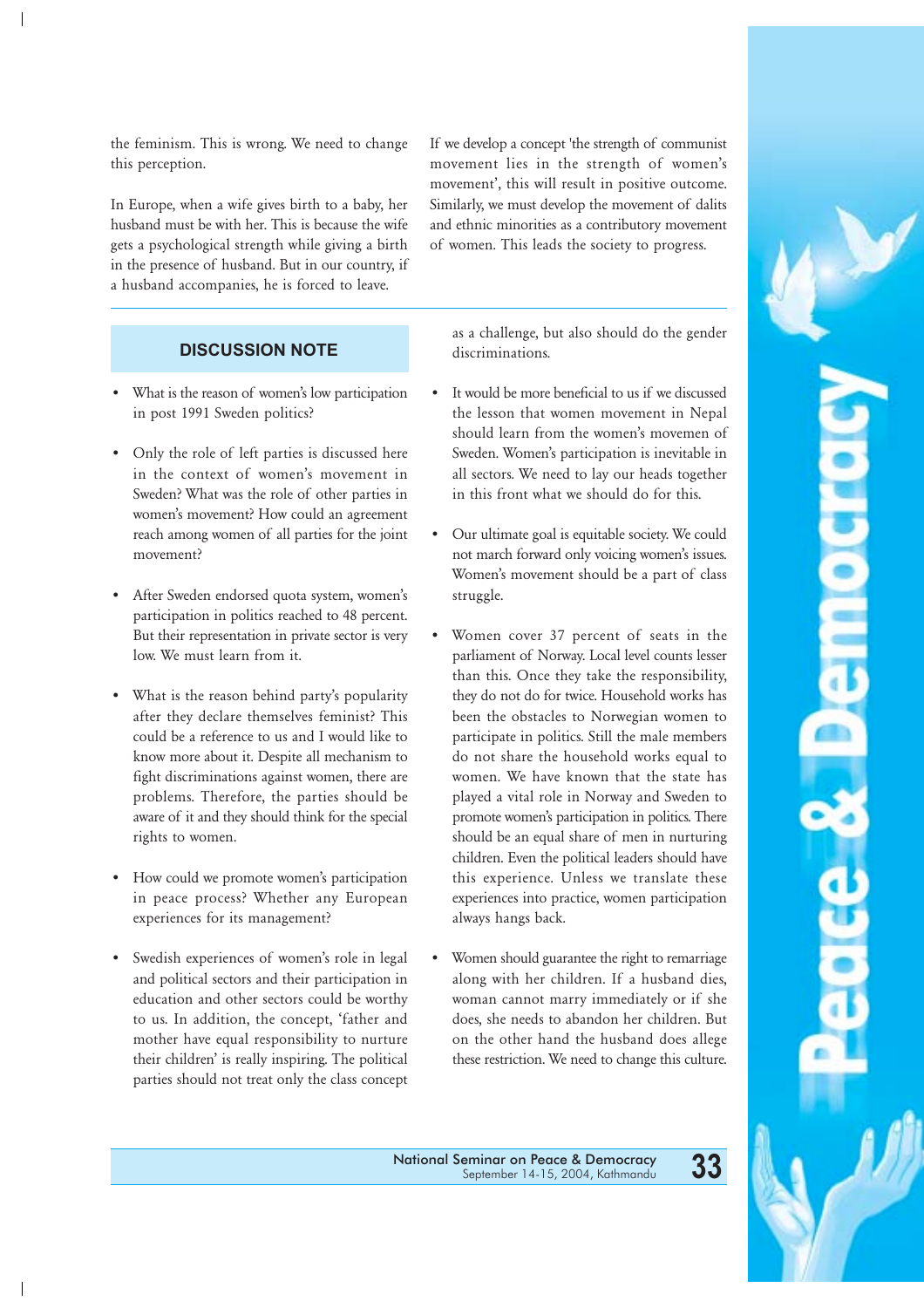

**CONCLUDING REMARK by Session Chair** Astha Laxmi Shakya Minister for Women, Children & social Welfare & CCM CPN (UML)

This paper is very useful. It will be better if we incorporate the points floated here. We benefit much from such discourse between two countries on women movement. We have been observing 8th March. We have to wage a long movement to bring a change in social structure bias to women. We have a list of demands and as the paper mentions, we have to launch phase wise movement. But before it, we need to prioritise our demands. The paper mentions the issues of motherhood and gender discriminations, which are very much similar to our issues.

Women movement 'initiated by eight heads' has been a historical movement in the world. At home too, the movement was started by a small group of women. Now we are in the strong position and we have to link this history to the history of the world. Class discrimination and gender discrimination, both issues are important in the front of movement. We have to take up both issues together and crush them together. The paper has strongly raised the issues of rights of working women. We have to learn from it. The day calls the women at large to be united and continue each movement with a clear vision. Women's movement should not be visionless. Finally I would like to end this session. Women of all countries, unite!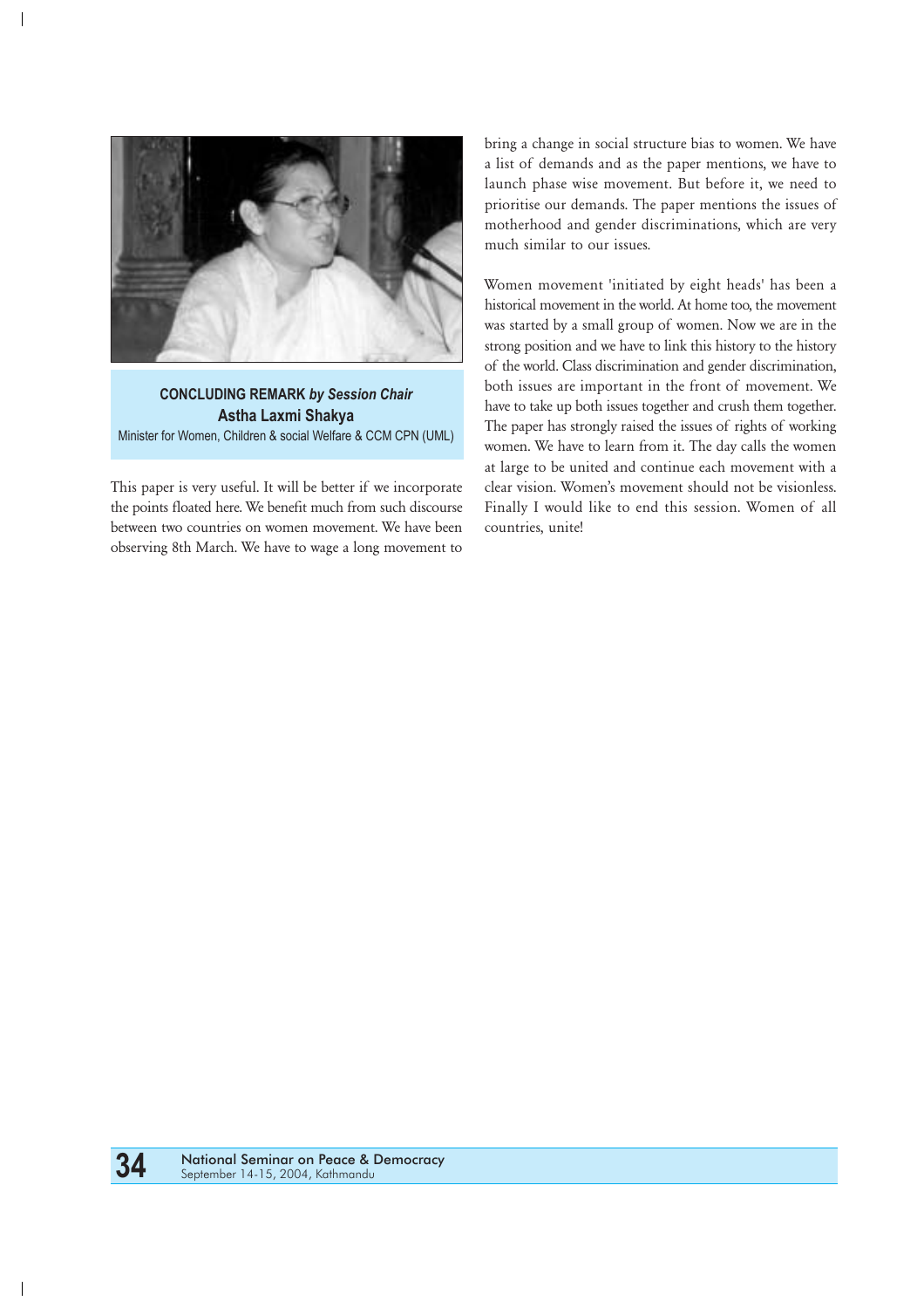

# **Consluding Session**

Com. Bishnu Rimal, Vice-Chairperson of GEFONT, chaired this session. He invited three other participants from Norway, Sweden and Nepal to express their opinion and remark on the two days seminar. The remarks are as following.

**REMARKS by Com. Monica Anderson** International Secretary of Socialist Left Party of Norway

Dear organiser, comrades and friends, On behalf of socialist left party of Norway, I would like to express our gratitude to GEFONT and LIF for inviting us to part in this important seminar on Peace and Democracy.

It has been very interesting to be part of this seminar and have opportunity to share experiences between political party, trade union and other organisation from different countries. As Norwegian delegation, we felt very included in the seminar. We would specially like to thanks for all translation both the document and discussion in seminar.

As socialist, we have much to fight. We never satisfied and always have to fight for improving the condition. We are here to share what socialist from Nepal and Norway need to fight much. We the socialist in Norway also need to fight much, however



listening the Nepalese situation and to be few days here in Kathmandu, it remind me that how much we need to do in Norway after going back. The role of socialist in Norway is not only to fight to achieve, but also to protect what we have already achieved.

plantoure we speak

It is normal to say that our conservative party will protect what we achieved. Norwegian social security system is under attack and the socialists are fighting to protect it. Internationalism is important and cooperation between party, trade unions and feminist movement are beneficial for everybody. Both Henrriete and myself are very grateful to be in this seminar and would like to thanks once again.



**National Seminar on Peace & Democracy** September 14-15, 2004, Kathmandu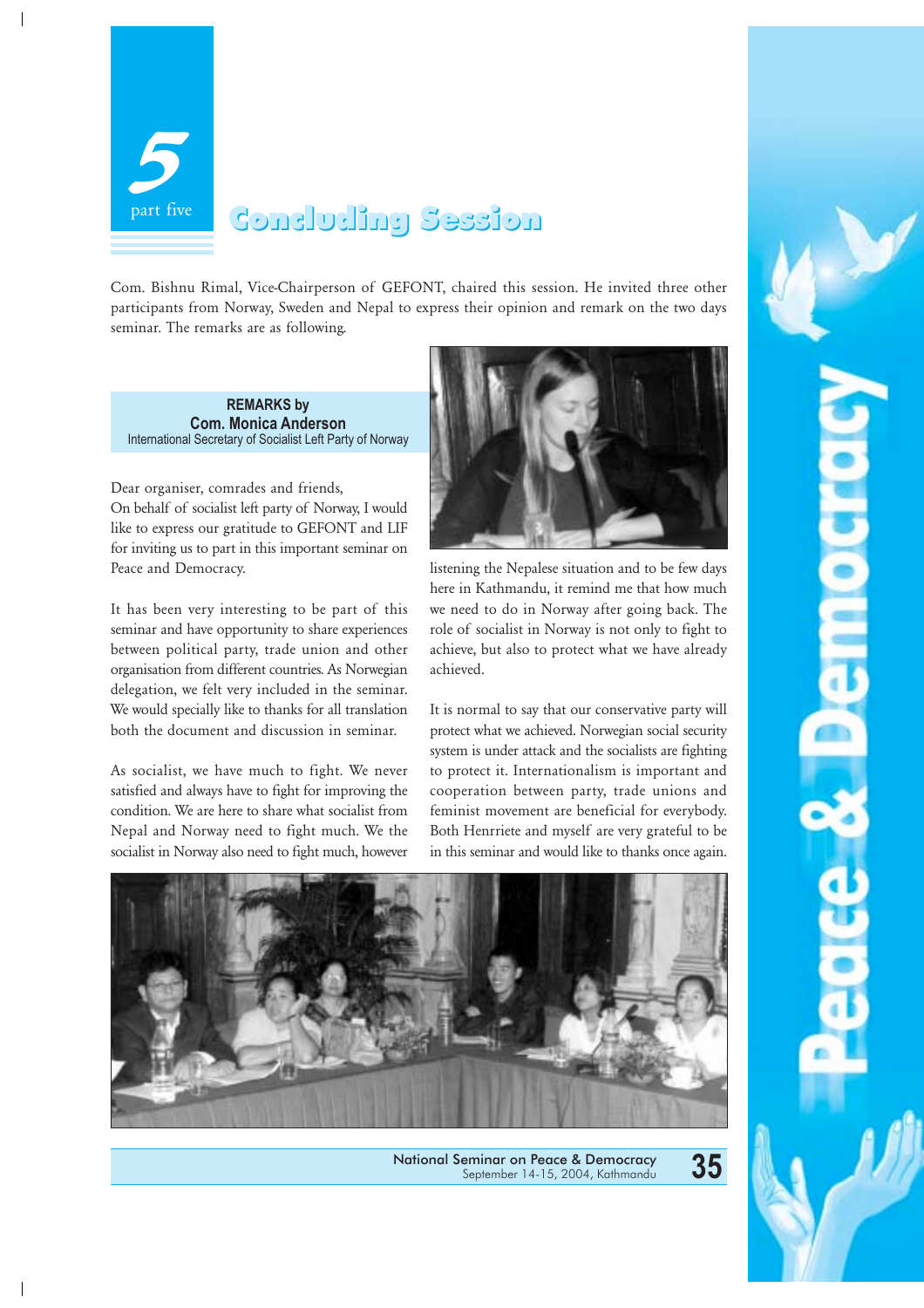

**REMARKS by Com. Kalle Larsson** CCM. Left Party of Sweden

Let me start completely agreeing what Com. Monica expressed thanks. I also would like to express thank to translator, organiser and everyone to make this seminar successful.

In the beginning, we all have seen a video here. First one was on democratic movement that was film shown that really happened. I have seen this with my own eyes being here in January, but that film will be very useful to show people in Sweden and Norway to tell them about crisis situation going in Nepal.

Another documentary about witch-hunting reminded Com. Ulla and me about old tradition from our own country. In previous year, one would say that if a woman accused witcheries, they would tie a stone to her feet and sink into pool water. If she sinks, she is not a witch, if she flows, then she would be considered as witch and be killed. So, either way, she will not come out from that situation alive. That tradition has been broken and is not there among Scandinavian countries today.

It is important for us coming from another part of the world to understand that you need short time, list out demand and action to solve the crisis situation in Nepal today. But you also need fundamental restructuring of society in order to fight injustice that lies beneath the problem you faced.

Only one very humble remarks in the situation you facing now. You know the situation better, but another must be remember that it is very easy to talk about social justice and democracy but we have to understand that we must also act,

we must also see the government act, trade union's act that something really happened.

The session on monarchy and multiparty system could also have been named "if it is not broke, why fixed it?" but we would like to fix democracy even though constitutional monarchy is in our country work a lot better than they do here. At least for three-reasons, we in our context like to abolish monarchy.

First, because of principle that is power should not be inherited. Second, money spend on kings house can be better spend for education, healthcare that people really need. Third, there is conservative role, politically just to having a monarchy in our context. We are not here to tell you what to do in your country, of course not. But we have to tell our own position is our own country.

When we come to the session on women struggle and what they attained, we were given historical over view on women struggle in Sweden and Europe. That is in my eyes showed at least two-things. One is women have to organise across the party boundaries to improve their own right, women to work together with other women from other political party to improve your position.

Our experiences also from our context, that is not enough just to fight against class society. We will do that and defeat capitalism sometime. But that is not enough. We will also have to fight against gender inequality to defeat patriarchy. Sometime it is good to go to the basic that discussion about women struggle was a lot that what do we call it whether Feminism or Women's right or Women's liberation. But let us go back to the basic. To see that women have less power, less income and less money than man have. And, that is needed to be changed. It is that analysis and plan of action, is the most important things. It is not necessary what we call.

But, let also remember that power is not ever given to anyone. It has to be taken. That means women should take power and man sometime loose and renounce power. That is the way to exit to create gender equality.

We have also come along discussion now we are sharing things. That's the different than just telling what to do and what not to do? This seminar, we have had this time, has been sharing experiences from what we had done.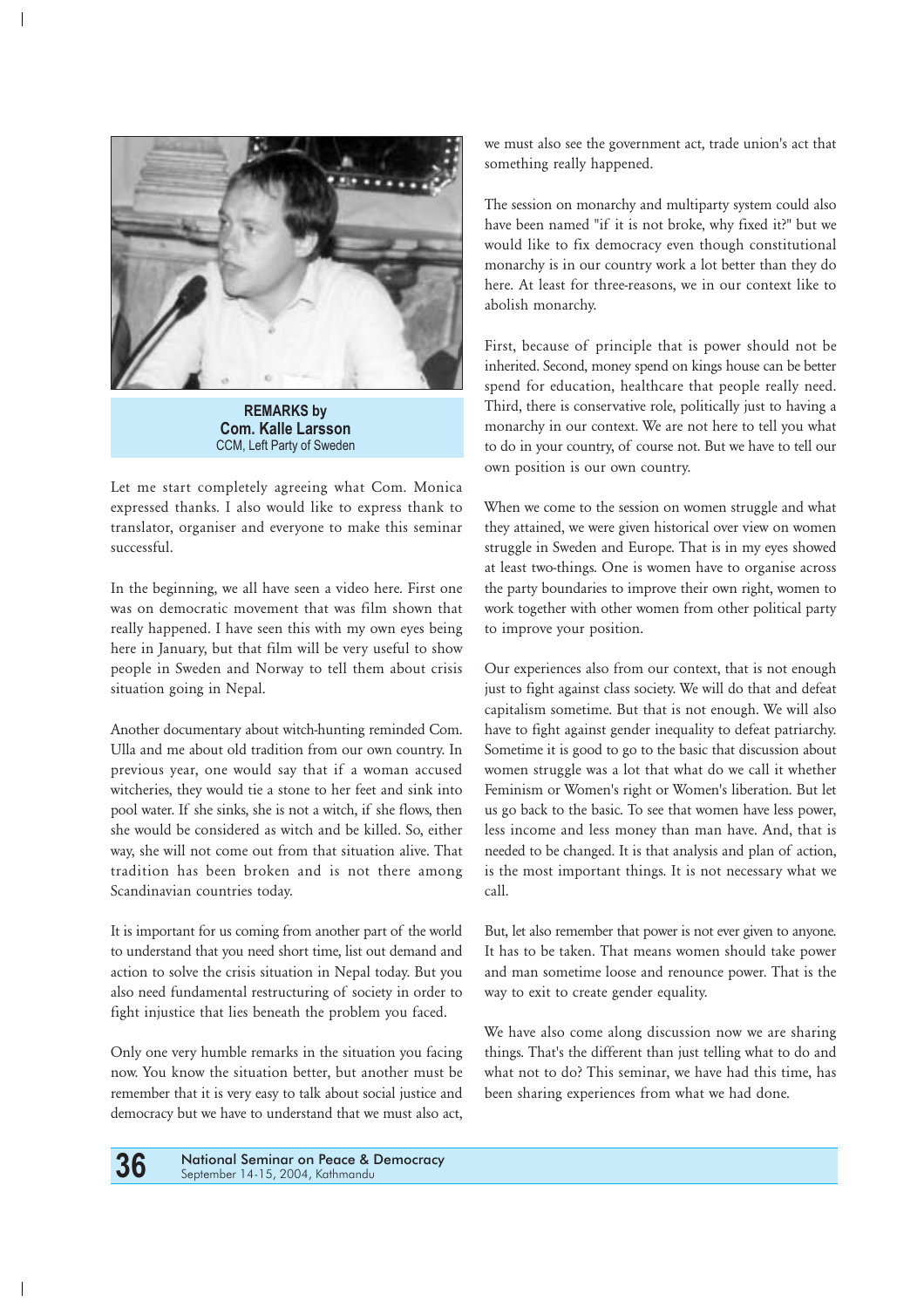So, at last even though in this country you are facing a lot of very serious problem, you must also realise that even in this country you have come a long way. One-way of looking at that we are seating in an old building of Rana's palace. Few years ago, it was not possible for trade union activists, feminist, socialist and communist to entering Rana's palace

and discussing together how to over through patriarchy? What to do to abolish capitalism? We together have also come a long way. Very very shortly, may be next time, we will meet some other palace.

Thanks you!



We discuss the issues, challenges and our future plan with prime focus on democracy and peace. Though there is difference between Nordic and us in economic, political, social and cultural circumferences, we have a similar responsibility to accomplish for equality and justice. We are in the verge of difficulty. We have heard the Comrades from abroad that they have marched through the history for justice, and the movement still continues. And, we have a common understanding that we need to plot a joint movement bridging the national boarders for the salvation of human beings. In the discourse on peace and democracy, we have placed this concept and the people at the centre.

We should have all information on the state structure for the people's sovereignty and their rights. There should be guaranteed their participation. If the State tramples, tortures and suppresses people's rights, there germinates a conflict.

We have discoursed on State structure too. Feudal structure and monarchy both do not fit in 21<sup>st</sup> Century. We are clear that we need people's supremacy. Kalle Larsson has mentioned, 'why to fix monarchy with out role?' The same issues we have been raising over here too. This is our parallel thought. We have common understanding that we need to adieu the structural violence. For both of these issues -issues of monarchy and structural violence-, there is a need of participatory system and shared role. Our different mass organisations, trade union, institutions and political parties are agitating for this. The experience of Sweden and Norway shares us the same.

We have felt that these structural environments have backed to prop up the extremist Maoist



movement in Nepal. As the comrades from abroad present themselves in their deliberation, we have also realised that people will get benefited at the elimination of feudalism. The same thought I have tried to summarise here.

In the time of party in government for peace and democracy, the society at large must be mobilised to end the suppression of society. Our party holds staunch thought on this front. We must march forward with long term and short term strategies. Blessings of monarchy and expansionism never result in ending these problems. We have joined the government on the basis of 43-point common minimum programmes and have given the prime importance to peace joining. Peace has been limited and elusive. I hope the democrats and the equality supports of the globe confer solidarity in our struggle for restoring sustainable peace.

Our party CPN - UML agrees with the thoughts expressed by the delegates on the issues of women rights and rights of backward community people in the 2-day discussion programme. PMPD has strongly taken these issues in its programmes.

In a short period of its government, CPN-UML had streamlined women's participation in the local bodies. But we do not hope the existing social structure favours us fulfilling our interest. Therefore, I hope the thoughts expressed in his programme will be vigil to us to accomplish our mission.



**Colleling** 

 $\left($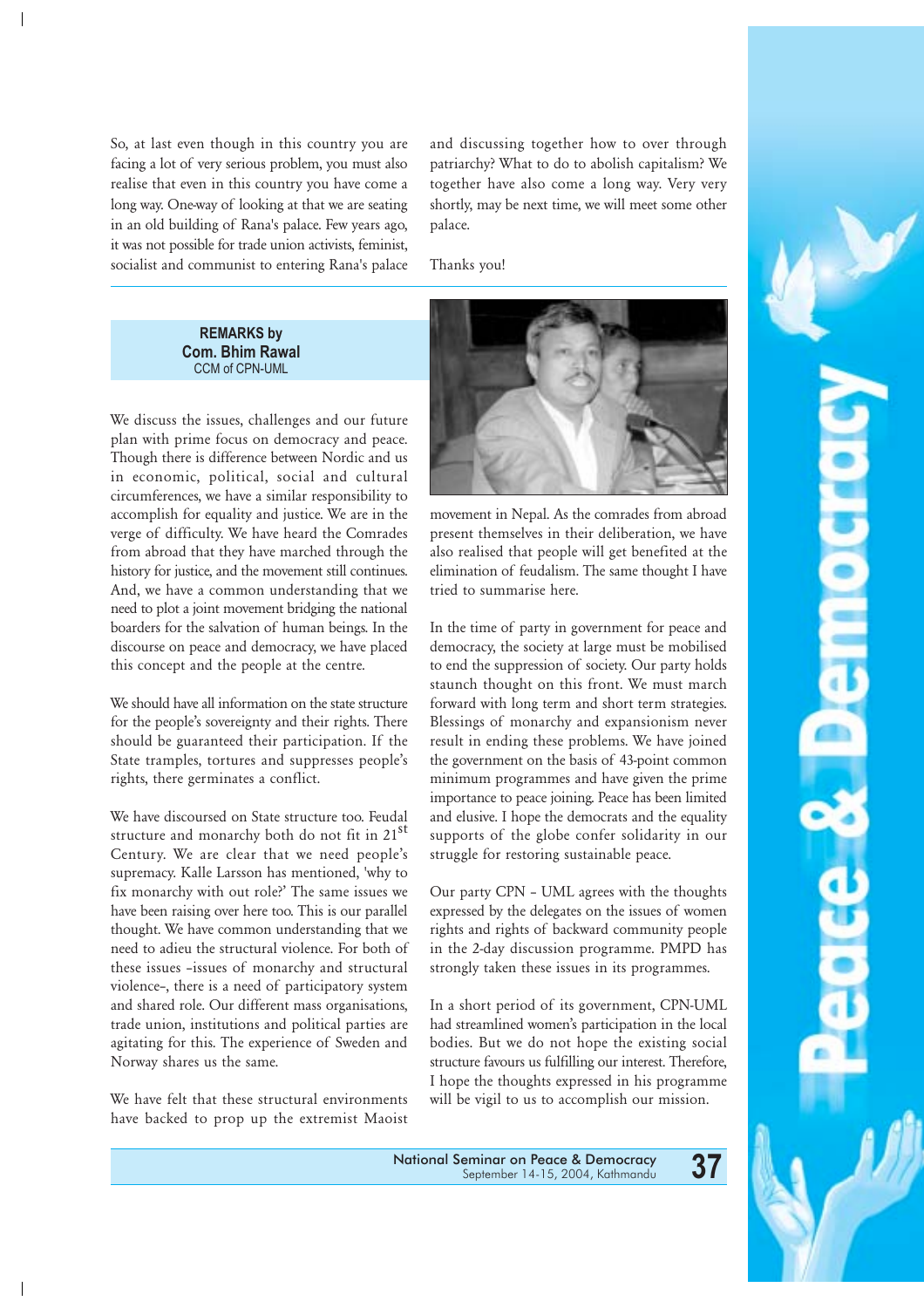

**CONCLUDING REMARKS by Session Chair Com. Bishnu Rimal** Vice Chair - GEFONT

Before discussing the programme, I would like to express our expectations.

While Kalle Larsson from Left International Forum and Binda Pandey from GEFONT were regularly laying their heads together about this programme some three months back, we had some expectations. In the context of finalising Peace and Democracy as the theme of this programme, we had presumed the parties at conflict would resort to peace talks and we would penetrate some suggestions for a successful turn of talks. But the talks could not revive. However, still the theme has not gone irrelevant. We recapitulate that peace should be the prerequisite and when talks hold, issue of social restructure should be the major agenda.

This agenda has not only been circumference the GEFONT, but also has been the agenda of people from all walks. So we widened the area of participants in this programme and included different unions, people's organisations, political parties and human rights organisations working for peace; and thus we selected the issues for discussion and the presenters too.

Our country has always witnessed and experienced the autocratic polity after each phase of successful movement. At present too, the country feels the cloud of regression being contorted. So we requested our delegates to present their thoughts on multiparty democracy and constitutional monarchy.

Similarly, we are back in the front of women's participation.

38

So we expected to listen views on this front too. We tried to ensure sizable stake of women in this programme. But the reality is before us. For this not only women are to blame, we need to remodel our perception. We also expected to include some important elements of deliberative democracy and develop a useful reference material. And, tuning to our expectation, we have had some working papers.

Host organisation, a supporter of socialism, holds a blazing future. And, the debated institution - the monarchy - is regularly dwindling to end. Its cremation is inevitable. Even between the countries vying for socialism have differences and similarities in views. In our understanding, there should be some three/four basic prerequisites for the socialist countries. The first prerequisite is democracy and democratic exercise but it should not be confined only in casting votes. It should be reflected in our behaviour and in our lifestyle. It is the concept of deepening of the democracy- the concept of guarantee of decentralisation, separation of power and people's participation under self-governance in the parliamentary reign and multiparty democracy. Pluralism and open society are its integral parts.

Second, freedom- Freedom is not only the colouring of politics; it is also a release of people from hunger, disease, poverty and all forms of inequalities.

Third, equity-This does not mean to cook food in a big pot and eat together. Neither is to be under the Mao-coat, and put on similar clothes and do things similar. We must sweep the jungle of such thoughts. Society builds on differences and differences exist. So the society guarantees job according to qualification, and value according job. This is a concept of an end of discriminations on the ground of gender, caste, religion etc.

Fourth, socialisation of economy-This does not mean that economy should be nationalised. Socialist countries nationalised the economy of their nation in the past and similar understanding is pervasive among us. But we mean economy should be in the hands of society and people should have access in budget preparation and distribution. Tax paid by he people should feed the people. The programme "Build Your Villages Yourself" launched in the period of UML government is an example of this kind. We must make it real. This is the process of building socialism. It is not that every thing goes right once the socialism dawns. Socialism does not land in a plate itself. It is what we must begin the process to that direction. History of other countries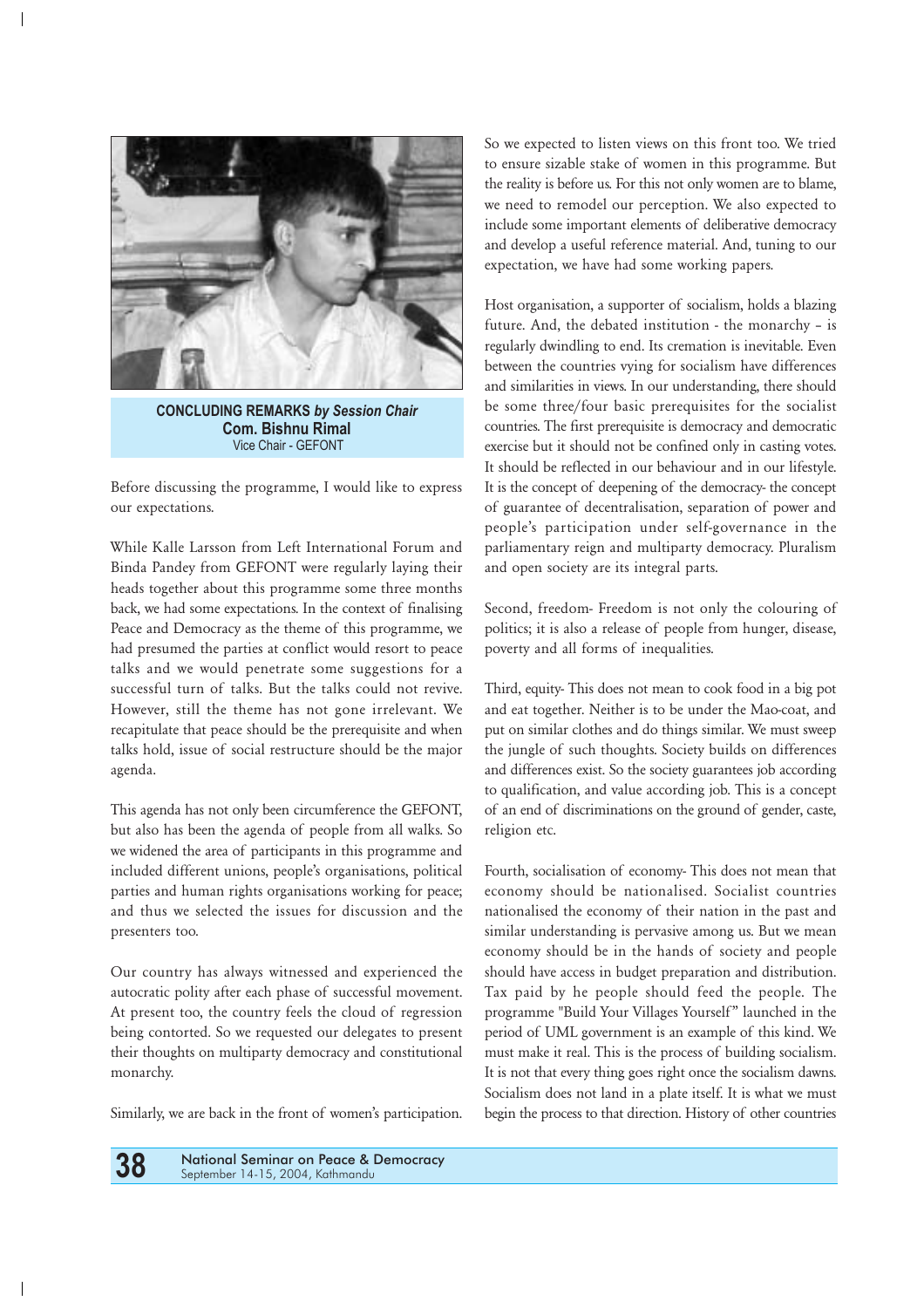

shows that people have fought for centuries to cremate monarchy, and have they done for the guarantee of women's rights. Ultimately success prevails over failure. So we too have to take the direction of socialism. We ultimately overcome. And, then we, of course, can work for peace in society.

We expected the same to be discoursed in this programme. We expected the same in the working papers. But how far we succeed to make you understand in thoughts and how far we failed, this need to analyse.

The two-day seminar was interesting and live and so were the presentations. We have realised that many things are left to be discussed in the working paper of Nepal. Even the presenter mentioned so. The material would be more solid and bulky if we were able to add more European experiences on monarchy. I hope friends from Europe help us in this front. Many interesting thoughts on women

movements have been floated in the paper. This has been an interesting and important to us.

Finally, I would like to thank the comrades from Norway and Sweden. Similarly, I extend my thanks to the chief guest of inaugural session of this seminar UML General Secretary Madhav Kumar Nepal; speakers Laxman Basnet, Khila Nath Dahal, Rohini Thapaliya; paper presenters Jhalanath Khanal, Monika Andersen and Ulla Andersson; commentators Shahana Pradhan, Modanath Prashrit and Gauri Pradhan; and chairs of the sessions Kalle Larsson, Astalaxmi Shakya and Bidhya Devi Bhandari. I also thank to the participants of this programme from different organisations and friends of the GEFONT, photographer Kabindra Shrestha, friend helping us in microphone and the Hotel Yak and Yati for providing us with space. I would like to inform you all the end all activities of this seminar.

Thank you!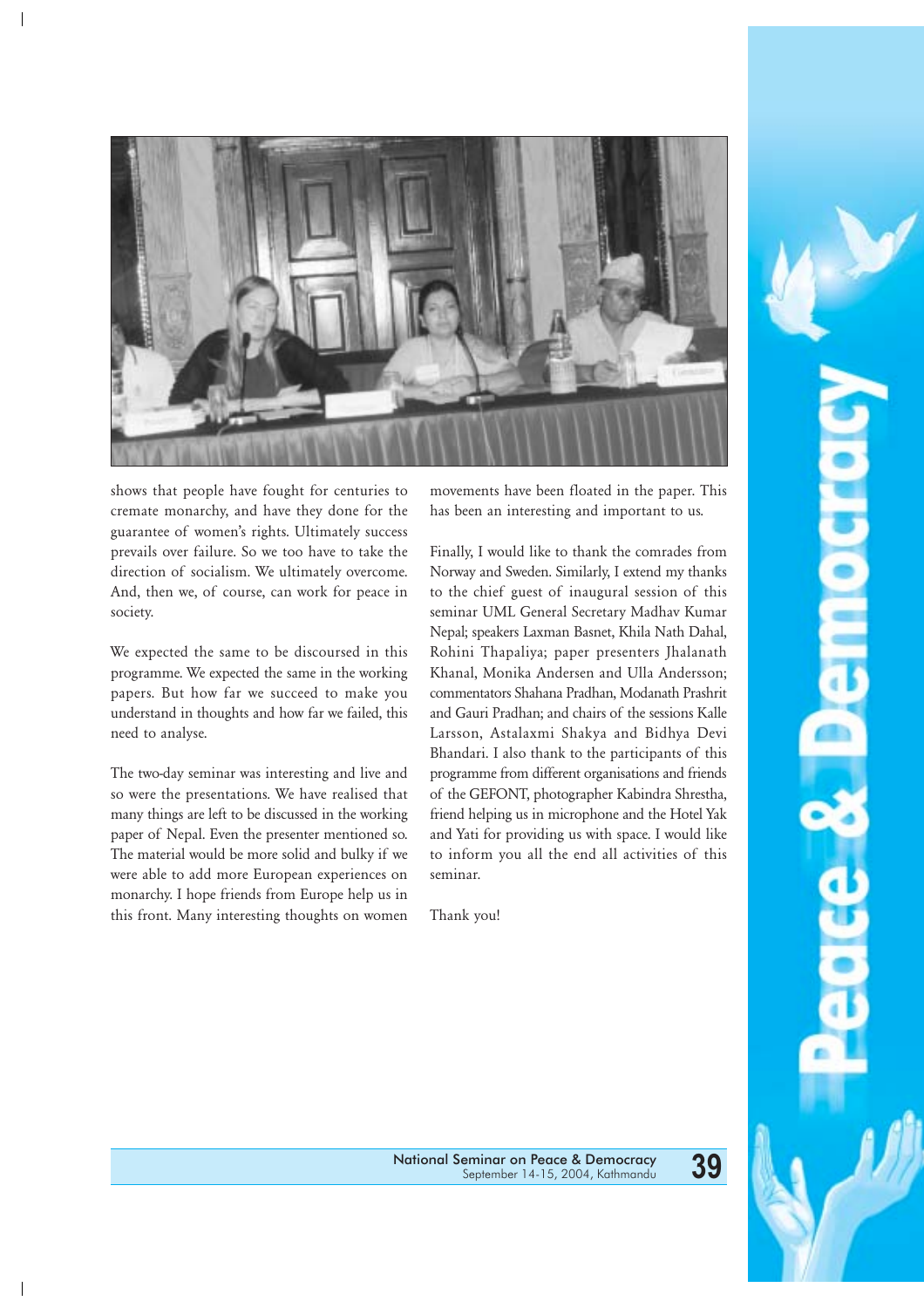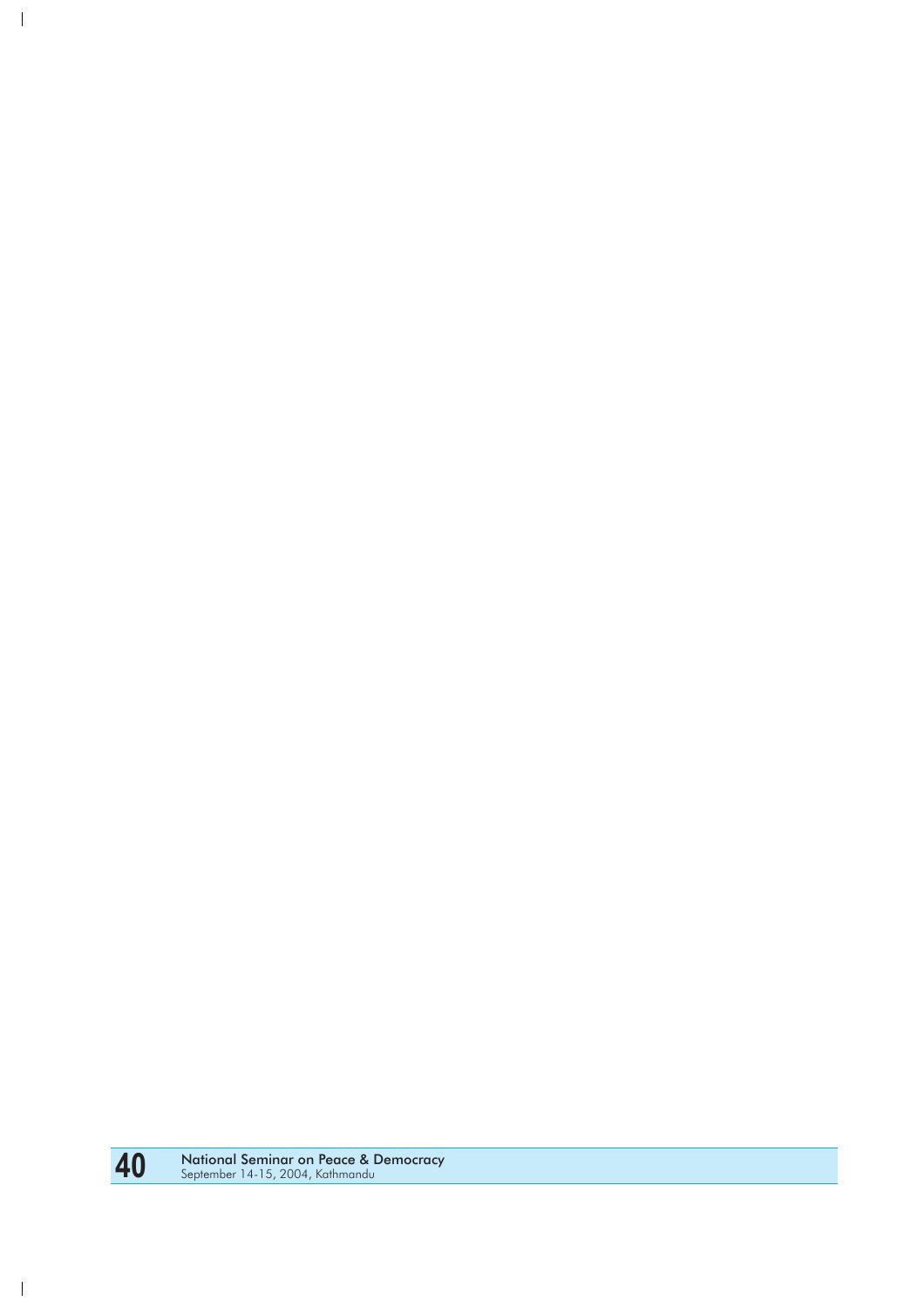

## **Annex 1: Programme Schedule**

| First day of the Program: September 14, 2004 |                                                                           |
|----------------------------------------------|---------------------------------------------------------------------------|
| First session 9.30 - 12.00 Inaugural session |                                                                           |
|                                              | Master of Ceremony: Binda pandey, Dy. Sec. Gen                            |
|                                              | Chairperson: Mukunda Neupane, chairperson                                 |
|                                              | Keynote Speech: Binod Shrestha, Sec. Gen.                                 |
|                                              | Guest Speakers: Mr. Laxman Bdr. Basnet, Chairperson of NTUC               |
|                                              | : Mr. Khilanath Dahal, Secretary General of DECONT                        |
|                                              | : Mr. Rohini Thapaliya, Chairperson of Employer Council                   |
|                                              | : Com. Henriette Westrin, Vice-chairperson Socialist Left Party of Norway |
|                                              | : Com. Tora Breitholtz, Sec. Gen Young Left of Sweden                     |
|                                              | Chief Guest: Com. Madhav Nepal, Sec. Gen, CPN- UML                        |
| Vote of thanks &                             |                                                                           |
| Concluding the session: By session Chair     |                                                                           |
|                                              | : Lunch Break                                                             |

#### **CORE SESSIONS**

Session-1 13.30-17.00 (Sept. 14)

|                             | Theme: Armed Conflict in Nepal: Issues of Social transformation & Progressive way-out for<br>peace                         |
|-----------------------------|----------------------------------------------------------------------------------------------------------------------------|
|                             | Chair: Com. Kalle Larsson CCM/National Board member Sweden                                                                 |
|                             | Presenter: Com. J. N. Khanal, Member of Standing Committee, CPN-UML                                                        |
|                             | Comment: Com. Sahana Pradhan, Member of Standing Committee, CPN-UML<br>: General discussion                                |
|                             | Sum-Up : By Chair                                                                                                          |
|                             | Session-2 9.00-11.00 (Sept. 15)                                                                                            |
|                             | Theme: Mutli party Democracy and Constitutional Monarchy: An Europen Experiences                                           |
|                             | Chair: Com. Bidhya Bhandari, CCM, CPN-UML                                                                                  |
|                             | Presenter: Com.Monika Andersen, International secretary of Socialist Left Party of Norway                                  |
|                             | Comment: Com. Modnath Prashrit, Member of Standing Committee, CPN-UML                                                      |
|                             | : General discussion                                                                                                       |
|                             | Sum-Up: By Chair                                                                                                           |
|                             | Session-3 11:00-13.00 (Sept. 15)                                                                                           |
|                             | Theme: Women's participation in Conflict management, social transformation and<br>democratisation: An European Experiences |
|                             | Chair: : Com. Astalaxmi Shakya, CCM, CPN-UML                                                                               |
|                             | Presenter: Com. Ulla Andersson, CCM/National board member Left Party Sweden                                                |
|                             | Comment: Gauri Pradhan, Chairperson Alliance for HR & social justice                                                       |
|                             | : General discussion                                                                                                       |
|                             | Sum-Up: By Chair                                                                                                           |
|                             | Session-4: Concluding Session 14:00-16.00 (Sept. 15)                                                                       |
|                             | Chair: Com. Bishnu Rimal, VC of GEFONT & CCM, CPN-UML                                                                      |
|                             | Evaluating comment: Com. Monika Andersen, International Secretary of Socialist Left Party of Norway                        |
|                             | : Com. Kalle Larsson, CCM/National board member Sweden                                                                     |
|                             | : Com. Bhim Rawal, CCM, CPN-UML                                                                                            |
| Concluding Remark: By Chair |                                                                                                                            |

National Seminar on Peace & Democracy<br>September 14-15, 2004, Kathmandu